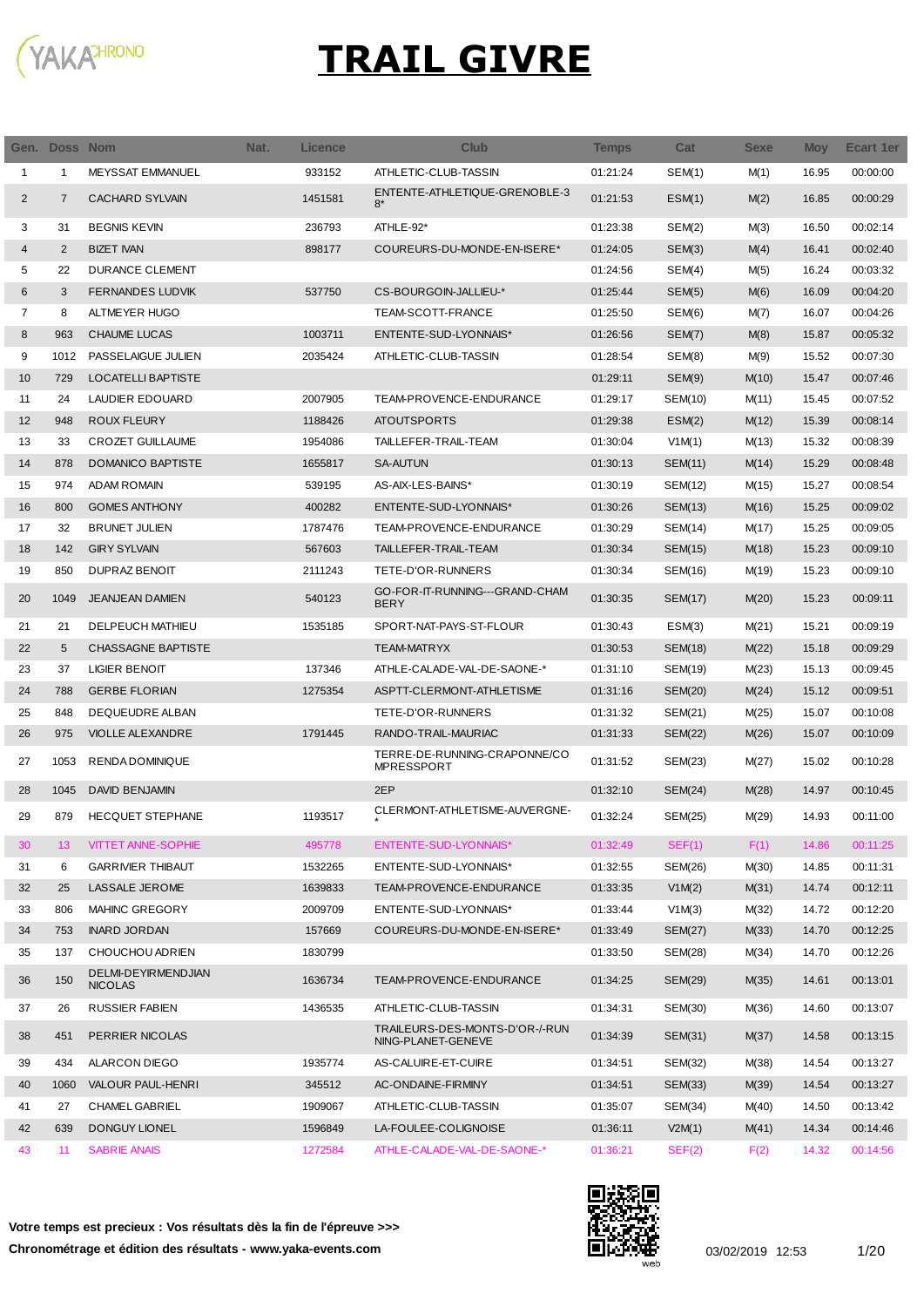

| Gen. | <b>Doss Nom</b> |                            | Nat. | <b>Licence</b> | <b>Club</b>                           | <b>Temps</b> | Cat            | <b>Sexe</b> | <b>Moy</b> | <b>Ecart 1er</b> |
|------|-----------------|----------------------------|------|----------------|---------------------------------------|--------------|----------------|-------------|------------|------------------|
| 44   | 133             | <b>REYNET NICOLAS</b>      |      | 446075         | ATHLETIC-CLUB-TASSIN                  | 01:36:43     | SEM(35)        | M(42)       | 14.26      | 00:15:19         |
| 45   | 179             | O'MAHONY WANDRILLE         |      | 2151212        | EVREUX-AC-*                           | 01:36:47     | SEM(36)        | M(43)       | 14.25      | 00:15:23         |
| 46   | 865             | <b>BREILLAD SIMON</b>      |      |                |                                       | 01:37:32     | <b>SEM(37)</b> | M(44)       | 14.14      | 00:16:08         |
| 47   | 257             | <b>MOULIN BAPTISTE</b>     |      | 1802175        | BORDEAUX-ATHLE*                       | 01:37:33     | SEM(38)        | M(45)       | 14.14      | 00:16:09         |
| 48   | 36              | <b>GIRARD CLEMENT</b>      |      | 1719135        | ATHLETIC-CLUB-TASSIN                  | 01:37:41     | SEM(39)        | M(46)       | 14.12      | 00:16:17         |
| 49   | 23              | BERTRAND SEBASTIEN         |      | 1749879        | ATHLETIC-CLUB-TASSIN                  | 01:37:49     | SEM(40)        | M(47)       | 14.10      | 00:16:25         |
| 50   | 279             | <b>SOULES JEAN</b>         |      | 1433212        | ENTENTE-ATHLETIQUE-GRENOBLE-3<br>$8*$ | 01:38:23     | V2M(2)         | M(48)       | 14.02      | 00:16:58         |
| 51   | 329             | <b>EPALE TANGUY</b>        |      |                |                                       | 01:38:34     | V1M(4)         | M(49)       | 14.00      | 00:17:10         |
| 52   | 28              | <b>JEGOU AURELIEN</b>      |      | 2143383        | TEAM-12                               | 01:39:41     | SEM(41)        | M(50)       | 13.84      | 00:18:17         |
| 53   | 16              | <b>ROUX JULIE</b>          |      | 1747728        | TEAM-PROVENCE-ENDURANCE               | 01:39:57     | SEF(3)         | F(3)        | 13.80      | 00:18:33         |
| 54   | 30              | <b>DECK HUGO</b>           |      | 1329101        | TEAM-PROVENCE-ENDURANCE               | 01:39:58     | ESM(4)         | M(51)       | 13.80      | 00:18:34         |
| 55   | 247             | TAINTURIER BRUNO           |      |                | LES-POUTRELLES                        | 01:39:59     | V1M(5)         | M(52)       | 13.80      | 00:18:35         |
| 56   | 1057            | SAINT-POL MARC-ANTOINE     |      |                |                                       | 01:40:06     | <b>SEM(42)</b> | M(53)       | 13.78      | 00:18:41         |
| 57   | 120             | <b>CHAUFFERIN NOE</b>      |      |                |                                       | 01:40:09     | JUM(1)         | M(54)       | 13.77      | 00:18:44         |
| 58   | 593             | <b>TAVERNIER ALEXANDRE</b> |      |                | TEAM-TRAIL-DES-CONCHES                | 01:40:10     | SEM(43)        | M(55)       | 13.77      | 00:18:45         |
| 59   | 756             | <b>FRANCOIS LOIC</b>       |      | 1628610        | US-OYONNAX                            | 01:40:15     | SEM(44)        | M(56)       | 13.76      | 00:18:50         |
| 60   | 34              | <b>BARNAVON QUENTIN</b>    |      | 535329         | ATHLE-CALADE-VAL-DE-SAONE-*           | 01:40:42     | SEM(45)        | M(57)       | 13.70      | 00:19:18         |
| 61   | 377             | <b>BUCHET ERIC</b>         |      | 1993212        | DECINES-MEYZIEU-ATHLETISME*           | 01:40:55     | V1M(6)         | M(58)       | 13.67      | 00:19:31         |
| 62   | 866             | PETIT JOHANN               |      | 2138572        | AS-RISPOLI-VILLEURBANNE               | 01:40:59     | SEM(46)        | M(59)       | 13.66      | 00:19:35         |
| 63   | 286             | <b>CHERET BRUNO</b>        |      | 383855         | GA-HAUT-SAONOIS-(FC)                  | 01:41:18     | V2M(3)         | M(60)       | 13.62      | 00:19:53         |
| 64   | 418             | CHARBONNEAU FRANCK         |      | 1661756        | LISSES-AC                             | 01:41:26     | V1M(7)         | M(61)       | 13.60      | 00:20:02         |
| 65   | 861             | PARIS REMI                 |      | 1755740        | LES-FURETS-D-EIFFAGE                  | 01:41:45     | SEM(47)        | M(62)       | 13.56      | 00:20:21         |
| 66   | 604             | POLOME ELLIOT              |      | 1115926        | AS-PORTO-VECCHIO-ATHLETISME           | 01:41:47     | SEM(48)        | M(63)       | 13.55      | 00:20:23         |
| 67   | 59              | <b>KEDOCHIM LOIS</b>       |      |                |                                       | 01:41:47     | SEM(49)        | M(64)       | 13.55      | 00:20:23         |
| 68   | 410             | ROSE YOANN                 |      |                | <b>BI-RUNNING</b>                     | 01:42:00     | V1M(8)         | M(65)       | 13.52      | 00:20:35         |
| 69   | 742             | PERIGNON VINCENT           |      |                |                                       | 01:42:02     | SEM(50)        | M(66)       | 13.52      | 00:20:37         |
| 70   | 770             | PANOZZO JIMMY              |      | 1756870        | TETE-D'OR-RUNNERS                     | 01:42:09     | SEM(51)        | M(67)       | 13.50      | 00:20:44         |
| 71   | 571             | <b>BOY LUDOVIC</b>         |      | 1630648        | SAONE-MONT-D'OR-NATURE                | 01:42:11     | SEM(52)        | M(68)       | 13.50      | 00:20:46         |
| 72   | 1064            | <b>GIROUDON LOAN</b>       |      |                | CONCIERGERIE-SPORTIVE-DEHORS          | 01:42:19     | V1M(9)         | M(69)       | 13.48      | 00:20:54         |
| 73   | 182             | <b>DEBONO EMILIEN</b>      |      |                |                                       | 01:42:23     | SEM(53)        | M(70)       | 13.47      | 00:20:58         |
| 74   | 267             | <b>FONT XAVIER</b>         |      | 1648065        | TAILLEFER-TRAIL-TEAM                  | 01:42:24     | V1M(10)        | M(71)       | 13.47      | 00:21:00         |
| 75   | 1016            | PESSELON BRIEUC            |      |                | TERRE-DE-RUNNING-CRAPONNE             | 01:42:31     | SEM(54)        | M(72)       | 13.46      | 00:21:07         |
| 76   | 12 <sup>2</sup> | <b>LAFAYE CELINE</b>       |      | 587014         | ENTENTE-ATHLETIQUE-GRENOBLE-3<br>$8*$ | 01:42:32     | SEF(4)         | F(4)        | 13.45      | 00:21:08         |
| 77   | 535             | <b>BLONDIN LIONEL</b>      |      | 581492         | ASVEL-VILLEURBANNE*                   | 01:43:02     | V3M(1)         | M(73)       | 13.39      | 00:21:37         |
| 78   | 366             | <b>BONNECASE GUILLAUME</b> |      | 1432489        | ATHLETIC-CLUB-TASSIN                  | 01:43:07     | V1M(11)        | M(74)       | 13.38      | 00:21:42         |
| 79   | 744             | <b>MAS NICOLAS</b>         |      | 2143723        | TARN-SUD-ATHLETISME*                  | 01:43:17     | SEM(55)        | M(75)       | 13.36      | 00:21:52         |
| 80   | 38              | <b>SENECHAL NICOLAS</b>    |      | 972713         | ATHLE-CALADE-VAL-DE-SAONE-*           | 01:43:27     | SEM(56)        | M(76)       | 13.33      | 00:22:03         |
| 81   | 14              | ROMANET-FAES CAMILLE       |      |                |                                       | 01:43:28     | SEF(5)         | F(5)        | 13.33      | 00:22:04         |
| 82   | 122             | <b>MAYET BASTIEN</b>       |      |                | RUN'IN-ECAM                           | 01:43:28     | ESM(5)         | M(77)       | 13.33      | 00:22:04         |
| 83   | 957             | <b>MARTIN DAVID</b>        |      | 1105329        | SALLANCHES-PASSY-AC                   | 01:43:53     | V1M(12)        | M(78)       | 13.28      | 00:22:29         |
| 84   | 256             | <b>BALBERINI ANTHONY</b>   |      |                |                                       | 01:43:54     | SEM(57)        | M(79)       | 13.28      | 00:22:30         |
| 85   | 118             | CHAUFFERIN ARTHUR          |      |                |                                       | 01:44:06     | SEM(58)        | M(80)       | 13.25      | 00:22:41         |
| 86   | 794             | <b>BROUAT SAMUEL</b>       |      |                |                                       | 01:44:10     | V1M(13)        | M(81)       | 13.24      | 00:22:45         |
| 87   | 1000            | <b>BARRALON ELOI</b>       |      | 1121488        | EA-BOURG-EN-BRESSE*                   | 01:44:16     | SEM(59)        | M(82)       | 13.23      | 00:22:51         |
| 88   | 112             | LUSINIER MARTIN            |      | 1763039        | BEAUMONT-ATHLETIQUE-CLUB              | 01:44:20     | SEM(60)        | M(83)       | 13.22      | 00:22:55         |

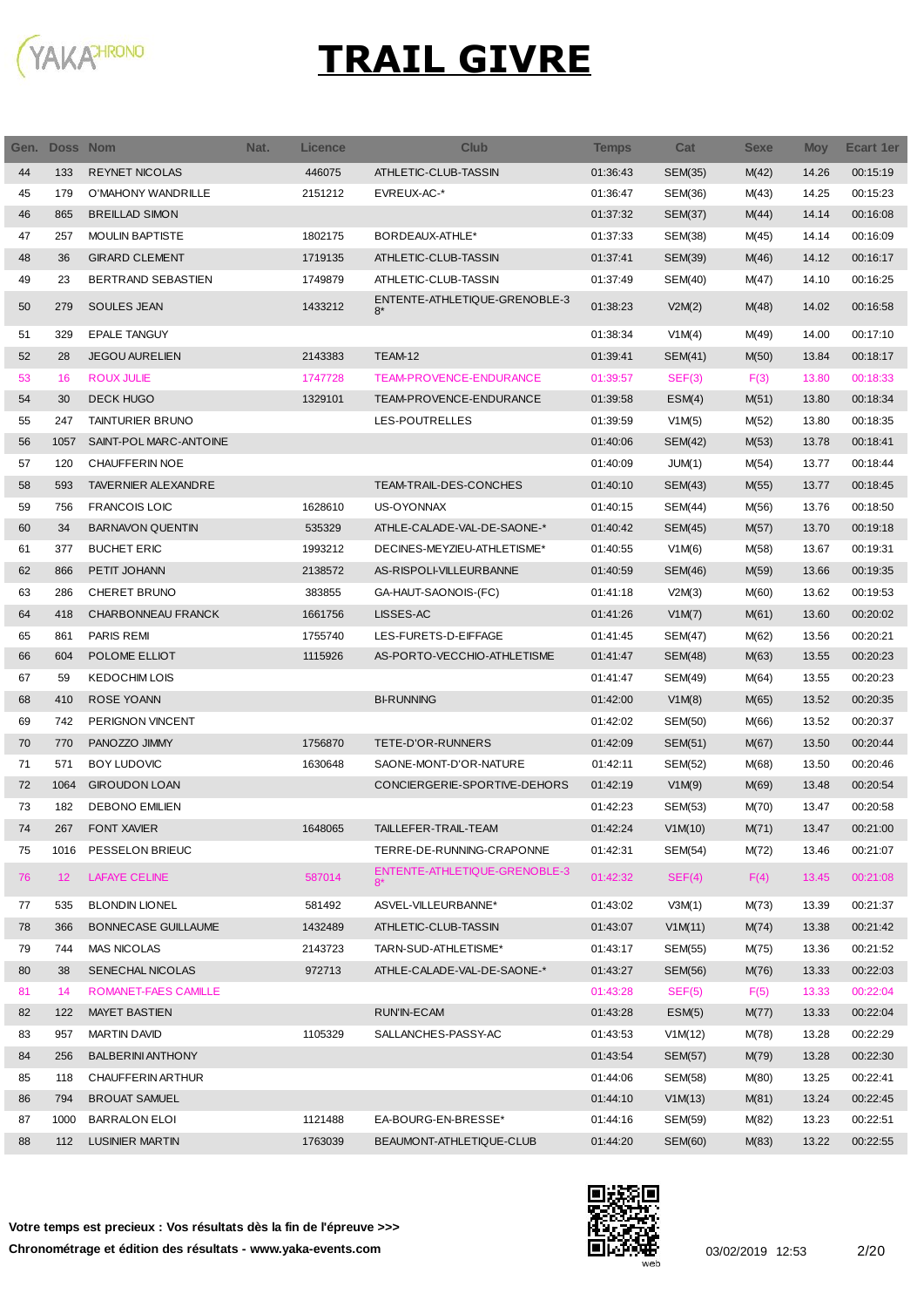

| Gen. | Doss Nom |                                          | Nat. | <b>Licence</b> | <b>Club</b>                                   | <b>Temps</b> | Cat            | <b>Sexe</b> | <b>Moy</b> | Ecart 1er |
|------|----------|------------------------------------------|------|----------------|-----------------------------------------------|--------------|----------------|-------------|------------|-----------|
| 89   | 153      | <b>PROUHEZE JULIEN</b>                   |      | 1779264        | BEAUMONT-ATHLETIQUE-CLUB                      | 01:44:21     | SEM(61)        | M(84)       | 13.22      | 00:22:56  |
| 90   | 1003     | <b>QUEMA VIVIEN</b>                      |      | 1970221        | ENTENTE-ATHLETIQUE-GRENOBLE-3<br>$8*$         | 01:44:35     | V1M(14)        | M(85)       | 13.19      | 00:23:11  |
| 91   | 506      | COQUARD STEPHANE                         |      |                |                                               | 01:44:37     | <b>SEM(62)</b> | M(86)       | 13.19      | 00:23:13  |
| 92   | 174      | <b>TSIKIS PIERRE</b>                     |      | 2015599        | SALLANCHES-PASSY-AC                           | 01:44:41     | SEM(63)        | M(87)       | 13.18      | 00:23:17  |
| 93   | 805      | PELISSIER FABIEN                         |      |                |                                               | 01:44:45     | SEM(64)        | M(88)       | 13.17      | 00:23:21  |
| 94   | 390      | <b>BOURGEOIS ALEXANDRE</b>               |      | 2025046        | GA-HAUT-SAONOIS-(FC)                          | 01:44:53     | V1M(15)        | M(89)       | 13.15      | 00:23:29  |
| 95   | 810      | <b>JOMARD SEBASTIEN</b>                  |      |                |                                               | 01:44:53     | V1M(16)        | M(90)       | 13.15      | 00:23:29  |
| 96   | 894      | <b>BOURGEY FLORIAN</b>                   |      |                |                                               | 01:44:56     | <b>SEM(65)</b> | M(91)       | 13.15      | 00:23:32  |
| 97   | 393      | <b>FERRIER GUILLAUME</b>                 |      | 783903         | DECINES-MEYZIEU-ATHLETISME*                   | 01:44:58     | <b>SEM(66)</b> | M(92)       | 13.14      | 00:23:34  |
| 98   | 700      | <b>GARDIN REMI</b>                       |      |                |                                               | 01:45:14     | <b>SEM(67)</b> | M(93)       | 13.11      | 00:23:49  |
| 99   | 681      | <b>RUBELLIN OLIVIER</b>                  |      |                |                                               | 01:45:20     | SEM(68)        | M(94)       | 13.10      | 00:23:55  |
| 100  | 293      | <b>SADOT JULIEN</b>                      |      | 535331         | SALLANCHES-PASSY-AC                           | 01:45:25     | <b>SEM(69)</b> | M(95)       | 13.09      | 00:24:01  |
| 101  | 146      | <b>JURADO DAMIEN</b>                     |      | 1384940        | CORBAS-RUNNING                                | 01:45:26     | V1M(17)        | M(96)       | 13.08      | 00:24:02  |
| 102  | 597      | PILLET BENOIT                            |      |                | TEAM-TRAIL-DES-CONCHES                        | 01:45:58     | <b>SEM(70)</b> | M(97)       | 13.02      | 00:24:34  |
| 103  | 594      | MICHEL MATHIEU                           |      |                | TEAM-TRAIL-DES-CONCHES                        | 01:46:15     | SEM(71)        | M(98)       | 12.98      | 00:24:50  |
| 104  | 874      | <b>FERNANDEZ VINCENT</b>                 |      | 1862867        | AL-ECHIROLLES                                 | 01:46:17     | <b>SEM(72)</b> | M(99)       | 12.98      | 00:24:52  |
| 105  | 399      | <b>DI-NICOLANTONIO PAULINE</b>           |      | 179648         | GO-FOR-IT-RUNNING---GRAND-CHAM<br><b>BERY</b> | 01:46:28     | SEF(6)         | F(6)        | 12.96      | 00:25:04  |
| 106  | 303      | <b>GARCIA DAVID</b>                      |      | 2160996        | SALLANCHES-PASSY-AC                           | 01:46:43     | <b>SEM(73)</b> | M(100)      | 12.93      | 00:25:19  |
| 107  | 195      | <b>HUCK BRIEUC</b>                       |      |                | RUN'IN-ECAM                                   | 01:46:49     | JUM(2)         | M(101)      | 12.91      | 00:25:25  |
| 108  | 920      | PERRIN ANTOINE                           |      |                |                                               | 01:46:53     | <b>SEM(74)</b> | M(102)      | 12.91      | 00:25:29  |
| 109  | 811      | <b>COLONNA XAVIER</b>                    |      | 1923703        | ATHLE-NIMES-30                                | 01:46:57     | <b>SEM(75)</b> | M(103)      | 12.90      | 00:25:33  |
| 110  | 284      | <b>DIEBRACEDRIC</b>                      |      |                | <b>BUENO-SPORT</b>                            | 01:47:19     | <b>SEM(76)</b> | M(104)      | 12.85      | 00:25:54  |
| 111  | 147      | PROTHERY JEAN-PHILIPPE                   |      |                |                                               | 01:47:21     | <b>SEM(77)</b> | M(105)      | 12.85      | 00:25:56  |
| 112  | 87       | VASSAL SEBASTIEN                         |      | 1636520        | DECINES-MEYZIEU-ATHLETISME*                   | 01:47:34     | <b>SEM(78)</b> | M(106)      | 12.82      | 00:26:10  |
| 113  | 18       | <b>GUERET-LAFERTE</b><br><b>JENNIFER</b> |      | 349384         | ENTENTE-FRANCONVILLE-CESAME-V<br>AL-D'OISE-*  | 01:47:35     | SEF(7)         | F(7)        | 12.82      | 00:26:11  |
| 114  | 860      | <b>MORELLO YANN</b>                      |      |                | TEAM-PROVENCE-ENDURANCE                       | 01:47:54     | <b>SEM(79)</b> | M(107)      | 12.78      | 00:26:30  |
| 115  | 339      | <b>FOURNY MATHIAS</b>                    |      |                |                                               | 01:48:16     | ESM(6)         | M(108)      | 12.74      | 00:26:51  |
| 116  | 967      | <b>MONTCHER ADRIEN</b>                   |      |                | RILLIEUX-TRIATHLON                            | 01:48:23     | ESM(7)         | M(109)      | 12.73      | 00:26:58  |
| 117  | 19       | <b>JULLIAN VALERIE</b>                   |      | 1741783        | ATHLETIC-CLUB-TASSIN                          | 01:48:34     | SEF(8)         | F(8)        | 12.71      | 00:27:10  |
| 118  |          | 1037 ZUNEDA-MUGA EFRAIN                  |      |                |                                               | 01:48:38     | <b>SEM(80)</b> | M(110)      | 12.70      | 00:27:14  |
| 119  | 608      | <b>HIERRY ADRIEN</b>                     |      |                | TEAM-PERFORMANCE                              | 01:48:42     | SEM(81)        | M(111)      | 12.69      | 00:27:18  |
| 120  | 426      | SOUVRAS VINCENT                          |      | 1718445        | CLUB-26-ALLAN                                 | 01:48:46     | V1M(18)        | M(112)      | 12.68      | 00:27:22  |
| 121  | 1054     | <b>BOUTEILLE CAROLE</b>                  |      |                |                                               | 01:48:47     | V1F(1)         | F(9)        | 12.68      | 00:27:23  |
| 122  | 1056     | THIOLLIER PIERRE-ALEXIS                  |      |                |                                               | 01:48:56     | SEM(82)        | M(113)      | 12.66      | 00:27:32  |
| 123  | 340      | <b>FOURNY DENIS</b>                      |      |                |                                               | 01:48:58     | V1M(19)        | M(114)      | 12.66      | 00:27:34  |
| 124  | 815      | <b>BARBARIN GUILLAUME</b>                |      | 2165037        | AMBERIEU-MARATHON                             | 01:49:18     | SEM(83)        | M(115)      | 12.62      | 00:27:53  |
| 125  | 355      | <b>JOLYCLER HUBERT</b>                   |      | 2065511        | GA-HAUT-SAONOIS-(FC)                          | 01:49:19     | SEM(84)        | M(116)      | 12.62      | 00:27:54  |
| 126  | 1035     | <b>LEBRAT DAVID</b>                      |      |                |                                               | 01:49:20     | <b>SEM(85)</b> | M(117)      | 12.62      | 00:27:55  |
| 127  | 124      | <b>CAMPOURCY ROMAIN</b>                  |      |                | SOTRAILLYON                                   | 01:49:23     | <b>SEM(86)</b> | M(118)      | 12.61      | 00:27:58  |
| 128  | 159      | BERTRAND JEROME                          |      |                |                                               | 01:49:24     | V1M(20)        | M(119)      | 12.61      | 00:28:00  |
| 129  | 265      | REBOUX LUC                               |      |                |                                               | 01:49:26     | V1M(21)        | M(120)      | 12.61      | 00:28:02  |
| 130  | 143      | MORELLEC LIONEL                          |      | 1695003        | EA-ISSOUDUN                                   | 01:49:34     | V1M(22)        | M(121)      | 12.59      | 00:28:10  |
| 131  | 548      | LEMERLE CHRISTOPHE                       |      |                | TEAM-PROVENCE-ENDURANCE                       | 01:49:36     | SEM(87)        | M(122)      | 12.59      | 00:28:12  |
| 132  | 277      | <b>ACHARD BRUNO</b>                      |      | 406244         | ATHLETIC-CLUB-TASSIN                          | 01:49:44     | V2M(4)         | M(123)      | 12.57      | 00:28:20  |
| 133  | 212      | LANDAIS JOHNNY                           |      | 1774341        | CA-AJACCIO                                    | 01:49:49     | <b>SEM(88)</b> | M(124)      | 12.56      | 00:28:25  |

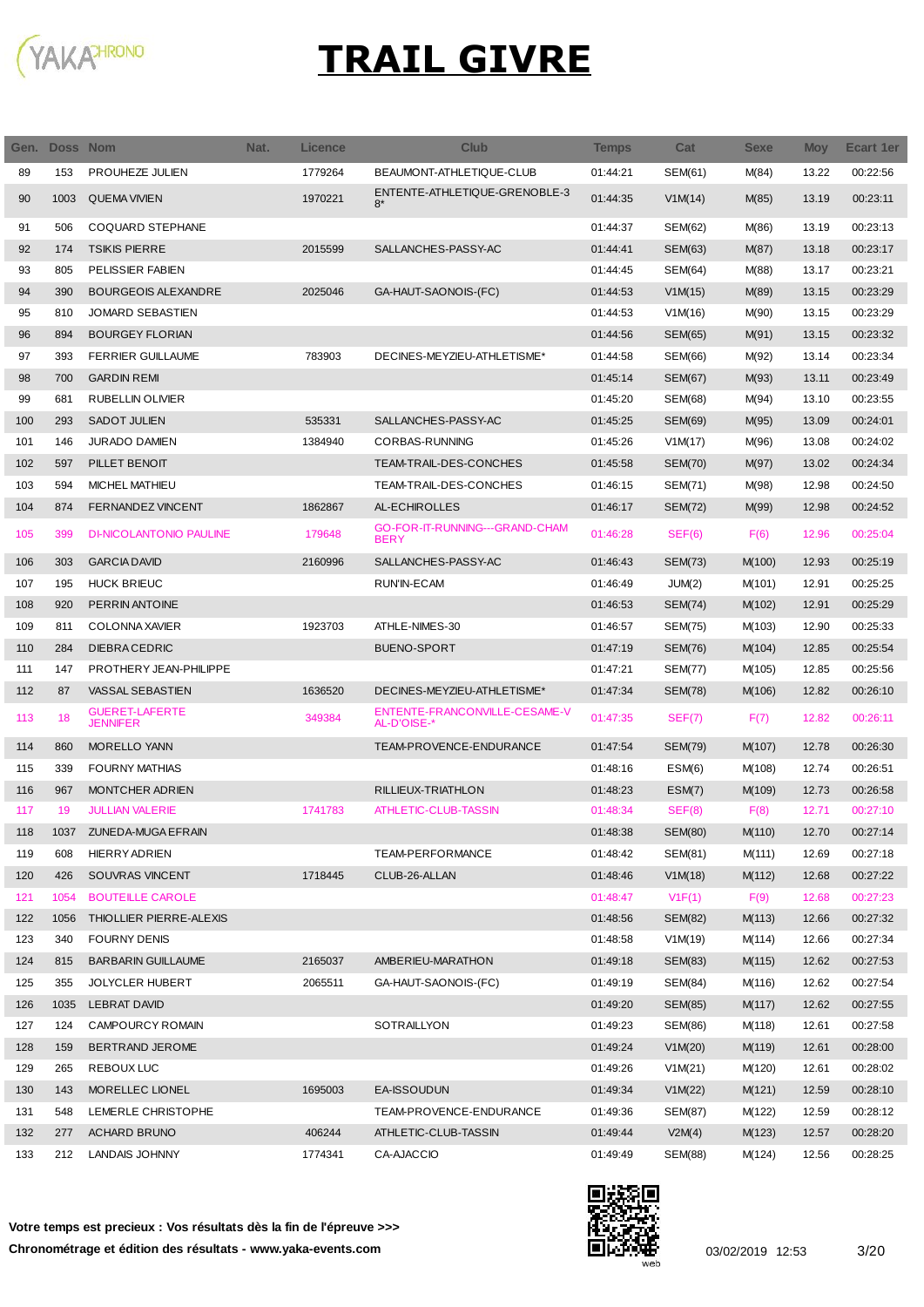

| Gen. | Doss Nom |                          | Nat. | <b>Licence</b> | <b>Club</b>                                         | <b>Temps</b> | Cat      | <b>Sexe</b> | <b>Moy</b> | Ecart 1er |
|------|----------|--------------------------|------|----------------|-----------------------------------------------------|--------------|----------|-------------|------------|-----------|
| 134  | 1038     | <b>MAVIER SYLVAIN</b>    |      |                | <b>ASVEL-TRIATHLON</b>                              | 01:50:01     | V1M(23)  | M(125)      | 12.54      | 00:28:36  |
| 135  | 633      | <b>SANCHEZ ANDRE</b>     |      |                |                                                     | 01:50:05     | V2M(5)   | M(126)      | 12.53      | 00:28:40  |
| 136  | 491      | <b>ROVERY HERVE</b>      |      |                |                                                     | 01:50:05     | V2M(6)   | M(127)      | 12.53      | 00:28:40  |
| 137  | 354      | CHALENCON FLORIAN        |      | 2070863        | CS-BOURGOIN-JALLIEU-*                               | 01:50:10     | SEM(89)  | M(128)      | 12.52      | 00:28:45  |
| 138  | 440      | <b>EBERLE CAROL-ANN</b>  |      | 1846045        | ATHLETIC-CLUB-TASSIN                                | 01:50:19     | SEF(9)   | F(10)       | 12.50      | 00:28:54  |
| 139  | 1055     | <b>TACQUARD WILFRIED</b> |      | 1384305        | ATHLETIC-CLUB-TASSIN                                | 01:50:21     | SEM(90)  | M(129)      | 12.50      | 00:28:56  |
| 140  | 759      | ATTALBIOUI RACHID        |      | 449220         | ENTENTE-OUEST-LYONNAIS                              | 01:50:21     | V1M(24)  | M(130)      | 12.50      | 00:28:56  |
| 141  | 388      | <b>GAZILLOT FABIEN</b>   |      | 2072025        | GA-HAUT-SAONOIS-(FC)                                | 01:50:25     | SEM(91)  | M(131)      | 12.49      | 00:29:01  |
| 142  | 741      | PARADAN LAURE            |      | 148771         | CLERMONT-ATHLETISME-AUVERGNE-                       | 01:50:42     | SEF(10)  | F(11)       | 12.46      | 00:29:18  |
| 143  | 702      | PERREUSE CEDRIC          |      |                |                                                     | 01:51:04     | SEM(92)  | M(132)      | 12.42      | 00:29:39  |
| 144  | 532      | <b>GRANJON NICOLAS</b>   |      | 1890860        | ENTENTE-SUD-LYONNAIS*                               | 01:51:17     | V1M(25)  | M(133)      | 12.40      | 00:29:52  |
| 145  | 972      | <b>BLANC ETIENNE</b>     |      |                |                                                     | 01:51:17     | SEM(93)  | M(134)      | 12.40      | 00:29:52  |
| 146  | 152      | <b>BERNAUDON SYLVAIN</b> |      |                | <b>TAHARUMARASSSSSSSSSSS</b>                        | 01:51:33     | SEM(94)  | M(135)      | 12.37      | 00:30:09  |
| 147  | 573      | <b>COULOT MATHIEU</b>    |      | 1832335        | ASPTT-ORLEANS                                       | 01:51:41     | SEM(95)  | M(136)      | 12.35      | 00:30:17  |
| 148  | 427      | <b>MORENT ADRIEN</b>     |      | 1735377        | CLUB-26-ALLAN                                       | 01:51:57     | SEM(96)  | M(137)      | 12.32      | 00:30:33  |
| 149  | 412      | MATHOT JEAN-FRANCOIS     |      |                |                                                     | 01:52:07     | V2M(7)   | M(138)      | 12.30      | 00:30:42  |
| 150  | 769      | <b>COTTON ALAIN</b>      |      | 1965261        | ENTENTE-SUD-LYONNAIS*                               | 01:52:08     | V3M(2)   | M(139)      | 12.30      | 00:30:43  |
| 151  | 762      | <b>LOGEL LOIC</b>        |      |                | MJC-MONPLAISIR-TRAIL                                | 01:52:16     | SEM(97)  | M(140)      | 12.29      | 00:30:51  |
| 152  | 709      | PONTILLE HUGO            |      |                |                                                     | 01:52:17     | SEM(98)  | M(141)      | 12.29      | 00:30:52  |
| 153  | 919      | PECQUET FRANCK           |      | 438299         | BOULOGNE-SUR-MER-AC                                 | 01:52:18     | V2M(8)   | M(142)      | 12.28      | 00:30:53  |
| 154  | 485      | <b>TOMATIS ERIC</b>      |      |                | <b>CORCY-ENDURANCE</b>                              | 01:52:20     | V2M(9)   | M(143)      | 12.28      | 00:30:55  |
| 155  | 749      | <b>GIFFON EDOUARD</b>    |      |                |                                                     | 01:52:38     | SEM(99)  | M(144)      | 12.25      | 00:31:14  |
| 156  | 745      | <b>MARIE VALENTINE</b>   |      | 137740         | UA-SENS*                                            | 01:52:41     | SEF(11)  | F(12)       | 12.24      | 00:31:17  |
| 157  | 952      | KOWALSKA-CHMIEL NATALIA  |      | 1449568        | CAB-BELLEGARDIEN                                    | 01:52:48     | SEF(12)  | F(13)       | 12.23      | 00:31:24  |
| 158  | 67       | <b>RUPPRECHT BENOIT</b>  |      | 1001207        | FOULEES-DE-ST-GERMAIN-EN-LAYE                       | 01:52:52     | V1M(26)  | M(145)      | 12.22      | 00:31:28  |
| 159  | 617      | <b>BONORA YVES</b>       |      |                |                                                     | 01:53:06     | V1M(27)  | M(146)      | 12.20      | 00:31:41  |
| 160  | 403      | PROUSTEAU MATTHIEU       |      |                | COURIR-A-LYON                                       | 01:53:10     | SEM(100) | M(147)      | 12.19      | 00:31:45  |
| 161  | 868      | PAILHES GILBERT          |      | 1443372        | ATHLE-11*                                           | 01:53:36     | V3M(3)   | M(148)      | 12.14      | 00:32:12  |
| 162  | 953      | <b>REYMOND JULIEN</b>    |      | 1914599        | <b>BEAUJOLAIS-RUNNERS</b>                           | 01:54:11     | SEM(101) | M(149)      | 12.08      | 00:32:46  |
| 163  | 912      | <b>ERNST AURELIEN</b>    |      |                | <b>ASM-RUNNING</b>                                  | 01:54:15     | SEM(102) | M(150)      | 12.07      | 00:32:50  |
| 164  | 448      | <b>SERTHELON DAMIEN</b>  |      |                |                                                     | 01:54:26     | V1M(28)  | M(151)      | 12.05      | 00:33:02  |
| 165  | 511      | ADELHANOFF IGOR          |      |                |                                                     | 01:54:34     | SEM(103) | M(152)      | 12.04      | 00:33:10  |
| 166  | 93       | <b>DURET YVES</b>        |      | 1561259        | DECINES-MEYZIEU-ATHLETISME*                         | 01:54:42     | V1M(29)  | M(153)      | 12.03      | 00:33:18  |
| 167  | 471      | <b>CHAMOUX REMI</b>      |      | 2153857        | ENTENTE-SUD-LYONNAIS*                               | 01:54:45     | V1M(30)  | M(154)      | 12.02      | 00:33:21  |
| 168  | 743      | <b>KABANOVA DIANA</b>    |      | 2162856        | CS-BOURGOIN-JALLIEU-*                               | 01:54:48     | SEF(13)  | F(14)       | 12.02      | 00:33:24  |
| 169  | 441      | <b>REMY FLORENT</b>      |      | 2072048        | GA-HAUT-SAONOIS-(FC)                                | 01:54:53     | SEM(104) | M(155)      | 12.01      | 00:33:29  |
| 170  | 711      | <b>RUET GABRIEL</b>      |      |                |                                                     | 01:55:11     | V2M(10)  | M(156)      | 11.98      | 00:33:46  |
| 171  | 544      | <b>CORTES GUILLAUME</b>  |      |                | <b>CORPS</b>                                        | 01:55:21     | SEM(105) | M(157)      | 11.96      | 00:33:56  |
| 172  | 513      | <b>VIGNAU OLIVIER</b>    |      | 1247870        | LA-BERRICHONNE-CHATEAUROUX-AT<br><b>HLETIC-CLUB</b> | 01:55:25     | V1M(31)  | M(158)      | 11.95      | 00:34:01  |
| 173  | 330      | PIETTRE ALEXIS           |      |                | ORIENTATION-TEAM-BESANCON                           | 01:55:25     | V2M(11)  | M(159)      | 11.95      | 00:34:01  |
| 174  | 376      | ORTEGA ROMUALD           |      | 2083997        | DECINES-MEYZIEU-ATHLETISME*                         | 01:55:30     | SEM(106) | M(160)      | 11.94      | 00:34:06  |
| 175  | 523      | <b>GUEST ROMAIN</b>      |      |                | TEAM-NEW-HORIZON                                    | 01:55:31     | SEM(107) | M(161)      | 11.94      | 00:34:07  |
| 176  | 1059     | RAIA CHRISTOPHE          |      |                |                                                     | 01:55:32     | SEM(108) | M(162)      | 11.94      | 00:34:08  |
| 177  | 236      | SALEH-AGHA LAURENT       |      | 1537592        | DECINES-MEYZIEU-ATHLETISME*                         | 01:55:33     | V1M(32)  | M(163)      | 11.94      | 00:34:09  |
| 178  | 550      | QUIQUANDON JEAN-LUC      |      |                |                                                     | 01:55:34     | V1M(33)  | M(164)      | 11.94      | 00:34:10  |

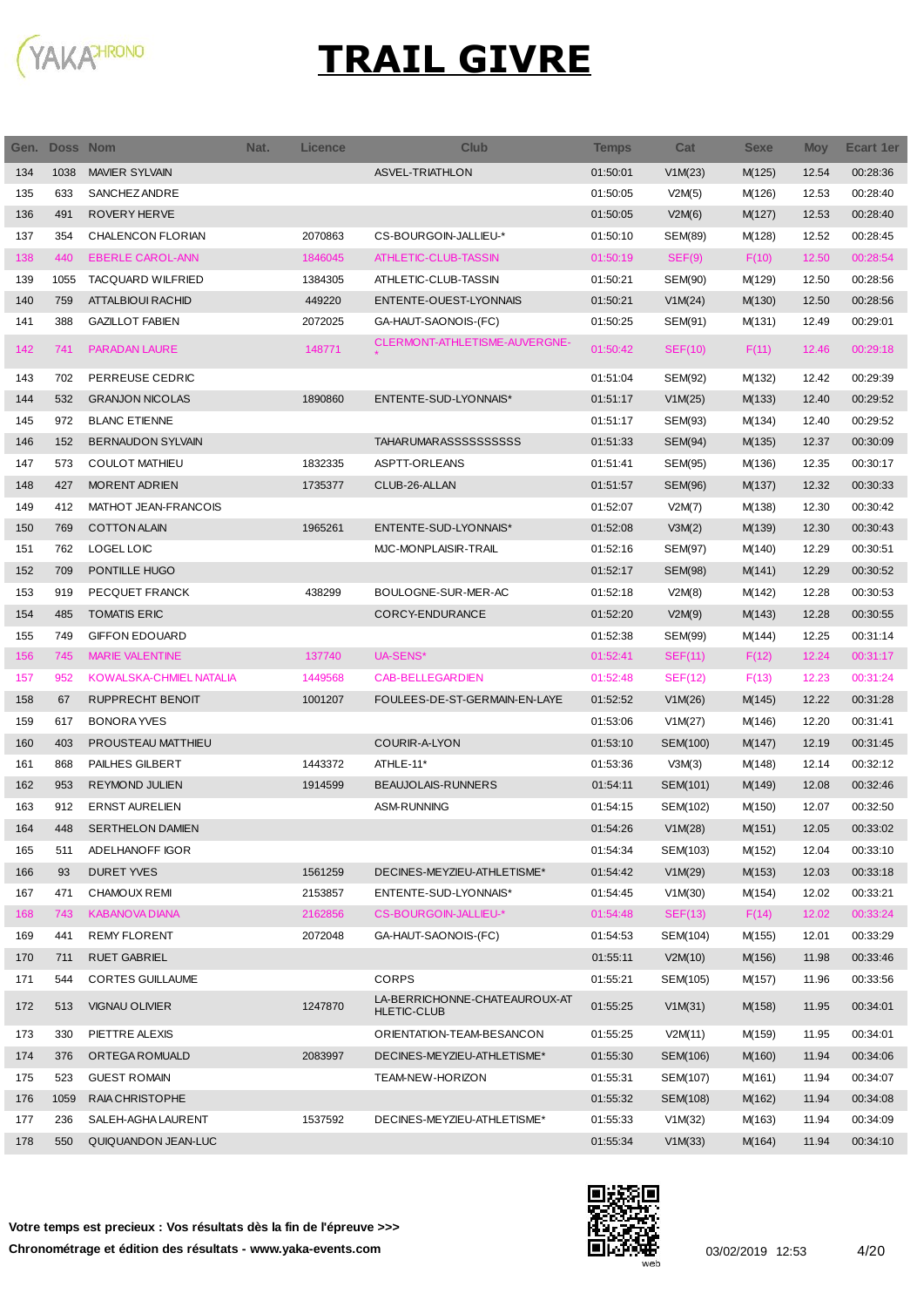

I

| Gen. | Doss Nom |                                             | Nat. | Licence | <b>Club</b>                                        | <b>Temps</b> | Cat            | <b>Sexe</b> | <b>Moy</b> | Ecart 1er |
|------|----------|---------------------------------------------|------|---------|----------------------------------------------------|--------------|----------------|-------------|------------|-----------|
| 179  | 144      | <b>DISCOURS NICOLAS</b>                     |      | 1883597 | EA-ISSOUDUN                                        | 01:55:35     | V1M(34)        | M(165)      | 11.93      | 00:34:11  |
| 180  | 126      | <b>GRAJDURA THIERRY</b>                     |      |         | LYON-ULTRA-RUN-/-KIKOUROU                          | 01:55:36     | V2M(12)        | M(166)      | 11.93      | 00:34:12  |
| 181  | 666      | CHATELAIN SEBASTIEN                         |      |         |                                                    | 01:55:39     | V1M(35)        | M(167)      | 11.93      | 00:34:15  |
| 182  | 695      | <b>DODIN FREDERIC</b>                       |      | 1659549 | SAONE-MONT-D'OR-NATURE                             | 01:55:40     | V1M(36)        | M(168)      | 11.93      | 00:34:16  |
| 183  | 425      | <b>SENE ARNAUD</b>                          |      | 1338281 | CLUB-26-ALLAN                                      | 01:55:41     | V1M(37)        | M(169)      | 11.92      | 00:34:17  |
| 184  | 334      | <b>BISUTTI FREDERIC</b>                     |      | 1738009 | SAINT-AMAND-MONTROND-BOISCHAU<br><b>T-ATHLETIC</b> | 01:55:51     | SEM(109)       | M(170)      | 11.91      | 00:34:27  |
| 185  | 734      | <b>MULLER MATHIEU</b>                       |      |         |                                                    | 01:55:55     | SEM(110)       | M(171)      | 11.90      | 00:34:31  |
| 186  | 157      | <b>CHANTEMERLE REMY</b>                     |      | 1894919 | ATHLEFORM'42                                       | 01:55:58     | SEM(111)       | M(172)      | 11.89      | 00:34:34  |
| 187  | 181      | <b>BOLLE JEAN-PAUL</b>                      |      |         |                                                    | 01:55:58     | V2M(13)        | M(173)      | 11.89      | 00:34:34  |
| 188  | 625      | PERCEBOIS FRANCOIS                          |      |         | RILLIEUX-TRIATHLON                                 | 01:55:59     | SEM(112)       | M(174)      | 11.89      | 00:34:35  |
| 189  | 598      | PAYEN TONY                                  |      |         |                                                    | 01:56:02     | SEM(113)       | M(175)      | 11.89      | 00:34:37  |
| 190  | 1010     | <b>ALIOUAT SALIM</b>                        |      |         | <b>ASCERA</b>                                      | 01:56:04     | V1M(38)        | M(176)      | 11.88      | 00:34:39  |
| 191  | 799      | <b>REZZI JULIA</b>                          |      | 2019184 | <b>ENTENTE-SUD-LYONNAIS*</b>                       | 01:56:05     | SEF(14)        | F(15)       | 11.88      | 00:34:40  |
| 192  | 781      | <b>COLVILLE VINCENT</b>                     |      |         |                                                    | 01:56:07     | SEM(114)       | M(177)      | 11.88      | 00:34:42  |
| 193  | 326      | <b>BESSON MANON</b>                         |      | 690162  | ATHLEFORM42                                        | 01:56:19     | SEF(15)        | F(16)       | 11.86      | 00:34:54  |
| 194  | 431      | <b>RAFFIER PIERRE</b>                       |      |         | <b>ITWT</b>                                        | 01:56:29     | V1M(39)        | M(178)      | 11.84      | 00:35:05  |
| 195  | 750      | <b>DUTHU NICOLAS</b>                        |      |         |                                                    | 01:56:30     | V1M(40)        | M(179)      | 11.84      | 00:35:06  |
| 196  | 316      | <b>TOUZE PAUL</b>                           |      |         | LES-DAHUS-DU-RHONE                                 | 01:56:30     | V2M(14)        | M(180)      | 11.84      | 00:35:06  |
| 197  | 698      | NAUROY CHRISTOPHE                           |      | 1850968 | ATHLE-NIMES-30                                     | 01:56:31     | V1M(41)        | M(181)      | 11.84      | 00:35:07  |
| 198  | 557      | LOCATELLI LOUIS                             |      |         | BRONZAMIS-DES-SABLES                               | 01:56:34     | V1M(42)        | M(182)      | 11.83      | 00:35:10  |
| 199  | 618      | <b>LAURENT YOANN</b>                        |      |         |                                                    | 01:56:35     | SEM(115)       | M(183)      | 11.83      | 00:35:11  |
| 200  | 1034     | <b>DUMAS MATHIEU</b>                        |      |         |                                                    | 01:56:43     | SEM(116)       | M(184)      | 11.82      | 00:35:19  |
| 201  | 980      | MOREL CLEMENT                               |      |         | <b>BRONZAMIS</b>                                   | 01:56:53     | SEM(117)       | M(185)      | 11.80      | 00:35:29  |
| 202  | 782      | CHAUSSONNET SEBASTIEN                       |      |         |                                                    | 01:57:10     | SEM(118)       | M(186)      | 11.77      | 00:35:45  |
| 203  | 121      | <b>DESAI ENGUERRAND</b>                     |      |         |                                                    | 01:57:17     | SEM(119)       | M(187)      | 11.76      | 00:35:52  |
| 204  | 219      | <b>VIGIER CEDRIC</b>                        |      |         | <b>CTC</b>                                         | 01:57:21     | V1M(43)        | M(188)      | 11.75      | 00:35:56  |
| 205  | 17       | <b>LECOMTE EMILIE</b>                       |      | 1531416 | CHAMONIX-MONT-BLANC-MARATHON                       | 01:57:24     | V1F(2)         | F(17)       | 11.75      | 00:36:00  |
| 206  | 492      | <b>MARTINEZ STEPHANE</b>                    |      |         | CORCY-ENDURANCE                                    | 01:57:26     | V1M(44)        | M(189)      | 11.75      | 00:36:02  |
| 207  | 420      | <b>SEGUIN REMY</b>                          |      |         | CORC                                               | 01:57:27     | V1M(45)        | M(190)      | 11.74      | 00:36:03  |
| 208  | 353      | <b>LAFONT GUILLAUME</b>                     |      | 2142735 | SAONE-MONT-D'OR-NATURE                             | 01:57:29     | SEM(120)       | M(191)      | 11.74      | 00:36:05  |
| 209  | 869      | MOREAU-ROQUE ERIC                           |      | 1903963 | ENTENTE-OUEST-LYONNAIS                             | 01:57:36     | V1M(46)        | M(192)      | 11.73      | 00:36:12  |
| 210  | 587      | PIGNOL MOISE                                |      | 163909  | CASCOL-ATHLETISME                                  | 01:57:51     | V2M(15)        | M(193)      | 11.70      | 00:36:27  |
| 211  | 898      | <b>KAPPLER CHLOE</b>                        |      | 1856898 | TAILLEFER-TRAIL-TEAM                               | 01:57:53     | <b>SEF(16)</b> | F(18)       | 11.70      | 00:36:29  |
| 212  | 914      | <b>MILLET CEDRIC</b>                        |      |         | ASM-RUNNING                                        | 01:57:54     | V1M(47)        | M(194)      | 11.70      | 00:36:30  |
| 213  | 539      | <b>CELLIER SEBASTIEN</b>                    |      | 1936049 | AAA-DU-LYONNAIS                                    | 01:58:05     | SEM(121)       | M(195)      | 11.68      | 00:36:40  |
| 214  | 614      | <b>TOURNAIRE VIRGILE</b>                    |      | 1398806 | LYON-SPORT-METROPOLE-JOGGING-<br><b>AVENTURE</b>   | 01:58:19     | V1M(48)        | M(196)      | 11.66      | 00:36:54  |
| 215  | 1043     | PIETROFORTE DOMINIQUE                       |      | 536045  | DECINES-MEYZIEU-ATHLETISME*                        | 01:58:21     | V2M(16)        | M(197)      | 11.66      | 00:36:56  |
| 216  | 149      | <b>GARCIA-ORDONEZ MAHAUT</b>                |      |         |                                                    | 01:58:22     | SEF(17)        | F(19)       | 11.65      | 00:36:57  |
| 217  | 883      | DE-FRANCESCO<br><b>STEPHANE</b>             |      |         |                                                    | 01:58:23     | V1M(49)        | M(198)      | 11.65      | 00:36:58  |
| 218  | 710      | <b>CORMORECHE</b><br><b>JEAN-CHRISTOPHE</b> |      |         | COURIR-EN-DOMBES                                   | 01:58:26     | V1M(50)        | M(199)      | 11.65      | 00:37:02  |
| 219  | 214      | <b>CHALON PHILIPPE</b>                      |      | 1695943 | CA-AJACCIO                                         | 01:58:37     | V2M(17)        | M(200)      | 11.63      | 00:37:13  |
| 220  | 395      | <b>FAVRE LOIC</b>                           |      |         | <b>SMON</b>                                        | 01:58:52     | SEM(122)       | M(201)      | 11.60      | 00:37:28  |
| 221  | 275      | MONFRAY DAVID                               |      |         |                                                    | 01:59:00     | SEM(123)       | M(202)      | 11.59      | 00:37:35  |
| 222  | 119      | <b>BOVET LAURE</b>                          |      |         |                                                    | 01:59:01     | <b>SEF(18)</b> | F(20)       | 11.59      | 00:37:36  |

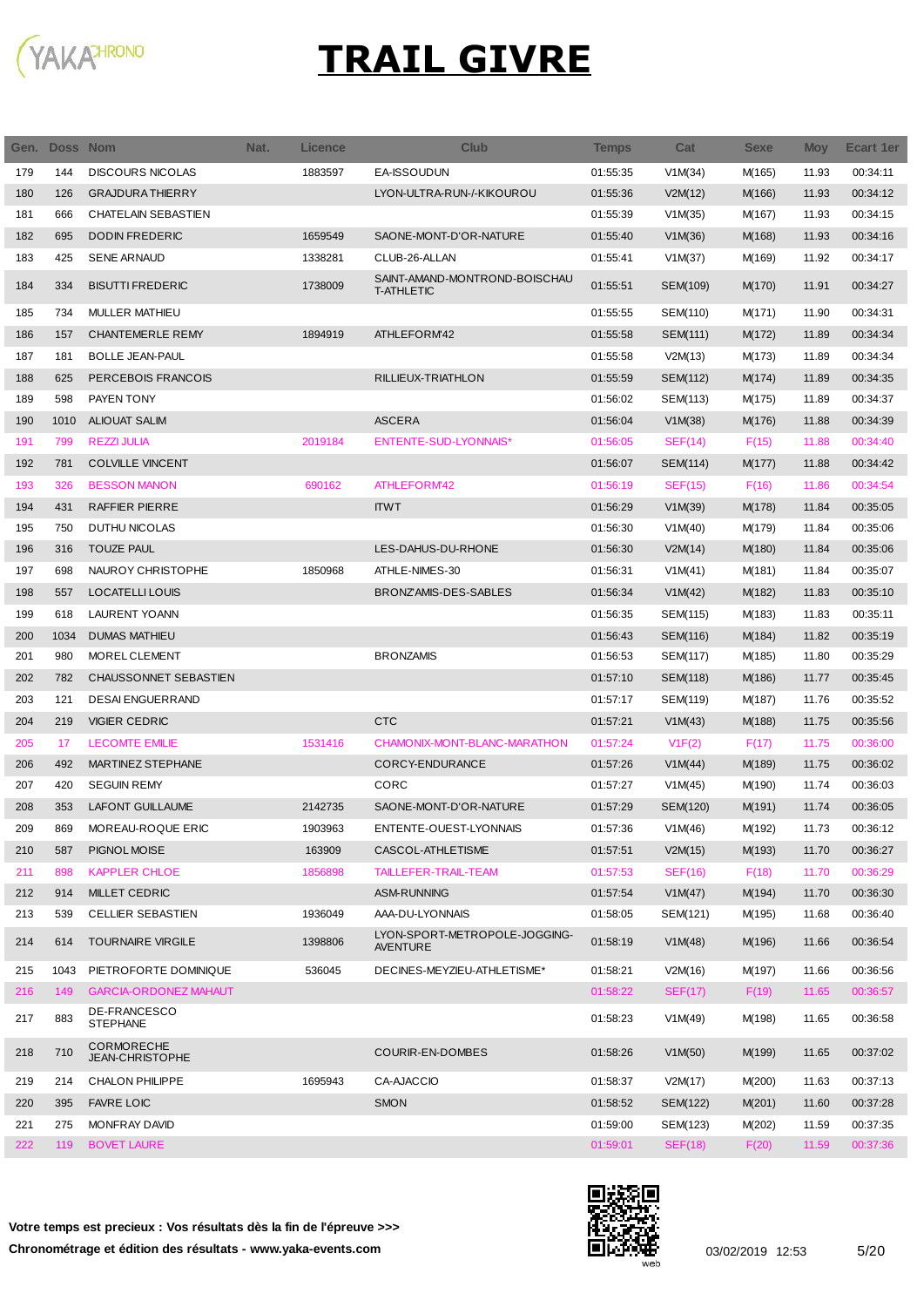

| Gen. | <b>Doss Nom</b> |                                           | Nat. | <b>Licence</b> | <b>Club</b>                 | Temps    | Cat            | <b>Sexe</b> | <b>Moy</b> | Ecart 1er |
|------|-----------------|-------------------------------------------|------|----------------|-----------------------------|----------|----------------|-------------|------------|-----------|
| 223  | 662             | <b>BRIDON WILFRIED</b>                    |      |                | CORCY-ENDURANCE             | 01:59:07 | SEM(124)       | M(203)      | 11.58      | 00:37:42  |
| 224  | 717             | GOMES-DA-SILVA-VALENTE<br><b>FERNANDO</b> |      | 1866914        | ATHLE-NIMES-30              | 01:59:39 | V2M(18)        | M(204)      | 11.53      | 00:38:15  |
| 225  | 628             | <b>TAZIR NILL</b>                         |      |                | <b>FREROVITCH</b>           | 02:00:06 | SEM(125)       | M(205)      | 11.49      | 00:38:41  |
| 226  | 194             | MARCON LOIC                               |      |                | TEAM-PROVENCE-ENDURANCE     | 02:00:08 | V1M(51)        | M(206)      | 11.48      | 00:38:43  |
| 227  | 839             | <b>BUISSON MARC</b>                       |      |                |                             | 02:00:10 | SEM(126)       | M(207)      | 11.48      | 00:38:45  |
| 228  | 627             | AUDOUAL THOMAS                            |      |                |                             | 02:00:16 | SEM(127)       | M(208)      | 11.47      | 00:38:51  |
| 229  | 683             | <b>CHALAVON GAEL</b>                      |      |                |                             | 02:00:24 | SEM(128)       | M(209)      | 11.46      | 00:39:00  |
| 230  | 375             | <b>FOUQUET AURELIEN</b>                   |      | 183368         | DECINES-MEYZIEU-ATHLETISME* | 02:00:25 | V1M(52)        | M(210)      | 11.46      | 00:39:01  |
| 231  | 56              | <b>GAY KEVIN</b>                          |      |                |                             | 02:00:31 | SEM(129)       | M(211)      | 11.45      | 00:39:07  |
| 232  | 105             | <b>BILLE MICKAEL</b>                      |      |                |                             | 02:00:31 | SEM(130)       | M(212)      | 11.45      | 00:39:07  |
| 233  | 165             | DEMEURE JEREMY                            |      |                |                             | 02:00:33 | SEM(131)       | M(213)      | 11.44      | 00:39:09  |
| 234  | 493             | LE-BRETON VINCENT                         |      |                | <b>WEDNESDAY-RUNNERS</b>    | 02:00:37 | V1M(53)        | M(214)      | 11.44      | 00:39:13  |
| 235  | 483             | <b>FARID PASCAL</b>                       |      |                | WEDNESDAY-RUNNERS           | 02:00:38 | V1M(54)        | M(215)      | 11.43      | 00:39:14  |
| 236  | 68              | <b>NADAL ROMAIN</b>                       |      |                |                             | 02:00:53 | ESM(8)         | M(216)      | 11.41      | 00:39:29  |
| 237  | 838             | <b>DUTEY OLIVIER</b>                      |      |                | DOMBES-RUNNING-EVASION      | 02:01:03 | SEM(132)       | M(217)      | 11.40      | 00:39:38  |
| 238  | 258             | <b>COLLET VINCENT</b>                     |      |                |                             | 02:01:07 | SEM(133)       | M(218)      | 11.39      | 00:39:42  |
| 239  | 851             | <b>BADIN PATRICK</b>                      |      |                |                             | 02:01:16 | V2M(19)        | M(219)      | 11.37      | 00:39:51  |
| 240  | 218             | <b>LLILIO VINCENT</b>                     |      |                | LES-POUTRELLES              | 02:01:21 | V1M(55)        | M(220)      | 11.37      | 00:39:56  |
| 241  | 246             | <b>ADAM BENJAMIN</b>                      |      |                | LES-POUTRELLES              | 02:01:23 | V1M(56)        | M(221)      | 11.36      | 00:39:58  |
| 242  | 588             | <b>BLAYON LAURENT</b>                     |      | 1891194        | CASCOL-ATHLETISME           | 02:01:23 | V2M(20)        | M(222)      | 11.36      | 00:39:58  |
| 243  | 178             | DEDENIS LUDOVIC                           |      |                |                             | 02:01:26 | V1M(57)        | M(223)      | 11.36      | 00:40:02  |
| 244  | 524             | <b>BUISSON QUENTIN</b>                    |      |                | <b>RAMS</b>                 | 02:01:31 | SEM(134)       | M(224)      | 11.35      | 00:40:07  |
| 245  | 475             | <b>EKINCI DENIS</b>                       |      |                | <b>CSBJ-ATHLETISME</b>      | 02:01:45 | SEM(135)       | M(225)      | 11.33      | 00:40:21  |
| 246  | 417             | <b>MACAZAGA CLAIRE</b>                    |      | 1885005        | ATHLEFORM42                 | 02:01:48 | V2F(1)         | F(21)       | 11.33      | 00:40:24  |
| 247  | 530             | HARTEMANN NICOLAS                         |      |                | LES-COPAINS-DE-LA-FAC       | 02:01:53 | SEM(136)       | M(226)      | 11.32      | 00:40:29  |
| 248  | 909             | NAVARRO ALAIN                             |      |                | ASM-RUNNING                 | 02:01:54 | V1M(58)        | M(227)      | 11.32      | 00:40:30  |
| 249  | 958             | <b>MILOU FABRICE</b>                      |      | 1863592        | DECINES-MEYZIEU-ATHLETISME* | 02:01:55 | V1M(59)        | M(228)      | 11.31      | 00:40:31  |
| 250  | 1058            | <b>BOUVARD PHILIPPE</b>                   |      |                |                             | 02:01:56 | V2M(21)        | M(229)      | 11.31      | 00:40:32  |
| 251  | 911             | DUBAYLE JEAN                              |      |                | <b>ASM-RUNNING</b>          | 02:01:56 | V2M(22)        | M(230)      | 11.31      | 00:40:32  |
| 252  | 317             | <b>HERITIER NICOLAS</b>                   |      |                |                             | 02:02:11 | V1M(60)        | M(231)      | 11.29      | 00:40:46  |
| 253  | 66              | DEPARDON JEAN-BAPTISTE                    |      |                | CRU-CHAPELLOIS              | 02:02:16 | SEM(137)       | M(232)      | 11.28      | 00:40:51  |
| 254  | 164             | <b>DEVRIEUX CYRIL</b>                     |      |                | <b>ASCM-COURIR</b>          | 02:02:28 | V1M(61)        | M(233)      | 11.26      | 00:41:04  |
| 255  | 994             | <b>DUMOULIN AXEL</b>                      |      |                |                             | 02:02:35 | SEM(138)       | M(234)      | 11.25      | 00:41:11  |
| 256  | 519             | FROMENT CLAUDE                            |      |                |                             | 02:02:37 | SEM(139)       | M(235)      | 11.25      | 00:41:13  |
| 257  | 526             | <b>EMELINE BONIN</b>                      |      |                |                             | 02:02:41 | <b>SEF(19)</b> | F(22)       | 11.24      | 00:41:17  |
| 258  | 352             | PROULT SEBASTIEN                          |      |                |                             | 02:02:42 | V1M(62)        | M(236)      | 11.24      | 00:41:18  |
| 259  | 653             | <b>CONNES PHILIPPE</b>                    |      |                |                             | 02:02:44 | V1M(63)        | M(237)      | 11.24      | 00:41:20  |
| 260  | 103             | <b>JUSSELME ANTOINE</b>                   |      |                |                             | 02:02:46 | SEM(140)       | M(238)      | 11.24      | 00:41:22  |
| 261  | 261             | CASTEBERT DAVID                           |      |                |                             | 02:02:49 | SEM(141)       | M(239)      | 11.23      | 00:41:25  |
| 262  | 978             | DELORME DOMINIQUE                         |      |                | <b>BONZAMIS</b>             | 02:02:57 | V2M(23)        | M(240)      | 11.22      | 00:41:33  |
| 263  | 82              | <b>GASS PATRICK</b>                       |      | 1239641        | TR-AILLEURS                 | 02:02:58 | V2M(24)        | M(241)      | 11.22      | 00:41:34  |
| 264  | 169             | <b>VINCENT ANAIS</b>                      |      |                | TEAM-PROVENCE-ENDURANCE     | 02:02:59 | JUF(1)         | F(23)       | 11.22      | 00:41:35  |
| 265  | 167             | <b>FLIGITTER VIRGILE</b>                  |      |                |                             | 02:03:03 | SEM(142)       | M(242)      | 11.21      | 00:41:38  |
| 266  | 792             | THEPPE VINCENT                            |      |                | WGTN-THE-CREW               | 02:03:03 | V1M(64)        | M(243)      | 11.21      | 00:41:38  |
| 267  | 496             | <b>MERLIN GEORGES</b>                     |      | 1730759        | ASC-BALAN                   | 02:03:27 | V2M(25)        | M(244)      | 11.17      | 00:42:03  |
| 268  | 271             | CHOLLETON LUDOVIC                         |      |                | CEGELEC-LYON                | 02:03:42 | V1M(65)        | M(245)      | 11.15      | 00:42:18  |

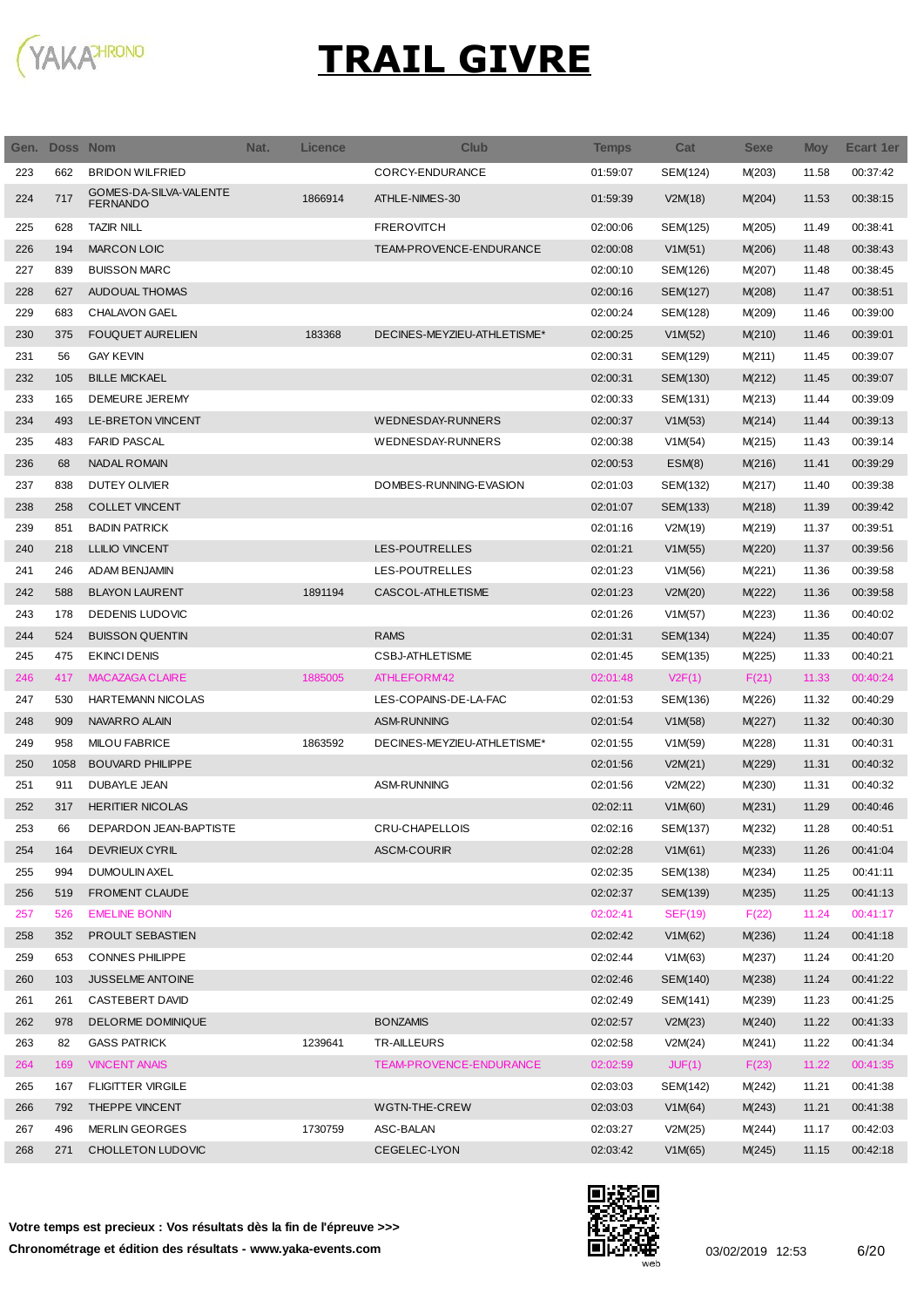

| Gen. | <b>Doss Nom</b> |                            | Nat. | <b>Licence</b> | Club                          | <b>Temps</b> | Cat            | <b>Sexe</b> | <b>Moy</b> | <b>Ecart 1er</b> |
|------|-----------------|----------------------------|------|----------------|-------------------------------|--------------|----------------|-------------|------------|------------------|
| 269  | 251             | <b>BILLIOT SAMUEL</b>      |      |                |                               | 02:03:43     | V1M(66)        | M(246)      | 11.15      | 00:42:19         |
| 270  | 244             | <b>GALEA ARNAUD</b>        |      |                |                               | 02:03:54     | SEM(143)       | M(247)      | 11.13      | 00:42:30         |
| 271  | 1027            | <b>BERNARD SYLVAIN</b>     |      |                |                               | 02:03:59     | SEM(144)       | M(248)      | 11.13      | 00:42:35         |
| 272  | 704             | <b>FURNION ERIC</b>        |      |                |                               | 02:04:02     | V2M(26)        | M(249)      | 11.12      | 00:42:37         |
| 273  | 62              | <b>BARROCAS FRANCK</b>     |      |                |                               | 02:04:09     | SEM(145)       | M(250)      | 11.11      | 00:42:44         |
| 274  | 295             | GALOFARO-SADOT OLIVIER     |      |                |                               | 02:04:12     | V1M(67)        | M(251)      | 11.11      | 00:42:47         |
| 275  | 222             | <b>ALLES DELPHINE</b>      |      | 2015535        | SALLANCHES-PASSY-AC           | 02:04:19     | <b>SEF(20)</b> | F(24)       | 11.10      | 00:42:54         |
| 276  | 845             | LOPES JEAN-EMMANUEL        |      |                |                               | 02:04:22     | V1M(68)        | M(252)      | 11.09      | 00:42:57         |
| 277  | 411             | <b>TROUSSE OLIVIER</b>     |      |                |                               | 02:04:27     | V1M(69)        | M(253)      | 11.08      | 00:43:03         |
| 278  | 333             | <b>SEGALEN ETIENNE</b>     |      |                |                               | 02:04:38     | ESM(9)         | M(254)      | 11.07      | 00:43:14         |
| 279  | 439             | <b>VINCENT PHILIPPE</b>    |      | 2141308        | ATHLE-CALADE-VAL-DE-SAONE-*   | 02:04:43     | V1M(70)        | M(255)      | 11.06      | 00:43:19         |
| 280  | 966             | <b>DELATTRE THIERRY</b>    |      |                |                               | 02:04:48     | V1M(71)        | M(256)      | 11.05      | 00:43:24         |
| 281  | 522             | <b>DEROCH SYLVAIN</b>      |      |                |                               | 02:04:49     | V1M(72)        | M(257)      | 11.05      | 00:43:25         |
| 282  | 959             | VIOLLET JEAN-PAUL          |      |                |                               | 02:05:02     | V3M(4)         | M(258)      | 11.03      | 00:43:37         |
|      |                 | <b>METTON</b>              |      |                |                               |              |                |             |            |                  |
| 283  | 242             | PIERRE-GENSERIC            |      |                | LE-BLIZZARD                   | 02:05:02     | SEM(146)       | M(259)      | 11.03      | 00:43:37         |
| 284  | 215             | <b>HOUDUSSE JULIEN</b>     |      | 1505503        | CA-AJACCIO                    | 02:05:02     | V2M(27)        | M(260)      | 11.03      | 00:43:37         |
| 285  | 35              | JEANNETEAU AXEL            |      | 1649814        | ATHLETIC-CLUB-TASSIN          | 02:05:08     | SEM(147)       | M(261)      | 11.02      | 00:43:43         |
| 286  | 1050            | PORTAY LIONEL              |      |                | AS-PETERCEM                   | 02:05:17     | V1M(73)        | M(262)      | 11.01      | 00:43:52         |
| 287  | 332             | SALOME VALENTIN            |      | 1021503        | AS-CALUIRE-ET-CUIRE           | 02:05:20     | SEM(148)       | M(263)      | 11.01      | 00:43:55         |
| 288  | 193             | <b>REMY MIGUEL</b>         |      | 1291260        | BEAUMONT-ATHLETIQUE-CLUB      | 02:05:21     | V1M(74)        | M(264)      | 11.00      | 00:43:56         |
| 289  | 947             | PERRAUD MAXENCE            |      |                |                               | 02:05:24     | SEM(149)       | M(265)      | 11.00      | 00:44:00         |
| 290  | 624             | <b>VIGNON PASCAL</b>       |      |                | SUNDAY-TEAM                   | 02:05:31     | V2M(28)        | M(266)      | 10.99      | 00:44:07         |
| 291  | 692             | <b>BERNARD CLAIRE</b>      |      |                |                               | 02:05:37     | SEF(21)        | F(25)       | 10.98      | 00:44:13         |
| 292  | 381             | PERVIS SEBASTIEN           |      | 2104150        | DECINES-MEYZIEU-ATHLETISME*   | 02:05:40     | V1M(75)        | M(267)      | 10.98      | 00:44:16         |
| 293  | 57              | <b>HAGENBACH HENRI</b>     |      |                |                               | 02:05:40     | SEM(150)       | M(268)      | 10.98      | 00:44:16         |
| 294  | 463             | <b>BIALEK GERARD</b>       |      |                |                               | 02:05:45     | V2M(29)        | M(269)      | 10.97      | 00:44:21         |
| 295  | 877             | <b>BACCONNIER PHILIPPE</b> |      | 285180         | ENTENTE-SUD-LYONNAIS*         | 02:05:46     | V2M(30)        | M(270)      | 10.97      | 00:44:22         |
| 296  | 282             | <b>MUNOZ JAVIER</b>        |      |                | LES-POUTRELLES                | 02:05:59     | SEM(151)       | M(271)      | 10.95      | 00:44:35         |
| 297  | 583             | LERICHOMME THEO            |      | 1984423        | CASCOL-ATHLETISME             | 02:06:00     | SEM(152)       | M(272)      | 10.95      | 00:44:35         |
| 298  | 424             | <b>FEUILLET DENIS</b>      |      |                |                               | 02:06:04     | V1M(76)        | M(273)      | 10.94      | 00:44:39         |
| 299  | 738             | CHARIF YOHAN               |      |                |                               | 02:06:05     | SEM(153)       | M(274)      | 10.94      | 00:44:40         |
| 300  | 351             | <b>MERLE JULIEN</b>        |      |                |                               | 02:06:14     | SEM(154)       | M(275)      | 10.93      | 00:44:49         |
| 301  | 281             | THIRARD FRANCK             |      |                |                               | 02:06:18     | V1M(77)        | M(276)      | 10.92      | 00:44:53         |
| 302  | 314             | VAN-TROYS ERIC             |      |                | COURIR-A-VILLEMOIRIEU         | 02:06:27     | V1M(78)        | M(277)      | 10.91      | 00:45:03         |
| 303  | 104             | MAIRESSE JEREMY            |      |                |                               | 02:06:27     | SEM(155)       | M(278)      | 10.91      | 00:45:03         |
| 304  | 461             | MALAMAN JEAN-PHILIPPE      |      |                | ASCM-COURIR-MIONNAY           | 02:06:28     | V1M(79)        | M(279)      | 10.91      | 00:45:04         |
| 305  | 968             | LE-COURTOIS SYLVAIN        |      |                | ADECCO                        | 02:06:30     | V1M(80)        | M(280)      | 10.90      | 00:45:06         |
| 306  | 985             | <b>CROTTI GREGOR</b>       |      |                |                               | 02:06:34     | V2M(31)        | M(281)      | 10.90      | 00:45:10         |
| 307  | 504             | CARLOT FABRICE             |      |                |                               | 02:06:38     | V1M(81)        | M(282)      | 10.89      | 00:45:14         |
| 308  | 578             | RADUFE MICHEL              |      | 439690         | CASCOL-ATHLETISME             | 02:06:40     | V3M(5)         | M(283)      | 10.89      | 00:45:16         |
|      |                 |                            |      |                | SAINT-AMAND-MONTROND-BOISCHAU |              |                |             |            |                  |
| 309  | 460             | CHABBERT FLORENT           |      | 1315325        | <b>T-ATHLETIC</b>             | 02:06:41     | SEM(156)       | M(284)      | 10.89      | 00:45:17         |
| 310  | 205             | <b>BRUYANT ARNAUD</b>      |      | 1641575        | CA-AJACCIO                    | 02:06:49     | V1M(82)        | M(285)      | 10.88      | 00:45:25         |
| 311  | 396             | DELUCENAY PHILIPPE         |      |                |                               | 02:06:51     | SEM(157)       | M(286)      | 10.87      | 00:45:27         |
| 312  | 973             | <b>MOUNETOU ROMAIN</b>     |      |                |                               | 02:06:54     | SEM(158)       | M(287)      | 10.87      | 00:45:30         |
| 313  | 100             | LEFEBVRE CYRILLE           |      |                |                               | 02:06:59     | V1M(83)        | M(288)      | 10.86      | 00:45:35         |

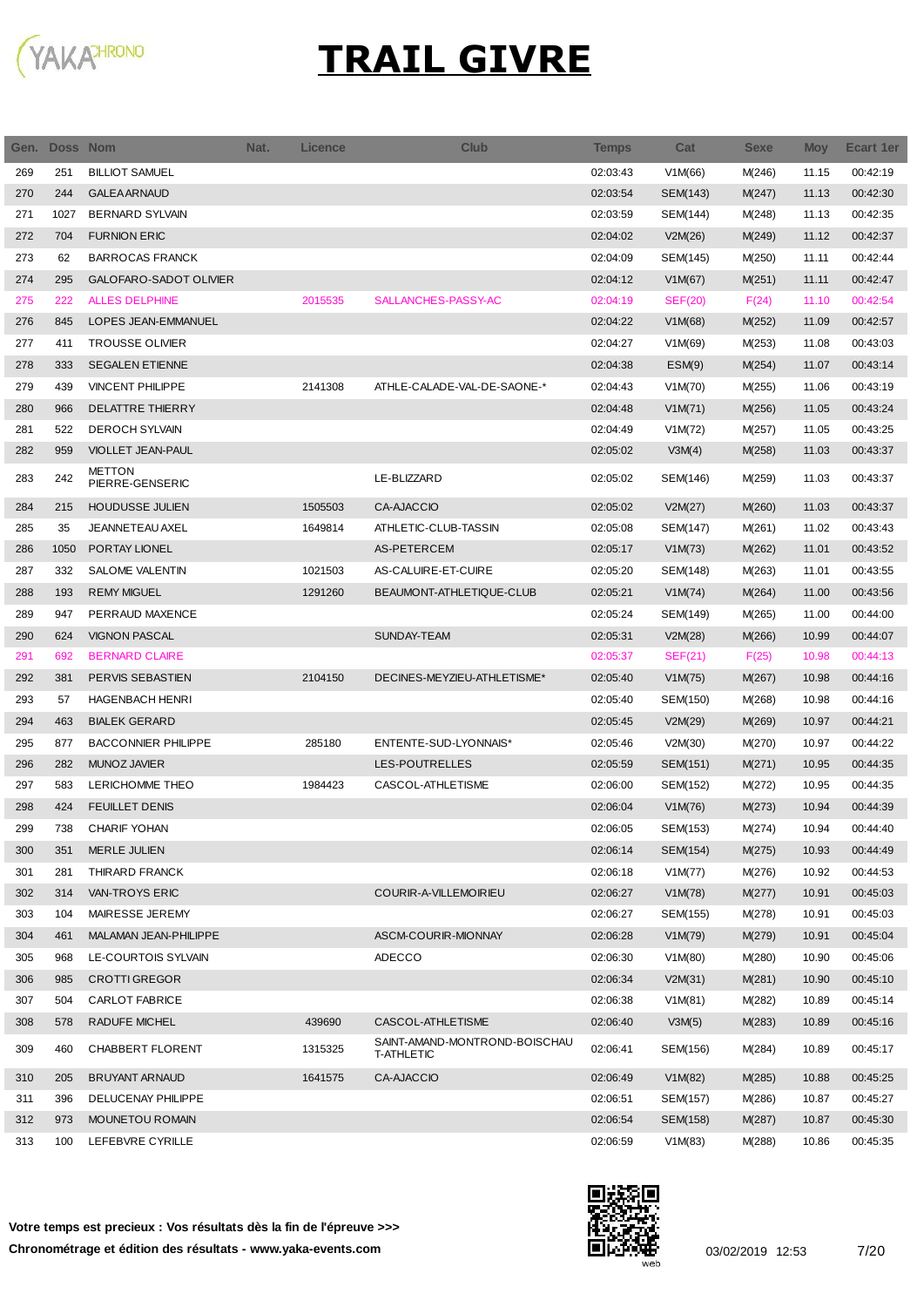

| Gen. | Doss Nom |                                                | Nat. | Licence | <b>Club</b>                                  | <b>Temps</b> | Cat            | <b>Sexe</b> | <b>Moy</b> | <b>Ecart 1er</b> |
|------|----------|------------------------------------------------|------|---------|----------------------------------------------|--------------|----------------|-------------|------------|------------------|
| 314  | 324      | <b>GAUDILLIERE CHARLES</b>                     |      |         | OPTIQUE-TERREAUX                             | 02:07:02     | SEM(159)       | M(289)      | 10.86      | 00:45:37         |
| 315  | 870      | MESSAGER GABRIEL                               |      |         |                                              | 02:07:10     | SEM(160)       | M(290)      | 10.85      | 00:45:45         |
| 316  | 183      | <b>DE-LA-VILLESBOISNET</b><br><b>CHARLOTTE</b> |      | 1895381 | <b>EA-ISSOUDUN</b>                           | 02:07:12     | V2F(2)         | F(26)       | 10.84      | 00:45:47         |
| 317  | 555      | <b>HITTOUCHE SABRINA</b>                       |      | 2009293 | DECINES-MEYZIEU-ATHLETISME*                  | 02:07:22     | <b>SEF(22)</b> | F(27)       | 10.83      | 00:45:57         |
| 318  | 514      | <b>DUPUY CEDRIC</b>                            |      |         |                                              | 02:07:26     | SEM(161)       | M(291)      | 10.82      | 00:46:02         |
| 319  | 397      | <b>DELUCENAY CHARLES</b>                       |      |         |                                              | 02:07:32     | SEM(162)       | M(292)      | 10.82      | 00:46:08         |
| 320  | 518      | <b>BAZIN CLAIRE</b>                            |      |         |                                              | 02:07:36     | V1F(3)         | F(28)       | 10.81      | 00:46:12         |
| 321  | 385      | PECULIER LAURENT                               |      | 1145583 | CS-BOURGOIN-JALLIEU-*                        | 02:07:37     | V1M(84)        | M(293)      | 10.81      | 00:46:13         |
| 322  | 942      | PERRET PATRICE                                 |      |         |                                              | 02:07:41     | V2M(32)        | M(294)      | 10.80      | 00:46:17         |
| 323  | 534      | MOUREZ THEOTIME                                |      |         | LES-COPAINS-DE-LA-FAC                        | 02:07:45     | ESM(10)        | M(295)      | 10.80      | 00:46:21         |
| 324  | 740      | <b>ROUGEOT HERVE</b>                           |      |         |                                              | 02:07:50     | V2M(33)        | M(296)      | 10.79      | 00:46:26         |
| 325  | 924      | PHILIPPART LAURENT                             |      | 2083289 | AAA-DU-LYONNAIS                              | 02:07:53     | SEM(163)       | M(297)      | 10.79      | 00:46:29         |
| 326  | 846      | <b>LAURENT ADELINE</b>                         |      |         |                                              | 02:07:54     | V1F(4)         | F(29)       | 10.78      | 00:46:30         |
| 327  | 239      | <b>PICOT FLAVIEN</b>                           |      |         | LES-POUTRELLES                               | 02:08:02     | SEM(164)       | M(298)      | 10.77      | 00:46:37         |
| 328  | 510      | <b>CAMBRON EMMANUEL</b>                        |      |         | AJT-SAONE-VALLEE                             | 02:08:20     | V1M(85)        | M(299)      | 10.75      | 00:46:55         |
| 329  | 474      | PAPON ROMAIN                                   |      |         | <b>RRUN-LYON</b>                             | 02:08:25     | SEM(165)       | M(300)      | 10.74      | 00:47:01         |
| 330  | 138      | <b>MARLAS BENOIT</b>                           |      |         |                                              | 02:08:26     | V1M(86)        | M(301)      | 10.74      | 00:47:02         |
| 331  | 1019     | <b>BOISSET JEREMIE</b>                         |      |         | WEDNESDAY-RUNNERS                            | 02:08:28     | SEM(166)       | M(302)      | 10.74      | 00:47:04         |
| 332  | 595      | <b>FEIKE SYLVIE</b>                            |      |         |                                              | 02:08:29     | V1F(5)         | F(30)       | 10.74      | 00:47:05         |
| 333  | 558      | <b>BOIS JEAN-PHILIPPE</b>                      |      |         | <b>ASC-MIONNAY</b>                           | 02:08:30     | V1M(87)        | M(303)      | 10.73      | 00:47:06         |
| 334  | 820      | <b>VIAL THIERRY</b>                            |      |         | <b>TEAM-GENAY</b>                            | 02:08:30     | SEM(167)       | M(304)      | 10.73      | 00:47:06         |
| 335  | 591      | <b>OUGIER SEBASTIEN</b>                        |      |         |                                              | 02:08:33     | V1M(88)        | M(305)      | 10.73      | 00:47:09         |
| 336  | 189      | <b>EBERSWEILER</b><br><b>CHRISTOPHE</b>        |      |         |                                              | 02:08:34     | V2M(34)        | M(306)      | 10.73      | 00:47:10         |
| 337  | 1008     | <b>BONNET PIERRE</b>                           |      |         |                                              | 02:08:39     | SEM(168)       | M(307)      | 10.72      | 00:47:15         |
| 338  | 847      | <b>LECLUSE SEBASTIEN</b>                       |      |         | COURIR-NATURE-SAINT-JEAN-DE-NIO<br><b>ST</b> | 02:08:40     | V1M(89)        | M(308)      | 10.72      | 00:47:16         |
| 339  | 433      | <b>FLORA GREGOIRE</b>                          |      |         |                                              | 02:08:46     | V1M(90)        | M(309)      | 10.71      | 00:47:22         |
| 340  | 217      | <b>BLANCHET ALICIA</b>                         |      | 1842735 | SALLANCHES-PASSY-AC                          | 02:08:49     | <b>SEF(23)</b> | F(31)       | 10.71      | 00:47:25         |
| 341  | 163      | CRUPELANDT BRUNO                               |      |         |                                              | 02:08:51     | V2M(35)        | M(310)      | 10.71      | 00:47:27         |
| 342  | 1039     | PERRIN MICHEL                                  |      |         |                                              | 02:08:53     | V2M(36)        | M(311)      | 10.70      | 00:47:29         |
| 343  | 151      | <b>COEURDANE RACHEL</b>                        |      | 1228532 | TEAM-PROVENCE-ENDURANCE                      | 02:08:56     | EST(1)         | F(32)       | 10.70      | 00:47:32         |
| 344  | 990      | DURAND OLIVIER                                 |      | 1558304 | AS-CALUIRE-ET-CUIRE                          | 02:08:59     | V1M(91)        | M(312)      | 10.69      | 00:47:35         |
| 345  | 913      | CHARCELLAY SEBASTIEN                           |      |         | ASM-RUNNING                                  | 02:09:01     | V1M(92)        | M(313)      | 10.69      | 00:47:36         |
| 346  | 325      | NAVARRO LIONEL                                 |      | 2107370 | ATHLE-CALADE-VAL-DE-SAONE-*                  | 02:09:02     | SEM(169)       | M(314)      | 10.69      | 00:47:37         |
| 347  | 320      | MINGUY JEAN-LUC                                |      |         | <b>WYDIWYA</b>                               | 02:09:03     | V2M(37)        | M(315)      | 10.69      | 00:47:38         |
| 348  | 416      | <b>BERNET CHRISTOPHE</b>                       |      | 1967054 | GA-HAUT-SAONOIS-(FC)                         | 02:09:09     | V2M(38)        | M(316)      | 10.68      | 00:47:44         |
| 349  | 991      | LETHENET LUDOVIC                               |      |         |                                              | 02:09:10     | V1M(93)        | M(317)      | 10.68      | 00:47:45         |
| 350  | 570      | <b>BODIN JEAN-BAPTISTE</b>                     |      |         | LES-PIEDS-SUR-TERRE                          | 02:09:12     | V1M(94)        | M(318)      | 10.68      | 00:47:47         |
| 351  | 362      | <b>FRANCOIS SANDRINE</b>                       |      | 2072043 | GA-HAUT-SAONOIS-(FC)                         | 02:09:13     | V1F(6)         | F(33)       | 10.67      | 00:47:48         |
| 352  | 921      | <b>BLANDIN ELISABETH</b>                       |      | 1817586 | CS-BOURGOIN-JALLIEU-*                        | 02:09:21     | V1F(7)         | F(34)       | 10.66      | 00:47:56         |
| 353  | 685      | <b>THOMAS DIDIER</b>                           |      |         |                                              | 02:09:25     | V2M(39)        | M(319)      | 10.66      | 00:48:01         |
| 354  | 674      | <b>COLLIGNON YANNICK</b>                       |      | 1945799 | AAA-DU-LYONNAIS                              | 02:09:33     | V1M(95)        | M(320)      | 10.65      | 00:48:09         |
| 355  | 1005     | <b>FEL NICOLAS</b>                             |      |         | CYCLO-CLUB-CHALONNAIS                        | 02:09:34     | V1M(96)        | M(321)      | 10.65      | 00:48:10         |
| 356  | 922      | <b>DUBUIS HERVE</b>                            |      | 134201  | EA-BOURG-EN-BRESSE*                          | 02:09:35     | V1M(97)        | M(322)      | 10.64      | 00:48:11         |
| 357  | 378      | <b>BETOURNE ALEXIS</b>                         |      |         | <b>AUCUNE</b>                                | 02:09:37     | V1M(98)        | M(323)      | 10.64      | 00:48:13         |
| 358  | 503      | <b>VIOLLET SEBASTIEN</b>                       |      |         |                                              | 02:09:40     | V1M(99)        | M(324)      | 10.64      | 00:48:16         |

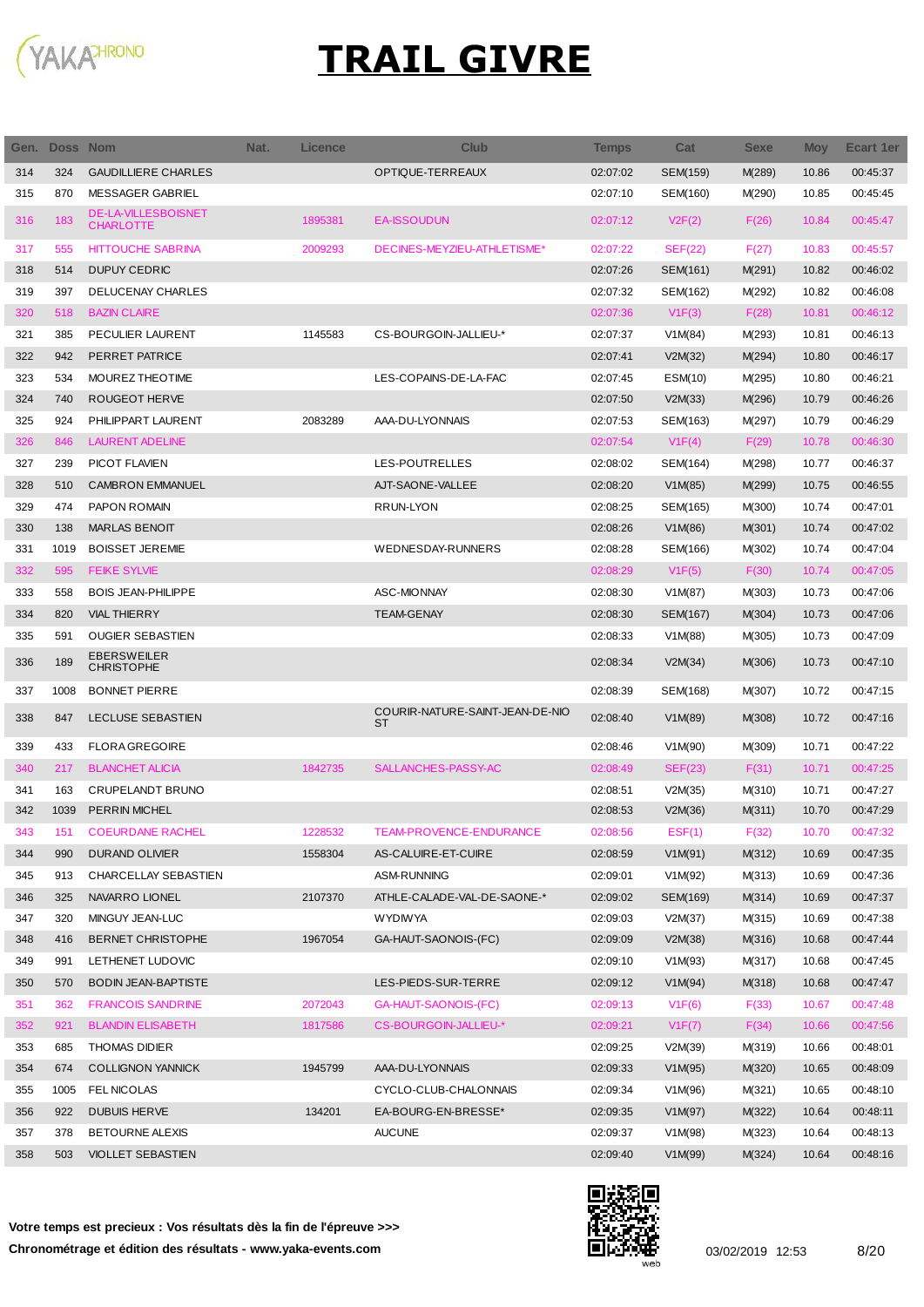

| Gen. | Doss Nom |                              | Nat. | <b>Licence</b> | <b>Club</b>                 | <b>Temps</b> | Cat      | <b>Sexe</b> | <b>Moy</b> | Ecart 1er |
|------|----------|------------------------------|------|----------------|-----------------------------|--------------|----------|-------------|------------|-----------|
| 359  | 262      | ROCHE CHRISTOPHE             |      |                |                             | 02:09:51     | SEM(170) | M(325)      | 10.62      | 00:48:27  |
| 360  | 527      | <b>ODERUT BENJAMIN</b>       |      |                |                             | 02:09:51     | SEM(171) | M(326)      | 10.62      | 00:48:27  |
| 361  | 940      | <b>MARION SEBASTIEN</b>      |      |                |                             | 02:09:52     | ESM(11)  | M(327)      | 10.62      | 00:48:28  |
| 362  | 951      | <b>NOURY PATRICE</b>         |      |                |                             | 02:10:07     | V2M(40)  | M(328)      | 10.60      | 00:48:42  |
| 363  | 784      | PETIOT ALEXANDRE             |      |                | DU-BOULGHOUR-ET-DU-QUINOA   | 02:10:08     | SEM(172) | M(329)      | 10.60      | 00:48:43  |
| 364  | 1033     | PEISSON OLIVIER              |      |                |                             | 02:10:10     | SEM(173) | M(330)      | 10.60      | 00:48:45  |
| 365  | 721      | <b>BARBIER ROLAND</b>        |      |                |                             | 02:10:13     | V1M(100) | M(331)      | 10.59      | 00:48:48  |
| 366  | 429      | <b>MINODIER CHRISTOPHE</b>   |      |                |                             | 02:10:20     | V1M(101) | M(332)      | 10.58      | 00:48:55  |
| 367  | 982      | <b>BONNAVAUD NILS</b>        |      |                |                             | 02:10:26     | ESM(12)  | M(333)      | 10.58      | 00:49:02  |
| 368  | 580      | <b>LECOMTE VINCENT</b>       |      | 1779770        | CASCOL-ATHLETISME           | 02:10:48     | V1M(102) | M(334)      | 10.55      | 00:49:24  |
| 369  | 172      | <b>LEROY VINCENT</b>         |      |                |                             | 02:10:57     | SEM(174) | M(335)      | 10.53      | 00:49:33  |
| 370  | 430      | <b>BARBIER JEAN-LUC</b>      |      |                |                             | 02:11:01     | V2M(41)  | M(336)      | 10.53      | 00:49:36  |
| 371  | 882      | <b>BAIL FRANCK</b>           |      |                |                             | 02:11:02     | V2M(42)  | M(337)      | 10.53      | 00:49:37  |
| 372  | 905      | CHABERT AURELIEN             |      |                |                             | 02:11:04     | V1M(103) | M(338)      | 10.52      | 00:49:39  |
| 373  | 719      | <b>BARONNIER JULIEN</b>      |      |                |                             | 02:11:04     | V1M(104) | M(339)      | 10.52      | 00:49:39  |
| 374  | 528      | <b>DANDRES CLEMENT</b>       |      |                |                             | 02:11:04     | SEM(175) | M(340)      | 10.52      | 00:49:39  |
| 375  | 101      | PERDRIX JONATHAN             |      |                | TEAM-NEW-HORIZON            | 02:11:06     | SEM(176) | M(341)      | 10.52      | 00:49:41  |
| 376  | 970      | <b>JANIN XAVIER</b>          |      |                |                             | 02:11:08     | V1M(105) | M(342)      | 10.52      | 00:49:43  |
| 377  | 547      | <b>REYNAUD MICKAEL</b>       |      |                |                             | 02:11:14     | V1M(106) | M(343)      | 10.51      | 00:49:49  |
| 378  | 444      | <b>MARGRAFF LEA</b>          |      |                |                             | 02:11:15     | SEF(24)  | F(35)       | 10.51      | 00:49:50  |
| 379  | 445      | MALAFOSSE MIKAEL             |      |                |                             | 02:11:15     | SEM(177) | M(344)      | 10.51      | 00:49:50  |
| 380  | 962      | CHARVET CHRISTOPHE           |      |                |                             | 02:11:35     | SEM(178) | M(345)      | 10.48      | 00:50:11  |
| 381  | 713      | <b>RUET THIERRY</b>          |      | 1455572        | ATHLETIC-CLUB-TASSIN        | 02:11:36     | V2M(43)  | M(346)      | 10.48      | 00:50:12  |
| 382  | 370      | PINGEON THIERRY              |      |                |                             | 02:11:41     | V1M(107) | M(347)      | 10.47      | 00:50:17  |
| 383  | 867      | <b>BARRET MARTIAL</b>        |      |                | CAP-QUINCIEUX               | 02:11:43     | V1M(108) | M(348)      | 10.47      | 00:50:19  |
| 384  | 230      | MINSSIEUX BRUNO              |      |                |                             | 02:11:44     | V2M(44)  | M(349)      | 10.47      | 00:50:20  |
| 385  | 824      | DANEDE FLORIAN               |      |                |                             | 02:11:55     | SEM(179) | M(350)      | 10.46      | 00:50:31  |
| 386  | 814      | <b>JOLY AGNES</b>            |      | 2160632        | COUREURS-DU-MONDE-EN-ISERE* | 02:11:55     | SEF(25)  | F(36)       | 10.46      | 00:50:31  |
| 387  | 338      | GOMEZ JUAN-CARLOS            |      | 1289132        | LES-DAHUS-DU-RHONE          | 02:12:07     | V2M(45)  | M(351)      | 10.44      | 00:50:42  |
| 388  | 565      | <b>BISSARDON LOUISON</b>     |      |                |                             | 02:12:10     | ESM(13)  | M(352)      | 10.44      | 00:50:45  |
| 389  | 186      | LAFITTE ARNAUD               |      |                |                             | 02:12:13     | SEM(180) | M(353)      | 10.43      | 00:50:48  |
| 390  | 728      | CHALANDON GUILLAUME          |      | 1167038        | AS-IBM-LYON                 | 02:12:34     | V1M(109) | M(354)      | 10.40      | 00:51:10  |
| 391  | 297      | LOUP ANTOINE                 |      | 1754595        | AAA-DU-LYONNAIS             | 02:12:41     | V1M(110) | M(355)      | 10.40      | 00:51:17  |
| 392  | 508      | <b>MEJAT FABRICE</b>         |      |                | LAISSE-COURIR               | 02:12:44     | V1M(111) | M(356)      | 10.39      | 00:51:20  |
| 393  | 802      | SAUCILLON PHILIPPE           |      |                | TEAM-PINPIN-FOR-EVER        | 02:12:49     | V1M(112) | M(357)      | 10.39      | 00:51:25  |
| 394  | 596      | MIEDZINSKI MICHEL            |      |                |                             | 02:12:57     | V1M(113) | M(358)      | 10.37      | 00:51:33  |
| 395  | 253      | <b>ESPARVIER PASCAL</b>      |      |                |                             | 02:13:00     | V2M(46)  | M(359)      | 10.37      | 00:51:35  |
| 396  | 432      | <b>HUET-DES-AUNAY MARION</b> |      |                |                             | 02:13:04     | V1F(8)   | F(37)       | 10.37      | 00:51:39  |
| 397  | 801      | MIGNEREY ETIENNE             |      |                | ASC-MIONNAY                 | 02:13:04     | V2M(47)  | M(360)      | 10.37      | 00:51:39  |
| 398  | 134      | MONNET NADEGE                |      |                | <b>LETRACEURS</b>           | 02:13:04     | V1F(9)   | F(38)       | 10.37      | 00:51:39  |
| 399  | 1061     | WATERNAUX VIVYAN             |      |                |                             | 02:13:10     | SEM(181) | M(361)      | 10.36      | 00:51:45  |
| 400  | 394      | SANCHEZ BRICE                |      | 2000493        | DECINES-MEYZIEU-ATHLETISME* | 02:13:12     | SEM(182) | M(362)      | 10.36      | 00:51:47  |
| 401  | 903      | <b>LARDIN NICOLAS</b>        |      |                |                             | 02:13:12     | V1M(114) | M(363)      | 10.36      | 00:51:47  |
| 402  | 490      | PASSOT PHILIPPE              |      |                |                             | 02:13:14     | V2M(48)  | M(364)      | 10.35      | 00:51:49  |
| 403  | 1006     | <b>DUCRE SANDRINE</b>        |      |                |                             | 02:13:14     | V1F(10)  | F(39)       | 10.35      | 00:51:49  |
| 404  | 288      | <b>LALAU JULIEN</b>          |      |                |                             | 02:13:30     | SEM(183) | M(365)      | 10.33      | 00:52:06  |
| 405  | 287      | TATANGELO JEROME             |      |                |                             | 02:13:32     | SEM(184) | M(366)      | 10.33      | 00:52:08  |

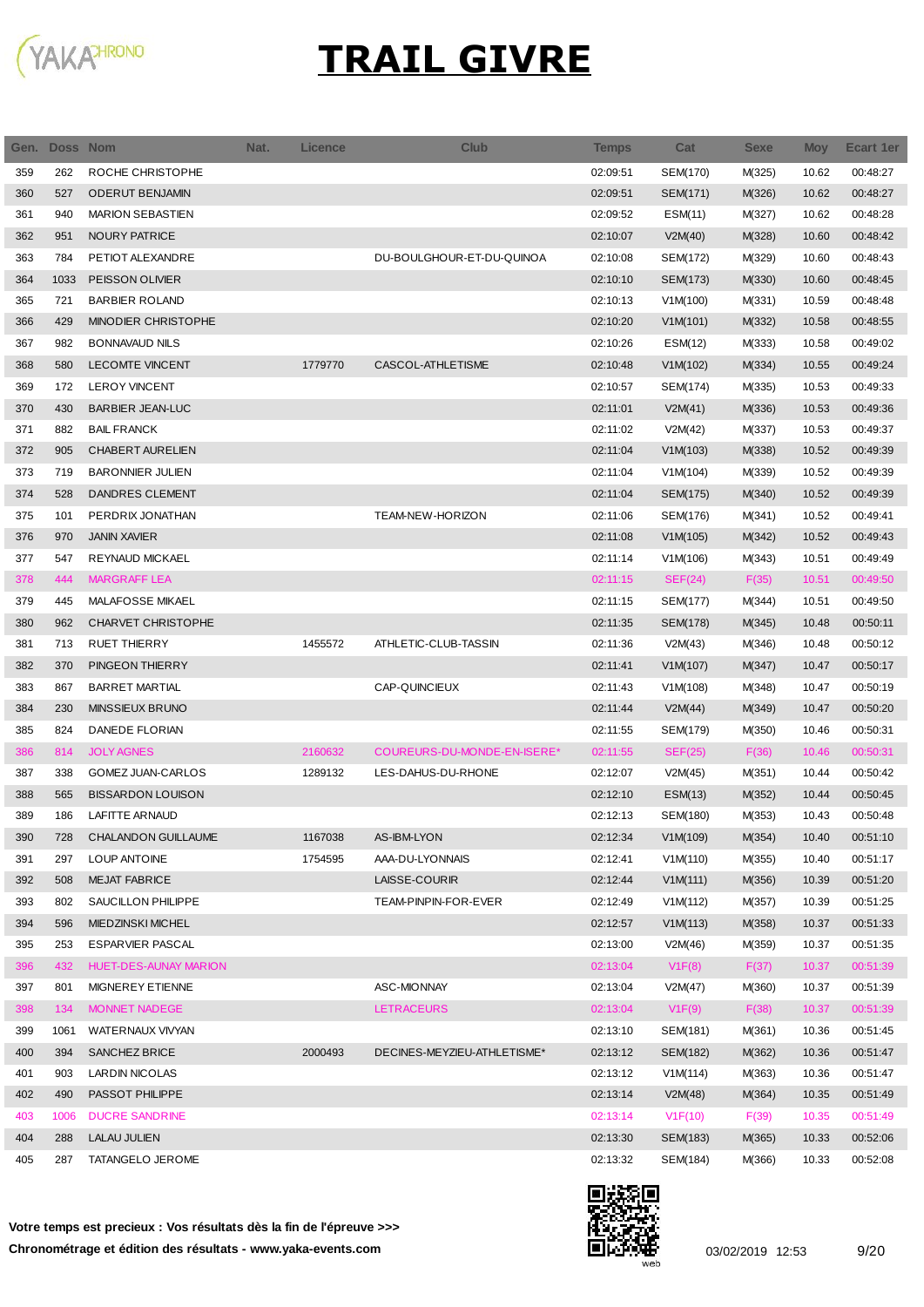

| Gen. | Doss Nom |                             | Nat. | <b>Licence</b> | Club                                | <b>Temps</b> | Cat             | <b>Sexe</b> | <b>Moy</b> | Ecart 1er |
|------|----------|-----------------------------|------|----------------|-------------------------------------|--------------|-----------------|-------------|------------|-----------|
| 406  | 278      | <b>WIDMER SEBASTIEN</b>     |      |                | <b>TEAM-TRAIL-JURA</b>              | 02:13:35     | V1M(115)        | M(367)      | 10.33      | 00:52:11  |
| 407  | 173      | <b>MIGEON GREGORY</b>       |      |                | LES-POUTRELLES                      | 02:13:41     | V1M(116)        | M(368)      | 10.32      | 00:52:17  |
| 408  | 996      | <b>BARDOT JEAN-BAPTISTE</b> |      |                | TTG-(TRAIL-TEAM-GAULOIS)            | 02:13:42     | SEM(185)        | M(369)      | 10.32      | 00:52:18  |
| 409  | 249      | <b>CHIARIGLIONE PAULINE</b> |      | 453045         | <b>CA-AJACCIO</b>                   | 02:13:45     | SEF(26)         | F(40)       | 10.31      | 00:52:21  |
| 410  | 828      | <b>TULLUS STEVEN</b>        |      |                |                                     | 02:13:50     | SEM(186)        | M(370)      | 10.31      | 00:52:26  |
| 411  | 54       | <b>DUGELAY CHRISTINE</b>    |      |                | <b>MY-TRIBE</b>                     | 02:13:53     | V2F(3)          | F(41)       | 10.30      | 00:52:29  |
| 412  | 601      | <b>COLLET CHRISTOPHE</b>    |      |                |                                     | 02:13:57     | V2M(49)         | M(371)      | 10.30      | 00:52:33  |
| 413  | 988      | DESTOUCHES SEBASTIEN        |      |                | <b>MAXELLE</b>                      | 02:13:58     | V1M(117)        | M(372)      | 10.30      | 00:52:34  |
| 414  | 803      | <b>DUCROS DAVID</b>         |      |                |                                     | 02:14:15     | V1M(118)        | M(373)      | 10.27      | 00:52:50  |
| 415  | 981      | HUBERT CHRISTOPHE           |      |                |                                     | 02:14:20     | V1M(119)        | M(374)      | 10.27      | 00:52:55  |
| 416  | 177      | NICOLAS ELODIE              |      | 2090226        | ATHLETISME-LOZERE-*                 | 02:14:21     | SEF(27)         | F(42)       | 10.27      | 00:52:56  |
| 417  | 456      | THEVENET MICHAEL            |      |                |                                     | 02:14:36     | V1M(120)        | M(375)      | 10.25      | 00:53:12  |
| 418  | 238      | <b>DA-SILVA PASCAL</b>      |      |                | LES-POUTRELLES                      | 02:14:39     | V1M(121)        | M(376)      | 10.24      | 00:53:15  |
| 419  | 915      | <b>GAVILLON NICOLAS</b>     |      |                | <b>ASM-RUNNING</b>                  | 02:14:42     | V1M(122)        | M(377)      | 10.24      | 00:53:18  |
| 420  | 131      | <b>GOLDFARB HERVE</b>       |      | 1756612        | AAA-DU-LYONNAIS                     | 02:15:08     | V1M(123)        | M(378)      | 10.21      | 00:53:43  |
| 421  | 960      | ROUX JACKY                  |      |                |                                     | 02:15:15     | V2M(50)         | M(379)      | 10.20      | 00:53:50  |
| 422  | 480      | <b>GAILLARD MATTHIEU</b>    |      |                | <b>WEDNESDAY-RUNNERS</b>            | 02:15:27     | V2M(51)         | M(380)      | 10.18      | 00:54:03  |
| 423  | 469      | RAYNAUD GUILLAUME           |      |                |                                     | 02:15:28     | SEM(187)        | M(381)      | 10.18      | 00:54:04  |
| 424  | 930      | <b>GONCALVES LAURENT</b>    |      |                |                                     | 02:15:29     | V1M(124)        | M(382)      | 10.18      | 00:54:05  |
| 425  | 579      | <b>COMMARMOND FRANCK</b>    |      | 1779746        | CASCOL-ATHLETISME                   | 02:15:32     | V2M(52)         | M(383)      | 10.18      | 00:54:08  |
| 426  | 292      | <b>LECERF YVES</b>          |      |                |                                     | 02:15:35     | V2M(53)         | M(384)      | 10.17      | 00:54:11  |
| 427  | 872      | <b>JORAND MARC</b>          |      |                | AJT-SAONE-VALLEE                    | 02:15:43     | V3M(6)          | M(385)      | 10.16      | 00:54:19  |
| 428  | 77       | <b>CORDONNIER REMI</b>      |      |                |                                     | 02:15:44     | V1M(125)        | M(386)      | 10.16      | 00:54:20  |
| 429  | 574      | <b>VIVIEN CHRISTOPHE</b>    |      |                |                                     | 02:15:46     | V1M(126)        | M(387)      | 10.16      | 00:54:22  |
| 430  | 505      | <b>TECHER AIDEE</b>         |      |                | SPORT-DIMANCHE-SATHONAY-VILLAG<br>Е | 02:15:49     | V1F(11)         | F(43)       | 10.16      | 00:54:25  |
| 431  | 724      | <b>RENAUD FREDERIC</b>      |      |                |                                     | 02:15:49     | V1M(127)        | M(388)      | 10.16      | 00:54:25  |
| 432  | 245      | PICOT LAURENT               |      |                |                                     | 02:15:54     | V2M(54)         | M(389)      | 10.15      | 00:54:30  |
| 433  | 626      | OFCARD JULIEN               |      |                |                                     | 02:16:14     | <b>SEM(188)</b> | M(390)      | 10.12      | 00:54:49  |
| 434  | 890      | <b>GIMENEZ MARC</b>         |      |                | LES-TRAILEURS-DU-DIMANCHE           | 02:16:18     | V1M(128)        | M(391)      | 10.12      | 00:54:53  |
| 435  | 301      | NAUTON AUGUSTIN             |      |                |                                     | 02:16:22     | SEM(189)        | M(392)      | 10.11      | 00:54:57  |
| 436  | 300      | NAUTON FLORENT              |      |                |                                     | 02:16:23     | <b>SEM(190)</b> | M(393)      | 10.11      | 00:54:58  |
| 437  | 733      | <b>TOURRETTE PIERRE</b>     |      |                | TEAM-TRAIL-DES-CONCHES              | 02:16:28     | SEM(191)        | M(394)      | 10.11      | 00:55:04  |
| 438  | 1018     | <b>TURCIN LAUREN</b>        |      |                |                                     | 02:16:39     | SEM(192)        | M(395)      | 10.09      | 00:55:15  |
| 439  | 843      | <b>GREBOT MARTIN</b>        |      |                |                                     | 02:16:43     | SEM(193)        | M(396)      | 10.09      | 00:55:19  |
| 440  | 615      | FERANDOU JULIEN             |      |                | LES-PIEDS-SUR-TERRE                 | 02:16:48     | SEM(194)        | M(397)      | 10.08      | 00:55:24  |
| 441  | 123      | <b>OLLIER VALERIE</b>       |      | 1802214        | ATHLEFORM42                         | 02:16:50     | V1F(12)         | F(44)       | 10.08      | 00:55:26  |
| 442  | 344      | <b>CATHERIN ANNELISE</b>    |      | 1667834        | DECINES-MEYZIEU-ATHLETISME*         | 02:16:51     | V1F(13)         | F(45)       | 10.08      | 00:55:27  |
| 443  | 925      | MARLOT PIERRE               |      |                |                                     | 02:17:01     | SEM(195)        | M(398)      | 10.07      | 00:55:36  |
| 444  | 541      | PROVOTAL GAETAN             |      |                |                                     | 02:17:05     | SEM(196)        | M(399)      | 10.06      | 00:55:40  |
| 445  | 715      | HOUITTE RONAN               |      |                |                                     | 02:17:06     | SEM(197)        | M(400)      | 10.06      | 00:55:41  |
| 446  | 822      | VATIN ALEXANDRE             |      | 2163602        | ASC-BALAN                           | 02:17:11     | SEM(198)        | M(401)      | 10.05      | 00:55:46  |
| 447  | 812      | DURDILLY EMMANUEL           |      |                |                                     | 02:17:12     | V1M(129)        | M(402)      | 10.05      | 00:55:47  |
| 448  | 220      | SANDOZ-OTHENIN DAMIEN       |      |                | LES-POUTRELLES                      | 02:17:14     | V1M(130)        | M(403)      | 10.05      | 00:55:49  |
| 449  | 449      | <b>EMPTAZ VALENTIN</b>      |      |                |                                     | 02:17:18     | SEM(199)        | M(404)      | 10.05      | 00:55:53  |
| 450  | 778      | <b>BOUILLARD ALEXANDRE</b>  |      |                |                                     | 02:17:21     | SEM(200)        | M(405)      | 10.04      | 00:55:56  |
| 451  | 722      | ROBBY ARNAUD                |      |                |                                     | 02:17:22     | SEM(201)        | M(406)      | 10.04      | 00:55:57  |

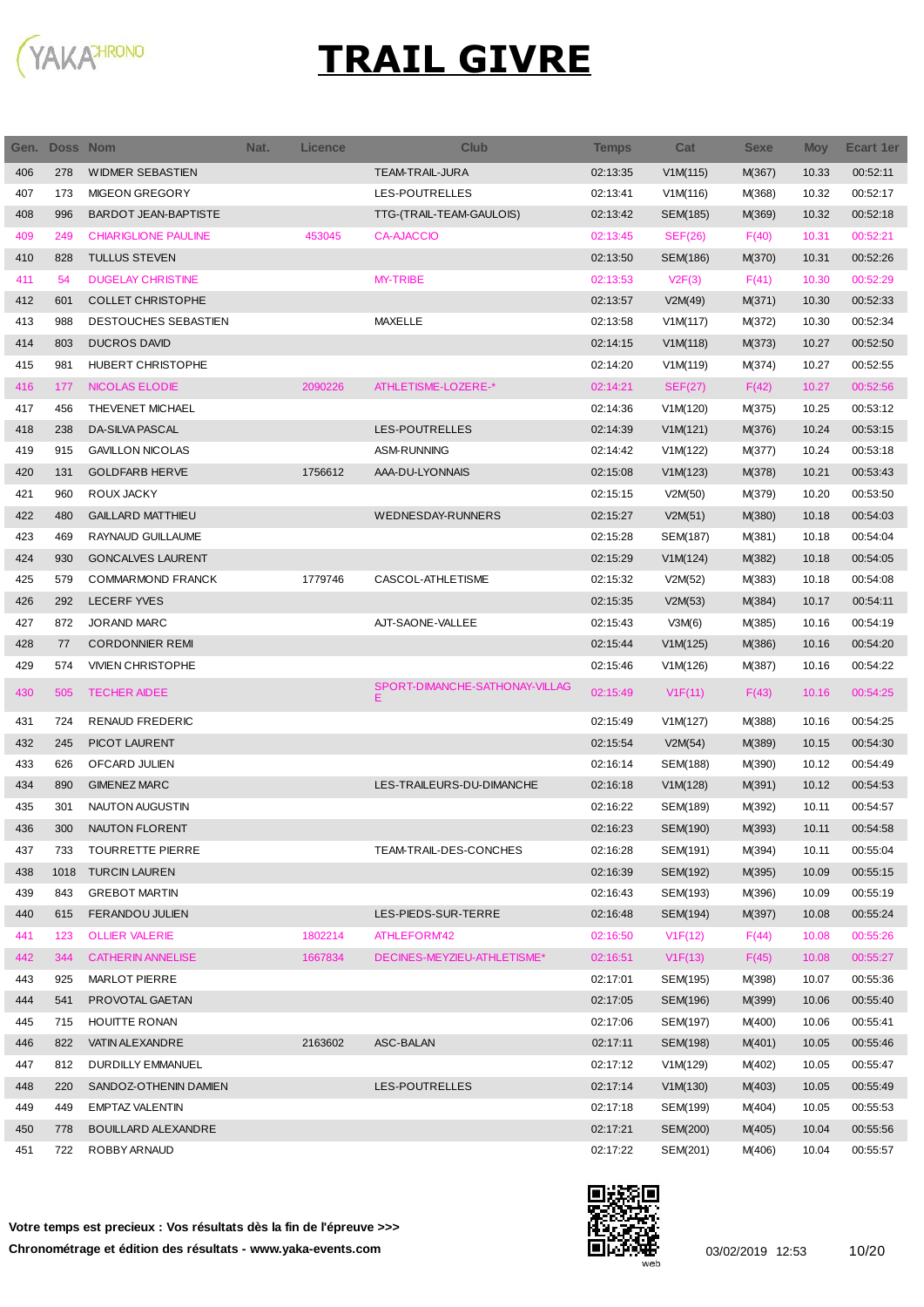

| Gen. | <b>Doss Nom</b> |                           | Nat. | <b>Licence</b> | <b>Club</b>                           | Temps    | Cat            | <b>Sexe</b> | <b>Moy</b> | Ecart 1er |
|------|-----------------|---------------------------|------|----------------|---------------------------------------|----------|----------------|-------------|------------|-----------|
| 452  | 161             | POIDEVIN STEPHANE         |      |                | TEAM-PINPIN-FOR-EVER                  | 02:17:24 | V1M(131)       | M(407)      | 10.04      | 00:56:00  |
| 453  | 562             | <b>CLEMENT ANTOINE</b>    |      |                |                                       | 02:17:25 | SEM(202)       | M(408)      | 10.04      | 00:56:01  |
| 454  | 772             | <b>DEVILLE SEBASTIEN</b>  |      |                | <b>COURSAPUZ</b>                      | 02:17:25 | V1M(132)       | M(409)      | 10.04      | 00:56:01  |
| 455  | 656             | <b>GUILLOT DAVID</b>      |      |                |                                       | 02:17:26 | V1M(133)       | M(410)      | 10.04      | 00:56:02  |
| 456  | 668             | <b>CUER SYLVAIN</b>       |      |                |                                       | 02:17:40 | SEM(203)       | M(411)      | 10.02      | 00:56:16  |
| 457  | 308             | <b>BENEZECH YANNICK</b>   |      | 2141270        | ATHLE-CALADE-VAL-DE-SAONE-*           | 02:17:43 | V2M(55)        | M(412)      | 10.02      | 00:56:19  |
| 458  | 175             | <b>FRETTE LESLIE</b>      |      | 2015607        | SALLANCHES-PASSY-AC                   | 02:17:47 | <b>SEF(28)</b> | F(46)       | 10.01      | 00:56:23  |
| 459  | 160             | <b>RUCHON VIOLAINE</b>    |      |                | CAP-QUINCIEUX                         | 02:17:52 | V1F(14)        | F(47)       | 10.00      | 00:56:28  |
| 460  | 206             | <b>VALLET SEBASTIEN</b>   |      |                |                                       | 02:17:59 | V1M(134)       | M(413)      | 10.00      | 00:56:35  |
| 461  | 517             | <b>CAMPOY DANIEL</b>      |      | 1844105        | LES-DAHUS-DU-RHONE                    | 02:17:59 | V2M(56)        | M(414)      | 10.00      | 00:56:35  |
| 462  | 462             | PERRIER CHRISTOPHE        |      | 1917623        | AS-CALUIRE-ET-CUIRE                   | 02:17:59 | V1M(135)       | M(415)      | 10.00      | 00:56:35  |
| 463  | 357             | <b>CASTAING MATTHIAS</b>  |      |                |                                       | 02:18:04 | SEM(204)       | M(416)      | 9.995      | 00:56:39  |
| 464  | 561             | MACHABERT DAVID           |      |                |                                       | 02:18:07 | V1M(136)       | M(417)      | 9.991      | 00:56:42  |
| 465  | 764             | <b>GUIO DAVID</b>         |      |                | <b>ROUGEOT</b>                        | 02:18:14 | V1M(137)       | M(418)      | 9.983      | 00:56:49  |
| 466  | 987             | DE-FRANCESCO MATHIEU      |      |                |                                       | 02:18:14 | SEM(205)       | M(419)      | 9.983      | 00:56:49  |
| 467  | 479             | <b>GIRODON HIPPOLYTE</b>  |      |                | HIPPO-&-CO                            | 02:18:17 | ESM(14)        | M(420)      | 9.979      | 00:56:52  |
| 468  | 654             | <b>ADJADJ PHILIPPE</b>    |      |                |                                       | 02:18:17 | V1M(138)       | M(421)      | 9.979      | 00:56:52  |
| 469  | 699             | CAVAGNA JULIEN            |      |                |                                       | 02:18:17 | SEM(206)       | M(422)      | 9.979      | 00:56:52  |
| 470  | 114             | <b>ROUSSET MORGANE</b>    |      | 2071223        | ENTENTE-ATHLETIQUE-GRENOBLE-3<br>$8*$ | 02:18:20 | <b>SEF(29)</b> | F(48)       | 9.975      | 00:56:55  |
| 471  | 907             | MORNET CHRISTIAN          |      |                | ASM-RUNNING                           | 02:18:22 | V2M(57)        | M(423)      | 9.973      | 00:56:57  |
| 472  | 529             | <b>BAUD IVAN</b>          |      |                |                                       | 02:18:22 | V1M(139)       | M(424)      | 9.973      | 00:56:57  |
| 473  | 813             | <b>GUILHERMET OLIVIER</b> |      |                |                                       | 02:18:27 | V1M(140)       | M(425)      | 9.967      | 00:57:03  |
| 474  | 207             | <b>BAIZET GERALDINE</b>   |      | 2146071        | CLUB-ATHLETIQUE-DU-ROANNAIS*          | 02:18:37 | V1F(15)        | F(49)       | 9.955      | 00:57:13  |
| 475  | 533             | <b>AUGER LAURENT</b>      |      |                | SPORT-DIMANCHE                        | 02:18:42 | V2M(58)        | M(426)      | 9.949      | 00:57:18  |
| 476  | 421             | <b>RAHM DIDIER</b>        |      | 720903         | ATHLETIC-CLUB-TASSIN                  | 02:18:49 | V2M(59)        | M(427)      | 9.941      | 00:57:25  |
| 477  | 1047            | <b>DERRIEN FREDERIC</b>   |      |                |                                       | 02:18:52 | V1M(141)       | M(428)      | 9.937      | 00:57:28  |
| 478  | 76              | <b>GUIGUITANT AUDREY</b>  |      |                |                                       | 02:18:55 | V1F(16)        | F(50)       | 9.934      | 00:57:31  |
| 479  | 379             | DE-CARVALHO THIERRY       |      |                |                                       | 02:19:09 | V2M(60)        | M(429)      | 9.917      | 00:57:44  |
| 480  | 361             | <b>CIANI PHILIPPE</b>     |      |                |                                       | 02:19:09 | SEM(207)       | M(430)      | 9.917      | 00:57:44  |
| 481  | 577             | <b>BRUN PIERRE</b>        |      | 1139493        | CASCOL-ATHLETISME                     | 02:19:10 | V3M(7)         | M(431)      | 9.916      | 00:57:45  |
| 482  | 631             | <b>BOVAGNET MICHELE</b>   |      |                | <b>ACAPP-PRESSINS</b>                 | 02:19:14 | V1F(17)        | F(51)       | 9.911      | 00:57:49  |
| 483  | 554             | MENUEL JEAN-CHARLES       |      |                | FR-ANSE                               | 02:19:22 | V2M(61)        | M(432)      | 9.901      | 00:57:57  |
| 484  | 442             | <b>DUSSAUGE BERTRAND</b>  |      |                | ASC-MIONNAY                           | 02:19:42 | V2M(62)        | M(433)      | 9.878      | 00:58:18  |
| 485  | 65              | <b>BOISSET FABRICE</b>    |      |                |                                       | 02:19:51 | V1M(142)       | M(434)      | 9.867      | 00:58:27  |
| 486  | 154             | <b>DELEMAZURE LOUISE</b>  |      | 2151524        | TAILLEFER-TRAIL-TEAM                  | 02:19:51 | <b>SEF(30)</b> | F(52)       | 9.867      | 00:58:27  |
| 487  | 779             | THEVENIN BRUNO            |      |                |                                       | 02:19:52 | V1M(143)       | M(435)      | 9.866      | 00:58:28  |
| 488  | 826             | <b>CALLUELA SYLVIE</b>    |      |                |                                       | 02:19:54 | V2F(4)         | F(53)       | 9.864      | 00:58:30  |
| 489  | 1052            | DARLES DOMINIQUE          |      | 2026146        | ASC-BALAN                             | 02:19:58 | V3M(8)         | M(436)      | 9.859      | 00:58:34  |
| 490  | 1021            | <b>BONNETAIN CELINE</b>   |      |                |                                       | 02:20:00 | V1F(18)        | F(54)       | 9.857      | 00:58:35  |
| 491  | 495             | CIFFOTTI THIERRY          |      | 1964475        | ASC-BALAN                             | 02:20:05 | V2M(63)        | M(437)      | 9.851      | 00:58:40  |
| 492  | 310             | <b>BARALIS JEROME</b>     |      |                |                                       | 02:20:19 | V1M(144)       | M(438)      | 9.834      | 00:58:54  |
| 493  | 79              | JAVOUREZ ERIC             |      |                |                                       | 02:20:26 | V1M(145)       | M(439)      | 9.826      | 00:59:02  |
| 494  | 567             | PETITJEAN YOANN           |      |                | LES-PIEDS-SUR-TERRE                   | 02:20:43 | SEM(208)       | M(440)      | 9.806      | 00:59:19  |
| 495  | 691             | VILLENEUVE JEAN-MARC      |      |                |                                       | 02:20:48 | V2M(64)        | M(441)      | 9.801      | 00:59:24  |
| 496  | 371             | <b>BARRIER STEPHANE</b>   |      |                |                                       | 02:20:51 | V1M(146)       | M(442)      | 9.797      | 00:59:27  |
| 497  | 494             | EL-KHATTABI NABIL         |      |                |                                       | 02:20:59 | V1M(147)       | M(443)      | 9.788      | 00:59:35  |

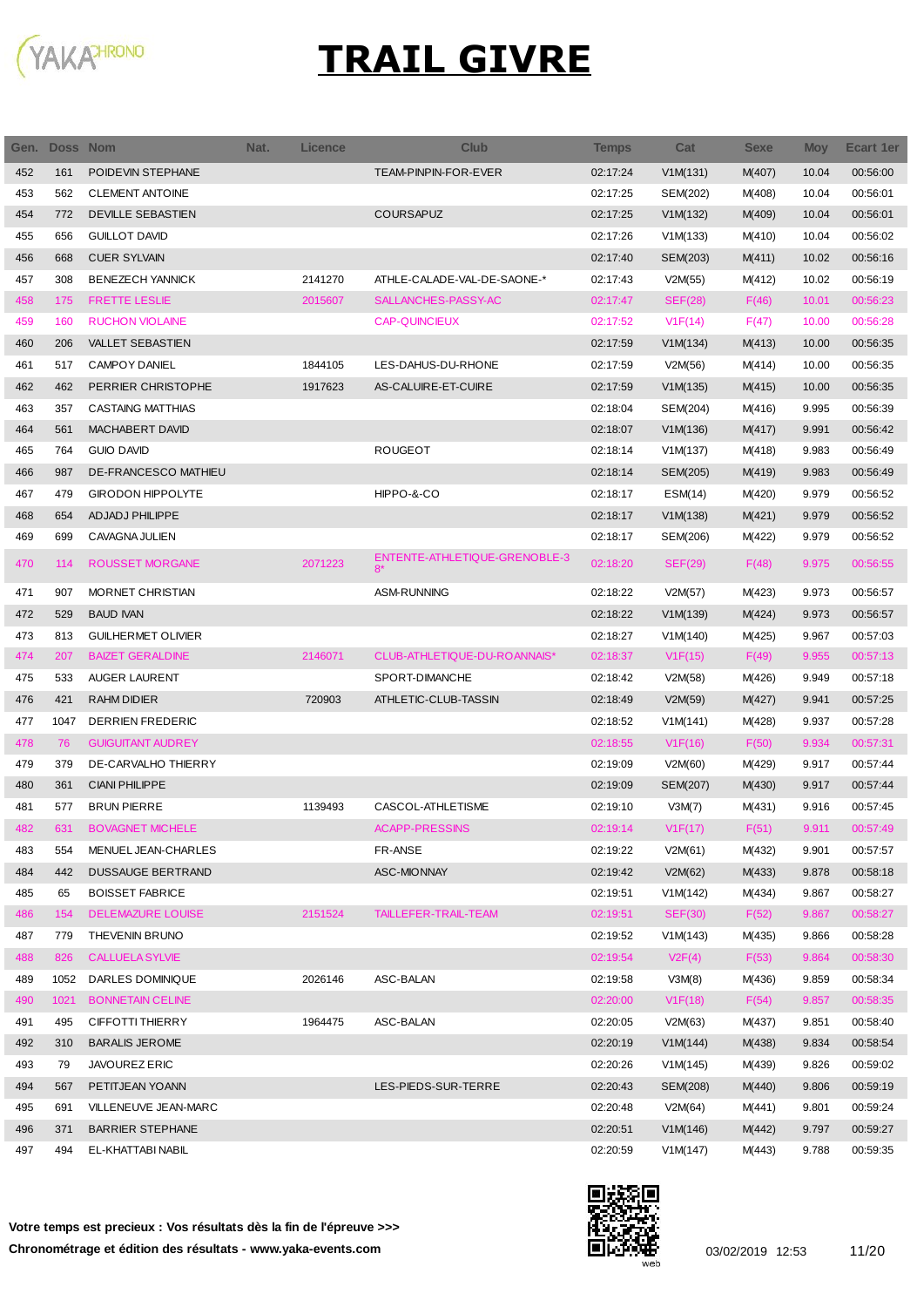

| Gen. | <b>Doss Nom</b> |                           | Nat. | Licence | <b>Club</b>                           | Temps    | Cat             | <b>Sexe</b> | <b>Moy</b> | <b>Ecart 1er</b> |
|------|-----------------|---------------------------|------|---------|---------------------------------------|----------|-----------------|-------------|------------|------------------|
| 498  | 678             | <b>BALLANDRAUX VIVIEN</b> |      |         |                                       | 02:21:03 | <b>SEM(209)</b> | M(444)      | 9.783      | 00:59:38         |
| 499  | 585             | <b>GIRAUD LAURENT</b>     |      | 1990168 | CASCOL-ATHLETISME                     | 02:21:04 | V1M(148)        | M(445)      | 9.782      | 00:59:39         |
| 500  | 900             | <b>D-ANELLO FABIEN</b>    |      | 2062109 | AMBERIEU-MARATHON                     | 02:21:07 | V1M(149)        | M(446)      | 9.779      | 00:59:42         |
| 501  | 298             | <b>CHARNAY VINCENT</b>    |      |         |                                       | 02:21:08 | SEM(210)        | M(447)      | 9.777      | 00:59:43         |
| 502  | 327             | <b>GIRARD MARCELLIN</b>   |      |         |                                       | 02:21:09 | V1M(150)        | M(448)      | 9.776      | 00:59:44         |
| 503  | 285             | <b>CHERET CAROLINE</b>    |      | 1925429 | GA-HAUT-SAONOIS-(FC)                  | 02:21:10 | V1F(19)         | F(55)       | 9.775      | 00:59:45         |
| 504  | 881             | <b>MERCIER SERGE</b>      |      |         | MJC-MONPLAISIR-TRAIL                  | 02:21:18 | V2M(65)         | M(449)      | 9.766      | 00:59:53         |
| 505  | 928             | <b>BOURGEAY MICHEL</b>    |      |         |                                       | 02:21:20 | V3M(9)          | M(450)      | 9.764      | 00:59:55         |
| 506  | 53              | <b>MARTIN CORALIE</b>     |      |         |                                       | 02:21:21 | EST(2)          | F(56)       | 9.762      | 00:59:56         |
| 507  | 623             | <b>VIGNON DIDIER</b>      |      |         | SUNDAY-TEAM                           | 02:21:22 | V1M(151)        | M(451)      | 9.761      | 00:59:57         |
| 508  | 486             | <b>GUERRIAU OLIVIER</b>   |      |         |                                       | 02:21:35 | V1M(152)        | M(452)      | 9.746      | 01:00:11         |
| 509  | 270             | CHARRIER GUILLAUME        |      |         | <b>MONPLAISIR-TRAIL</b>               | 02:21:52 | V2M(66)         | M(453)      | 9.727      | 01:00:28         |
| 510  | 718             | <b>JULIER INGRID</b>      |      | 1866027 | ATHLE-NIMES-30                        | 02:21:59 | V1F(20)         | F(57)       | 9.719      | 01:00:35         |
| 511  | 202             | <b>GUILHERMET LAURENT</b> |      |         | LES-BAMBOUS                           | 02:22:02 | V1M(153)        | M(454)      | 9.716      | 01:00:37         |
| 512  | 858             | <b>AMARGER PATRICK</b>    |      |         |                                       | 02:22:11 | V1M(154)        | M(455)      | 9.705      | 01:00:46         |
| 513  | 856             | <b>MARINO DIDIER</b>      |      |         |                                       | 02:22:13 | V2M(67)         | M(456)      | 9.703      | 01:00:48         |
| 514  | 643             | <b>BENETREAU REMY</b>     |      |         | LES-COPAINS-DE-LA-FAC                 | 02:22:13 | SEM(211)        | M(457)      | 9.703      | 01:00:48         |
| 515  | 551             | <b>RASCLE JEROME</b>      |      | 2117121 | AS-CALUIRE-ET-CUIRE                   | 02:22:15 | V1M(155)        | M(458)      | 9.701      | 01:00:50         |
| 516  | 537             | <b>GUILBAUD DENIS</b>     |      |         |                                       | 02:22:15 | V1M(156)        | M(459)      | 9.701      | 01:00:50         |
| 517  | 875             | <b>GRAND ALEXIS</b>       |      |         |                                       | 02:22:34 | V1M(157)        | M(460)      | 9.679      | 01:01:10         |
| 518  | 414             | <b>BOUGRINE MOURAD</b>    |      |         |                                       | 02:22:56 | V1M(158)        | M(461)      | 9.654      | 01:01:32         |
| 519  | 473             | RIVET GEOFFROY            |      |         |                                       | 02:23:13 | V1M(159)        | M(462)      | 9.635      | 01:01:48         |
| 520  | 216             | ROUQUIER CYRIL            |      |         |                                       | 02:23:13 | SEM(212)        | M(463)      | 9.635      | 01:01:48         |
| 521  | 478             | <b>ECOCHARD CLEMENCE</b>  |      |         | DOMBES-RUNNING-EVASION                | 02:23:22 | EST(3)          | F(58)       | 9.625      | 01:01:57         |
| 522  | 720             | <b>TRAPEAU ESTELLE</b>    |      |         | DOMBES-RUNNING-EVASION                | 02:23:27 | SEF(31)         | F(59)       | 9.620      | 01:02:03         |
| 523  | 488             | CHEVALARD BRUNO           |      |         | SPORTAIX-RAIDLIGHT                    | 02:23:31 | V2M(68)         | M(464)      | 9.615      | 01:02:07         |
| 524  | 590             | LAKOUSSAN EKOUE-YVES      |      | 2114282 | CASCOL-ATHLETISME                     | 02:23:36 | V1M(160)        | M(465)      | 9.610      | 01:02:12         |
| 525  | 559             | <b>NALLET LAURA</b>       |      | 1497457 | LYON-ATHLETISME*                      | 02:23:40 | <b>SEF(32)</b>  | F(60)       | 9.605      | 01:02:16         |
| 526  | 796             | <b>DUTKALORIS</b>         |      |         | COURIR-NATURE-SAINT-JEAN-DE-NIO<br>ST | 02:23:57 | SEM(213)        | M(466)      | 9.586      | 01:02:33         |
| 527  | 1063            | MESSALTA LAURENT          |      |         |                                       | 02:24:00 | V1M(161)        | M(467)      | 9.583      | 01:02:35         |
| 528  | 673             | <b>BAUBY CHRISTOPHE</b>   |      | 2005452 | DECINES-MEYZIEU-ATHLETISME*           | 02:24:09 | V1M(162)        | M(468)      | 9.573      | 01:02:44         |
| 529  | 887             | HOWSE JOHANN              |      |         | CRYOADVANCE                           | 02:24:10 | SEM(214)        | M(469)      | 9.572      | 01:02:45         |
| 530  | 817             | MARTINEZ MAXIME           |      | 2163924 |                                       | 02:24:23 | SEM(215)        | M(470)      | 9.557      | 01:02:58         |
| 531  | 993             | REVOL OLIVIER             |      |         | URBAN-RUNNER-FRANCE                   | 02:24:27 | V1M(163)        | M(471)      | 9.553      | 01:03:03         |
| 532  | 335             | <b>GOIFFON DAVID</b>      |      |         |                                       | 02:24:32 | V2M(69)         | M(472)      | 9.547      | 01:03:08         |
| 533  | 521             | <b>JAMET CLAUDINE</b>     |      |         |                                       | 02:24:40 | V2F(5)          | F(61)       | 9.539      | 01:03:16         |
| 534  | 228             | PERRAUD LIONEL            |      |         | TEAM-NEW-HORIZON                      | 02:24:41 | SEM(216)        | M(473)      | 9.538      | 01:03:17         |
| 535  | 102             | MACHEREY MATHIEU          |      |         | TEAM-NEW-HORIZON                      | 02:24:42 | SEM(217)        | M(474)      | 9.536      | 01:03:18         |
| 536  | 609             | <b>BRUYERE LIONEL</b>     |      |         |                                       | 02:24:44 | V1M(164)        | M(475)      | 9.534      | 01:03:20         |
| 537  | 52              | <b>BOUSQUET DENIS</b>     |      | 313720  | EA-BOURG-EN-BRESSE*                   | 02:24:56 | V4M(1)          | M(476)      | 9.521      | 01:03:32         |
| 538  | 409             | CHARTIER FLORIAN          |      |         |                                       | 02:24:59 | SEM(218)        | M(477)      | 9.518      | 01:03:35         |
| 539  | 342             | <b>BARTHOMEUF RAPHAEL</b> |      |         |                                       | 02:25:16 | V1M(165)        | M(478)      | 9.499      | 01:03:51         |
| 540  | 171             | <b>SOUDAN MAYA</b>        |      |         |                                       | 02:25:24 | V1F(21)         | F(62)       | 9.491      | 01:04:00         |
| 541  | 1029            | <b>FONTAINE OLIVIER</b>   |      | 2154362 | ATHLE-CALADE-VAL-DE-SAONE-*           | 02:25:26 | V1M(166)        | M(479)      | 9.488      | 01:04:02         |
| 542  | 761             | SEVE JACQUES              |      |         |                                       | 02:25:29 | V2M(70)         | M(480)      | 9.485      | 01:04:05         |
| 543  | 337             | <b>VIALA CELINE</b>       |      |         |                                       | 02:25:41 | V1F(22)         | F(63)       | 9.472      | 01:04:17         |

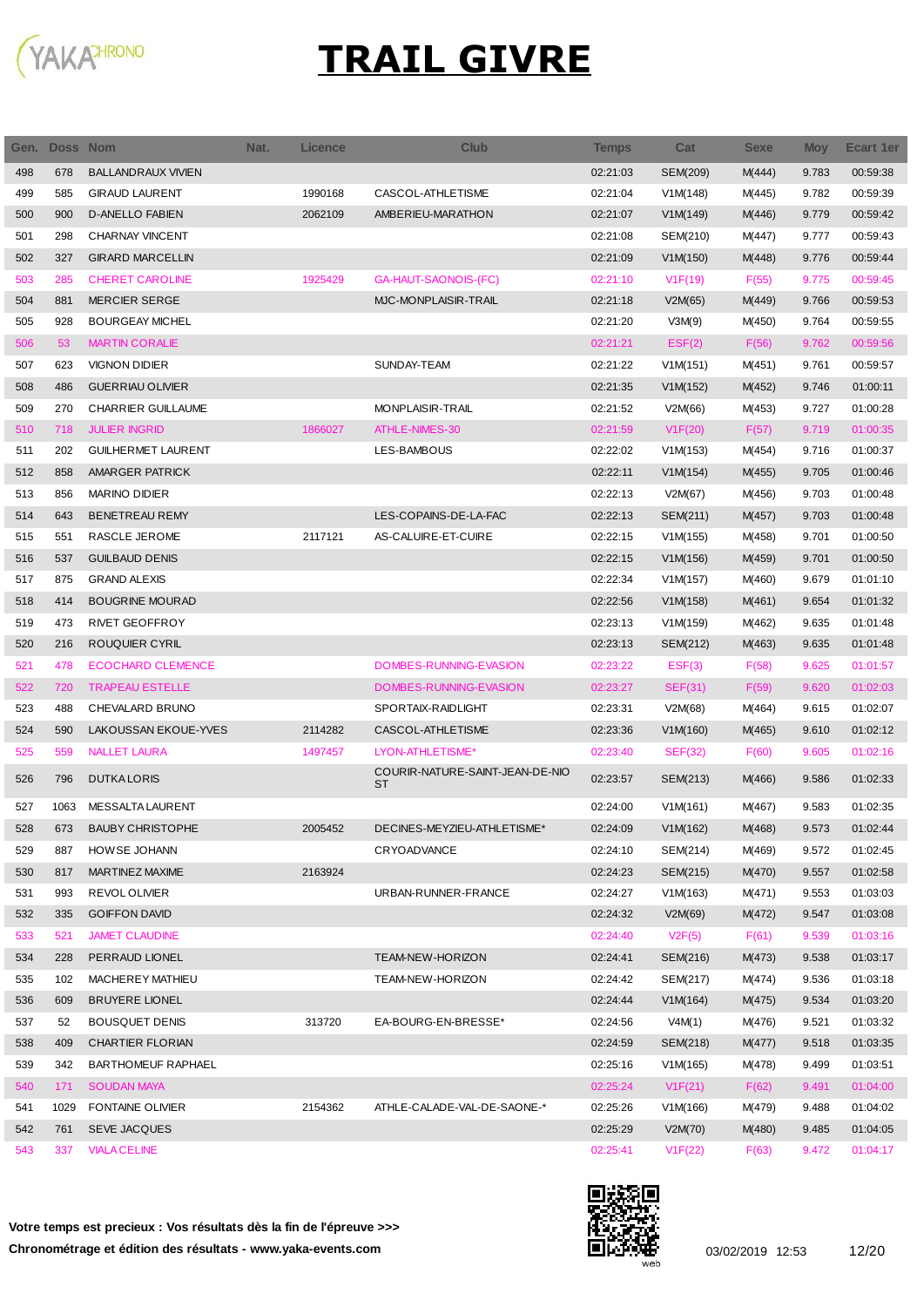

| Gen. | Doss Nom |                                        | Nat. | Licence | <b>Club</b>                               | <b>Temps</b> | Cat             | <b>Sexe</b> | <b>Moy</b> | Ecart 1er |
|------|----------|----------------------------------------|------|---------|-------------------------------------------|--------------|-----------------|-------------|------------|-----------|
| 544  | 780      | <b>BELTIER YOHAN</b>                   |      |         | GO!GOP                                    | 02:25:47     | SEM(219)        | M(481)      | 9.466      | 01:04:23  |
| 545  | 1009     | <b>GUDICE SEBASTIEN</b>                |      |         |                                           | 02:25:53     | V1M(167)        | M(482)      | 9.459      | 01:04:29  |
| 546  | 374      | <b>JOUAN SARAH</b>                     |      | 1599523 | DECINES-MEYZIEU-ATHLETISME*               | 02:25:57     | <b>SEF(33)</b>  | F(64)       | 9.455      | 01:04:33  |
| 547  | 531      | <b>GUEST MICHEL</b>                    |      |         | TEAM-NEW-HORIZON                          | 02:26:08     | V3M(10)         | M(483)      | 9.443      | 01:04:43  |
| 548  | 836      | NOIROT LAURENT                         |      |         | CAP-QUINCIEUX                             | 02:26:11     | V1M(168)        | M(484)      | 9.440      | 01:04:46  |
| 549  | 725      | <b>BOULAOUINAT FOUED</b>               |      |         |                                           | 02:26:12     | V2M(71)         | M(485)      | 9.439      | 01:04:47  |
| 550  | 1041     | <b>GREPELUT GERARD</b>                 |      |         |                                           | 02:26:12     | V3M(11)         | M(486)      | 9.439      | 01:04:47  |
| 551  | 497      | DEBAENE ARNAUD                         |      |         | WEDNESDAY-RUNNERS                         | 02:26:14     | V1M(169)        | M(487)      | 9.436      | 01:04:49  |
| 552  | 763      | <b>LAMY GUILLAUME</b>                  |      |         |                                           | 02:26:15     | V1M(170)        | M(488)      | 9.435      | 01:04:50  |
| 553  | 373      | <b>MARTIN DAVID</b>                    |      |         |                                           | 02:26:26     | SEM(220)        | M(489)      | 9.424      | 01:05:02  |
| 554  | 964      | <b>MOULIS LOUIS</b>                    |      |         |                                           | 02:26:33     | V2M(72)         | M(490)      | 9.416      | 01:05:09  |
| 555  | 1062     | <b>VAILLAT ROMAIN</b>                  |      |         |                                           | 02:26:36     | V1M(171)        | M(491)      | 9.413      | 01:05:12  |
| 556  | 969      | <b>THORRIGNAC GERARD</b>               |      |         | <b>COU-RIRE-PLAISIR</b>                   | 02:26:43     | V3M(12)         | M(492)      | 9.405      | 01:05:19  |
| 557  | 290      | <b>TERRIN ALBAN</b>                    |      |         | DESESPERAID-TEAM                          | 02:26:51     | V1M(172)        | M(493)      | 9.397      | 01:05:27  |
| 558  | 956      | <b>BONNAVAUD CLAIRE</b>                |      |         | <b>MONPLAISIR-TRAIL</b>                   | 02:26:57     | V2F(6)          | F(65)       | 9.390      | 01:05:33  |
| 559  | 1017     | NABUCHODONOSOR<br>JEROME               |      |         |                                           | 02:26:59     | SEM(221)        | M(494)      | 9.388      | 01:05:35  |
| 560  | 989      | JOSSERAND<br><b>JEAN-BAPTISTE</b>      |      |         |                                           | 02:27:04     | <b>SEM(222)</b> | M(495)      | 9.383      | 01:05:39  |
| 561  | 348      | DE-MARTINI JEAN-MARC                   |      | 963862  | LES-DAHUS-DU-RHONE                        | 02:27:07     | V2M(73)         | M(496)      | 9.380      | 01:05:42  |
| 562  | 853      | PERNET SEBASTIEN                       |      |         | RILLIEUX-TRIATHLON                        | 02:27:09     | V1M(173)        | M(497)      | 9.378      | 01:05:44  |
| 563  | 976      | <b>BONNETON PASCAL</b>                 |      |         |                                           | 02:27:11     | V2M(74)         | M(498)      | 9.376      | 01:05:46  |
| 564  | 274      | <b>ETIENNE ERIC</b>                    |      | 1552773 | US-TORCY-ATHLETISME                       | 02:27:14     | V2M(75)         | M(499)      | 9.372      | 01:05:49  |
| 565  | 204      | <b>HANOT ISABELLE</b>                  |      | 1875374 | <b>CA-AJACCIO</b>                         | 02:27:16     | V1F(23)         | F(66)       | 9.370      | 01:05:51  |
| 566  | 629      | <b>VIGERY JULIEN</b>                   |      |         |                                           | 02:27:17     | V1M(174)        | M(500)      | 9.369      | 01:05:52  |
| 567  | 630      | ROUSSET RODOLPHE                       |      |         |                                           | 02:27:21     | V1M(175)        | M(501)      | 9.365      | 01:05:56  |
| 568  | 372      | <b>SAPALY MARION</b>                   |      |         | <b>DRAGONFLY</b>                          | 02:27:34     | SEF(34)         | F(67)       | 9.351      | 01:06:10  |
| 569  | 637      | MAZHOUD KARIM                          |      |         |                                           | 02:27:34     | SEM(223)        | M(502)      | 9.351      | 01:06:10  |
| 570  | 63       | <b>JAUZE PASCAL</b>                    |      |         | SPORT-DIMANCHE                            | 02:27:45     | V1M(176)        | M(503)      | 9.340      | 01:06:21  |
| 571  | 902      | DATH FREDERIC                          |      |         | RUN-FUN-VITRY                             | 02:27:48     | V2M(76)         | M(504)      | 9.336      | 01:06:24  |
| 572  | 280      | <b>STEU CHRISTIAN</b>                  |      | 1878455 | ENTENTE-OUEST-LYONNAIS                    | 02:27:50     | V1M(177)        | M(505)      | 9.334      | 01:06:26  |
| 573  | 1044     | <b>MARIE JESSICA</b>                   |      | 681635  | <b>AAA-DU-LYONNAIS</b>                    | 02:27:55     | <b>SEF(35)</b>  | F(68)       | 9.329      | 01:06:31  |
| 574  | 1046     | MACOBELY KEVIN                         |      | 2071743 | AAA-DU-LYONNAIS                           | 02:27:55     | SEM(224)        | M(506)      | 9.329      | 01:06:31  |
| 575  | 602      | <b>MUHR FABRICE</b>                    |      |         |                                           | 02:28:01     | V1M(178)        | M(507)      | 9.323      | 01:06:36  |
| 576  | 1022     | ROCHETTE ALEXANDRE                     |      |         |                                           | 02:28:13     | SEM(225)        | M(508)      | 9.310      | 01:06:48  |
| 577  | 931      | <b>QUINSON LUCIE</b>                   |      |         |                                           | 02:28:14     | <b>SEF(36)</b>  | F(69)       | 9.309      | 01:06:49  |
| 578  | 237      | MONARD STEPHANE                        |      |         |                                           | 02:28:16     | V1M(179)        | M(509)      | 9.307      | 01:06:51  |
| 579  | 566      | <b>BISSARDON GUY</b>                   |      |         |                                           | 02:28:17     | V2M(77)         | M(510)      | 9.306      | 01:06:52  |
| 580  | 998      | <b>LUYTON VINCENT</b>                  |      |         | LES-AMIS-DU-BOUK                          | 02:28:20     | SEM(226)        | M(511)      | 9.303      | 01:06:55  |
| 581  | 226      | DEBORDE DIDIER                         |      |         |                                           | 02:28:32     | V1M(180)        | M(512)      | 9.290      | 01:07:08  |
| 582  | 693      | <b>BURNHAM ANDREW</b>                  |      |         |                                           | 02:28:34     | V1M(181)        | M(513)      | 9.288      | 01:07:10  |
| 583  | 543      | <b>GAINI DAVID</b>                     |      |         | <b>CORPS</b>                              | 02:28:36     | SEM(227)        | M(514)      | 9.286      | 01:07:12  |
| 584  | 296      | <b>KRUMHORN JOHN</b>                   |      |         |                                           | 02:28:43     | V1M(182)        | M(515)      | 9.279      | 01:07:19  |
| 585  | 657      | <b>VIANA DANIEL</b>                    |      |         | BORD2RUN                                  | 02:28:50     | V2M(78)         | M(516)      | 9.272      | 01:07:26  |
| 586  | 645      | MONTESINOS-CHARVET<br><b>STEPHANIE</b> |      |         | <b>BORD2RUN</b>                           | 02:28:50     | <b>SEF(37)</b>  | F(70)       | 9.272      | 01:07:26  |
| 587  | 69       | LEMORT MATTHIEU                        |      | 1878633 | ENTENTE-VENDOME-MAROLLES-ATH<br>LETISME-* | 02:28:53     | SEM(228)        | M(517)      | 9.269      | 01:07:29  |

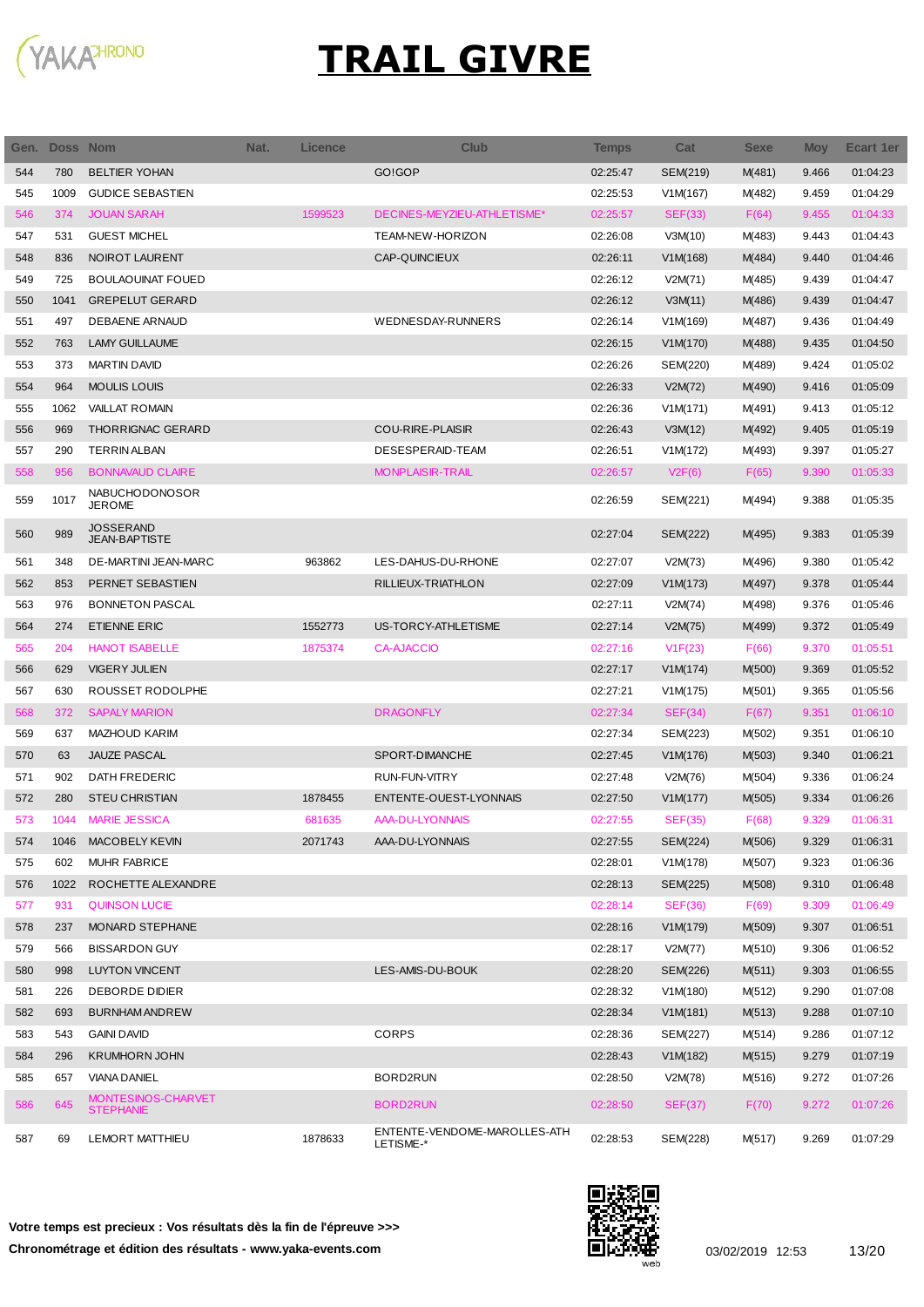

| Gen. | <b>Doss Nom</b> |                            | Nat. | <b>Licence</b> | Club                                               | <b>Temps</b> | Cat            | <b>Sexe</b> | <b>Moy</b> | <b>Ecart 1er</b> |
|------|-----------------|----------------------------|------|----------------|----------------------------------------------------|--------------|----------------|-------------|------------|------------------|
| 588  | 408             | <b>GUILLAUME JEAN-MARC</b> |      |                | ASM-RUNNING                                        | 02:29:01     | V2M(79)        | M(518)      | 9.260      | 01:07:36         |
| 589  | 854             | <b>BAYLE VINCENT</b>       |      |                |                                                    | 02:29:03     | SEM(229)       | M(519)      | 9.258      | 01:07:38         |
| 590  | 1026            | <b>ANTOINE PHILIPPE</b>    |      |                | DOMBES-RUNNING-EVASION                             | 02:29:03     | V1M(183)       | M(520)      | 9.258      | 01:07:38         |
| 591  | 229             | PLANUS PHILIPPE            |      |                |                                                    | 02:29:06     | V2M(80)        | M(521)      | 9.255      | 01:07:41         |
| 592  | 873             | <b>FORNIER WILLIAM</b>     |      |                |                                                    | 02:29:40     | SEM(230)       | M(522)      | 9.220      | 01:08:16         |
| 593  | 660             | LEDOCHOWSKI STANISLAS      |      |                |                                                    | 02:29:40     | SEM(231)       | M(523)      | 9.220      | 01:08:16         |
| 594  | 876             | <b>CHICANDRE YANNICK</b>   |      |                |                                                    | 02:30:05     | SEM(232)       | M(524)      | 9.194      | 01:08:40         |
| 595  | 917             | <b>LAUNOY LAURIE</b>       |      |                | <b>LES-CINDRES</b>                                 | 02:30:06     | <b>SEF(38)</b> | F(71)       | 9.193      | 01:08:41         |
| 596  | 971             | <b>MOURON THIERRY</b>      |      |                |                                                    | 02:30:10     | V2M(81)        | M(525)      | 9.189      | 01:08:45         |
| 597  | 200             | <b>GEHIN FREDERIC</b>      |      | 363940         | CA-AJACCIO                                         | 02:30:12     | V1M(184)       | M(526)      | 9.187      | 01:08:47         |
| 598  | 791             | <b>CHEMAMA CYRILLE</b>     |      |                |                                                    | 02:30:19     | V1M(185)       | M(527)      | 9.180      | 01:08:54         |
| 599  | 487             | <b>CHANTIN MARJORIE</b>    |      | 2028304        | CS-BOURGOIN-JALLIEU-*                              | 02:30:26     | <b>SEF(39)</b> | F(72)       | 9.173      | 01:09:02         |
| 600  | 684             | <b>SPAGNESIALICE</b>       |      |                |                                                    | 02:30:28     | SEF(40)        | F(73)       | 9.171      | 01:09:04         |
| 601  | 423             | <b>BONNET JEAN-YVES</b>    |      | 1999194        | ENTENTE-OUEST-LYONNAIS                             | 02:30:32     | V2M(82)        | M(528)      | 9.167      | 01:09:08         |
| 602  | 863             | <b>IHUEL PHILIPPE</b>      |      |                | <b>TVSV</b>                                        | 02:30:39     | V1M(186)       | M(529)      | 9.160      | 01:09:15         |
| 603  | 336             | <b>HAVARD BORIS</b>        |      |                |                                                    | 02:30:48     | V1M(187)       | M(530)      | 9.151      | 01:09:24         |
| 604  | 808             | <b>BONNEAU LISE</b>        |      | 402284         | ENTENTE-OUEST-LYONNAIS                             | 02:30:52     | SEF(41)        | F(74)       | 9.147      | 01:09:28         |
| 605  | 415             | MARCO DAVID                |      |                |                                                    | 02:30:52     | V2M(83)        | M(531)      | 9.147      | 01:09:28         |
| 606  | 819             | <b>BETTINI FREDERIC</b>    |      |                |                                                    | 02:31:12     | V1M(188)       | M(532)      | 9.126      | 01:09:47         |
| 607  | 1025            | MERLIN JEAN-LOIC           |      |                | CHASSIEU-GYM                                       | 02:31:13     | V1M(189)       | M(533)      | 9.125      | 01:09:48         |
| 608  | 191             | <b>GIRAUD JULIAN</b>       |      |                |                                                    | 02:31:15     | SEM(233)       | M(534)      | 9.123      | 01:09:50         |
| 609  | 176             | <b>SCHMITT NICOLAS</b>     |      |                | RUN'IN-ECAM                                        | 02:31:41     | JUM(3)         | M(535)      | 9.097      | 01:10:17         |
| 610  | 398             | <b>DAUPHIN ADRIEN</b>      |      |                |                                                    | 02:31:46     | SEM(234)       | M(536)      | 9.092      | 01:10:22         |
| 611  | 844             | LECHENNE THOMAS            |      | 1938120        | AS-SAINT-REMY-VITTEL                               | 02:31:57     | SEM(235)       | M(537)      | 9.081      | 01:10:33         |
| 612  | 263             | PERNIN VLADISLAV           |      |                |                                                    | 02:31:57     | SEM(236)       | M(538)      | 9.081      | 01:10:33         |
| 613  | 697             | ANCENAY SEBASTIEN          |      |                |                                                    | 02:31:57     | SEM(237)       | M(539)      | 9.081      | 01:10:33         |
| 614  | 384             | <b>RIVIER MICHEL</b>       |      |                |                                                    | 02:32:06     | V4M(2)         | M(540)      | 9.072      | 01:10:41         |
| 615  | 356             | <b>GARDETTE ARNAUD</b>     |      |                |                                                    | 02:32:09     | SEM(238)       | M(541)      | 9.069      | 01:10:44         |
| 616  | 929             | <b>GOUTAGNY MATHIEU</b>    |      |                |                                                    | 02:32:15     | SEM(239)       | M(542)      | 9.064      | 01:10:50         |
| 617  | 818             | LAROUX DIDIER              |      |                |                                                    | 02:32:15     | V2M(84)        | M(543)      | 9.064      | 01:10:50         |
| 618  | 727             | SEIXAS JOAQUIM             |      |                |                                                    | 02:32:24     | SEM(240)       | M(544)      | 9.055      | 01:11:00         |
| 619  | 797             | ROMIEUX DAVID              |      |                |                                                    | 02:32:33     | V1M(190)       | M(545)      | 9.046      | 01:11:09         |
| 620  | 556             | <b>BEYSSAC GREGORY</b>     |      |                | LA-FOULEE-MUROISE                                  | 02:32:36     | SEM(241)       | M(546)      | 9.043      | 01:11:12         |
| 621  | 367             | NICOLE DAVID               |      | 1595186        | SAINT-AMAND-MONTROND-BOISCHAU<br><b>T-ATHLETIC</b> | 02:32:39     | V2M(85)        | M(547)      | 9.040      | 01:11:15         |
| 622  | 646             | <b>LISAN YANN</b>          |      |                | <b>COURSAPUZ</b>                                   | 02:32:39     | V1M(191)       | M(548)      | 9.040      | 01:11:15         |
| 623  | 632             | PERIER GUILLAUME           |      |                | COURSAPUZ                                          | 02:32:40     | V1M(192)       | M(549)      | 9.039      | 01:11:16         |
| 624  | 992             | <b>SOULAS ETIENNE</b>      |      |                | LES-COPAINS-DE-LA-FAC                              | 02:32:42     | SEM(242)       | M(550)      | 9.037      | 01:11:18         |
| 625  | 168             | <b>BRUNET VERONIQUE</b>    |      | 1994880        | <b>EA-ISSOUDUN</b>                                 | 02:32:43     | V1F(24)        | F(75)       | 9.036      | 01:11:19         |
| 626  | 91              | OBADIA JEAN-MARC           |      | 1994896        | EA-ISSOUDUN                                        | 02:32:44     | V2M(86)        | M(551)      | 9.035      | 01:11:20         |
| 627  | 621             | <b>MICHONDARD JULIE</b>    |      |                | <b>WGTN-TH-CREW</b>                                | 02:32:52     | SEF(42)        | F(76)       | 9.027      | 01:11:28         |
| 628  | 569             | <b>MOLINES JULIEN</b>      |      |                |                                                    | 02:32:53     | SEM(243)       | M(552)      | 9.026      | 01:11:29         |
| 629  | 419             | <b>RICOL CHRISTINE</b>     |      | 1680897        | ENTENTE-OUEST-LYONNAIS                             | 02:32:56     | V2F(7)         | F(77)       | 9.023      | 01:11:32         |
| 630  | 1032            | <b>CHONG DAVID</b>         |      |                | BORD2RUN                                           | 02:32:57     | SEM(244)       | M(553)      | 9.022      | 01:11:33         |
| 631  | 723             | <b>COLIN MARION</b>        |      |                |                                                    | 02:32:59     | SEF(43)        | F(78)       | 9.020      | 01:11:35         |
| 632  | 572             | <b>DELAVENNE LAURENCE</b>  |      |                |                                                    | 02:33:00     | V1F(25)        | F(79)       | 9.019      | 01:11:35         |
| 633  | 446             | RUEDA MAXIME               |      |                | LES-COPAINS-DE-LA-FAC                              | 02:33:04     | SEM(245)       | M(554)      | 9.015      | 01:11:39         |

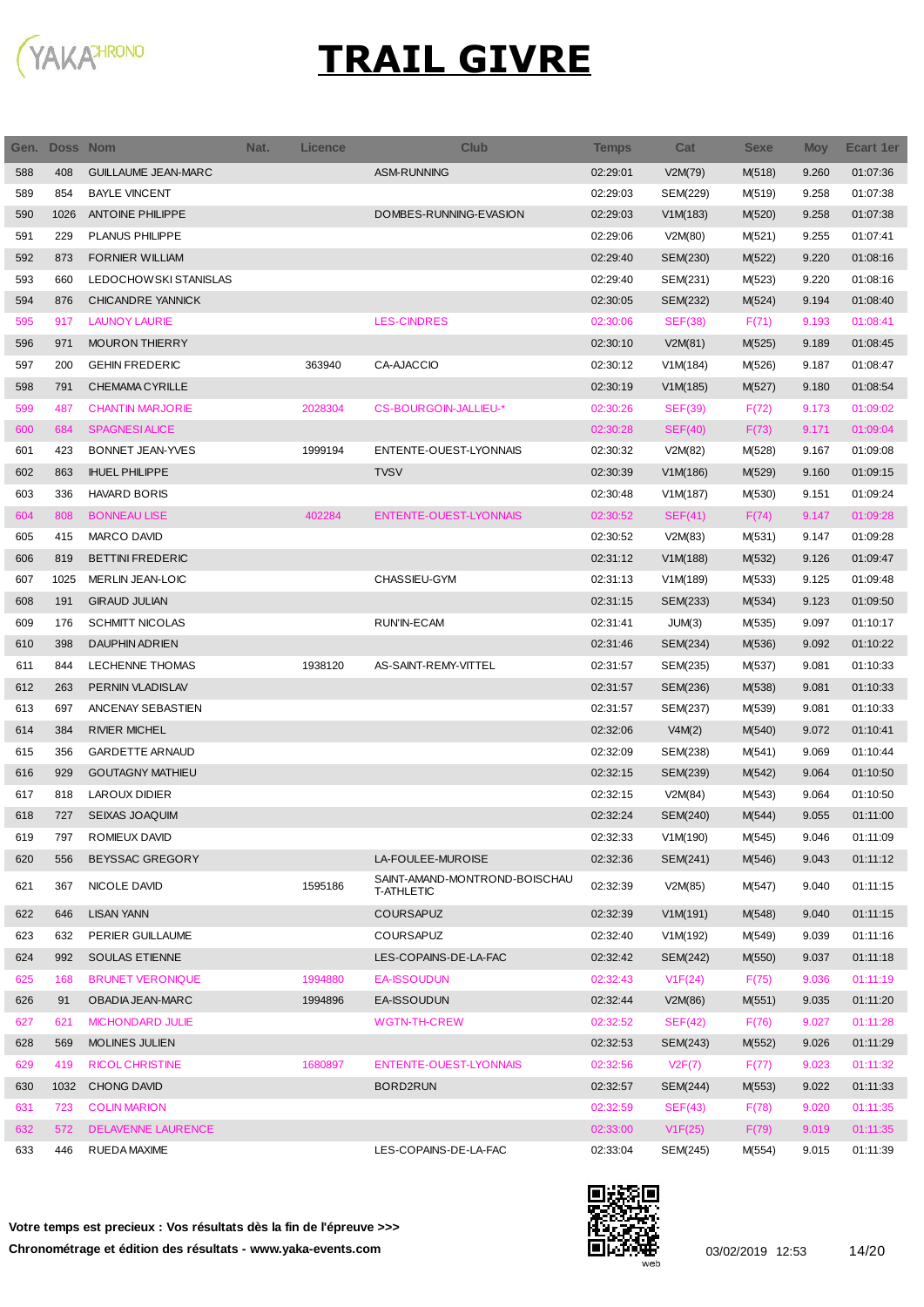

| Gen. | <b>Doss Nom</b> |                            | Nat. | <b>Licence</b> | <b>Club</b>            | Temps    | Cat            | <b>Sexe</b> | <b>Moy</b> | Ecart 1er |
|------|-----------------|----------------------------|------|----------------|------------------------|----------|----------------|-------------|------------|-----------|
| 634  | 546             | <b>SCHMITT PASCAL</b>      |      | T306863        |                        | 02:33:04 | V3M(13)        | M(555)      | 9.015      | 01:11:39  |
| 635  | 949             | RAMBEAU ADELINE            |      |                |                        | 02:33:04 | SEF(44)        | F(80)       | 9.015      | 01:11:39  |
| 636  | 210             | LAPONTERIQUE GEOFFRAY      |      |                |                        | 02:33:05 | V1M(193)       | M(556)      | 9.014      | 01:11:40  |
| 637  | 622             | <b>FAYARD LIDWINE</b>      |      |                |                        | 02:33:08 | V1F(26)        | F(81)       | 9.011      | 01:11:43  |
| 638  | 1020            | PERNIN FREDERIC            |      |                |                        | 02:33:08 | V1M(194)       | M(557)      | 9.011      | 01:11:43  |
| 639  | 986             | <b>VINOCHE PHILIPPE</b>    |      |                |                        | 02:33:15 | V1M(195)       | M(558)      | 9.004      | 01:11:50  |
| 640  | 946             | PALLE FRANCK               |      |                | RANDO-NATURE-VILLETTE  | 02:33:15 | V2M(87)        | M(559)      | 9.004      | 01:11:50  |
| 641  | 55              | <b>FRAU ANTONIO</b>        |      |                |                        | 02:33:21 | V3M(14)        | M(560)      | 8.999      | 01:11:56  |
| 642  | 999             | <b>DOLOTY CHRISTOPHE</b>   |      |                |                        | 02:33:26 | V1M(196)       | M(561)      | 8.994      | 01:12:02  |
| 643  | 833             | <b>BONNEAU ROMAIN</b>      |      |                |                        | 02:33:29 | SEM(246)       | M(562)      | 8.991      | 01:12:05  |
| 644  | 834             | <b>ANSELME ANAIS</b>       |      |                |                        | 02:33:29 | SEF(45)        | F(82)       | 8.991      | 01:12:05  |
| 645  | 477             | ECOCHARD CHRISTOPHE        |      |                | DOMBES-RUNNING-EVASION | 02:33:38 | V2M(88)        | M(563)      | 8.982      | 01:12:14  |
| 646  | 502             | <b>CHOLLET PATRICK</b>     |      |                |                        | 02:33:56 | V1M(197)       | M(564)      | 8.964      | 01:12:32  |
| 647  | 789             | THIOLLIER JEROME           |      |                |                        | 02:34:02 | V1M(198)       | M(565)      | 8.959      | 01:12:37  |
| 648  | 443             | <b>GRESSE ERIC</b>         |      |                |                        | 02:34:03 | V2M(89)        | M(566)      | 8.958      | 01:12:38  |
| 649  | 250             | <b>COGNARD MARIE</b>       |      |                |                        | 02:34:06 | SEF(46)        | F(83)       | 8.955      | 01:12:41  |
| 650  | 607             | <b>BIES SYLVAIN</b>        |      |                |                        | 02:34:16 | V1M(199)       | M(567)      | 8.945      | 01:12:51  |
| 651  | 793             | <b>TEXIER EMMANUEL</b>     |      |                |                        | 02:34:19 | V2M(90)        | M(568)      | 8.942      | 01:12:54  |
| 652  | 234             | <b>CORNET ANDRE</b>        |      | 441759         | ASVEL-VILLEURBANNE*    | 02:34:28 | V3M(15)        | M(569)      | 8.933      | 01:13:04  |
| 653  | 235             | <b>CORNET THERESE</b>      |      |                |                        | 02:34:28 | V3F(1)         | F(84)       | 8.933      | 01:13:04  |
| 654  | 758             | <b>MILLET DENIS</b>        |      |                |                        | 02:34:39 | V2M(91)        | M(570)      | 8.923      | 01:13:15  |
| 655  | 129             | LECOQUIERRE GUILLAUME      |      |                |                        | 02:34:43 | SEM(247)       | M(571)      | 8.919      | 01:13:19  |
| 656  | 731             | RODRIGUES DANIEL           |      |                |                        | 02:34:48 | SEM(248)       | M(572)      | 8.914      | 01:13:24  |
| 657  | 676             | JOURNET CHRISTOPHE         |      |                |                        | 02:34:52 | V2M(92)        | M(573)      | 8.910      | 01:13:28  |
| 658  | 771             | <b>CHATRIAN STEPHANIE</b>  |      |                |                        | 02:35:02 | V1F(27)        | F(85)       | 8.901      | 01:13:37  |
| 659  | 950             | <b>BOUNAAS FAOUZI</b>      |      |                | <b>TRBB</b>            | 02:35:14 | V2M(93)        | M(574)      | 8.889      | 01:13:49  |
| 660  | 696             | ANCENAY ADELINE            |      |                |                        | 02:35:28 | SEF(47)        | F(86)       | 8.876      | 01:14:04  |
| 661  | 391             | <b>GABRIEL LAURENCE</b>    |      |                |                        | 02:35:29 | V1F(28)        | F(87)       | 8.875      | 01:14:05  |
| 662  | 714             | <b>LE-LANN GAELLE</b>      |      |                |                        | 02:35:32 | SEF(48)        | F(88)       | 8.872      | 01:14:08  |
| 663  | 837             | <b>AYRINHAC PATRICK</b>    |      |                | CAP-MELGUEIL           | 02:35:38 | V3M(16)        | M(575)      | 8.866      | 01:14:14  |
| 664  | 663             | <b>BLANC JOCELYN</b>       |      |                |                        | 02:35:48 | V2M(94)        | M(576)      | 8.857      | 01:14:24  |
| 665  | 86              | CHAPELLON SEBASTIEN        |      |                | BOURRICOT-TEAM         | 02:35:50 | SEM(249)       | M(577)      | 8.855      | 01:14:26  |
| 666  | 955             | <b>BOURDELON FABRICE</b>   |      |                |                        | 02:36:20 | V1M(200)       | M(578)      | 8.827      | 01:14:55  |
| 667  | 1042            | <b>JACQUEMIER FRANCOIS</b> |      |                |                        | 02:36:21 | V1M(201)       | M(579)      | 8.826      | 01:14:56  |
| 668  | 644             | SAUNIER CEDRIC             |      |                |                        | 02:36:21 | SEM(250)       | M(580)      | 8.826      | 01:14:56  |
| 669  | 252             | <b>FRAISON STEPHANE</b>    |      |                |                        | 02:36:21 | V1M(202)       | M(581)      | 8.826      | 01:14:56  |
| 670  | 832             | JACQUESON CLAUDE           |      |                |                        | 02:36:45 | V2M(95)        | M(582)      | 8.803      | 01:15:21  |
| 671  | 686             | PEGON ARNAUD               |      |                |                        | 02:36:58 | V1M(203)       | M(583)      | 8.791      | 01:15:34  |
| 672  | 737             | <b>SELLAMI AMAR</b>        |      |                |                        | 02:37:02 | V2M(96)        | M(584)      | 8.787      | 01:15:37  |
| 673  | 323             | <b>SURUGUE FLORIANE</b>    |      |                |                        | 02:37:09 | SEF(49)        | F(89)       | 8.781      | 01:15:44  |
| 674  | 576             | <b>COULOUMY FABIEN</b>     |      | 1891171        | CASCOL-ATHLETISME      | 02:37:39 | SEM(251)       | M(585)      | 8.753      | 01:16:15  |
| 675  | 669             | <b>COLLOMB PATRICE</b>     |      |                | UN-P'TIT-RUN-SVP!      | 02:37:43 | V3M(17)        | M(586)      | 8.749      | 01:16:19  |
| 676  | 1014            | <b>CROISAT MARION</b>      |      |                |                        | 02:38:03 | <b>SEF(50)</b> | F(90)       | 8.731      | 01:16:38  |
| 677  | 1015            | <b>STEM MICKAEL</b>        |      |                |                        | 02:38:03 | SEM(252)       | M(587)      | 8.731      | 01:16:38  |
| 678  | 560             | <b>VERGER BERNARD</b>      |      |                |                        | 02:38:06 | V2M(97)        | M(588)      | 8.728      | 01:16:41  |
| 679  | 313             | <b>CHANOINE ARNAUD</b>     |      | 414902         | AS-CALUIRE-ET-CUIRE    | 02:38:07 | V1M(204)       | M(589)      | 8.727      | 01:16:42  |
| 680  | 748             | <b>BEUGNON CEDRIC</b>      |      |                |                        | 02:38:10 | V1M(205)       | M(590)      | 8.724      | 01:16:45  |
|      |                 |                            |      |                |                        |          |                |             |            |           |

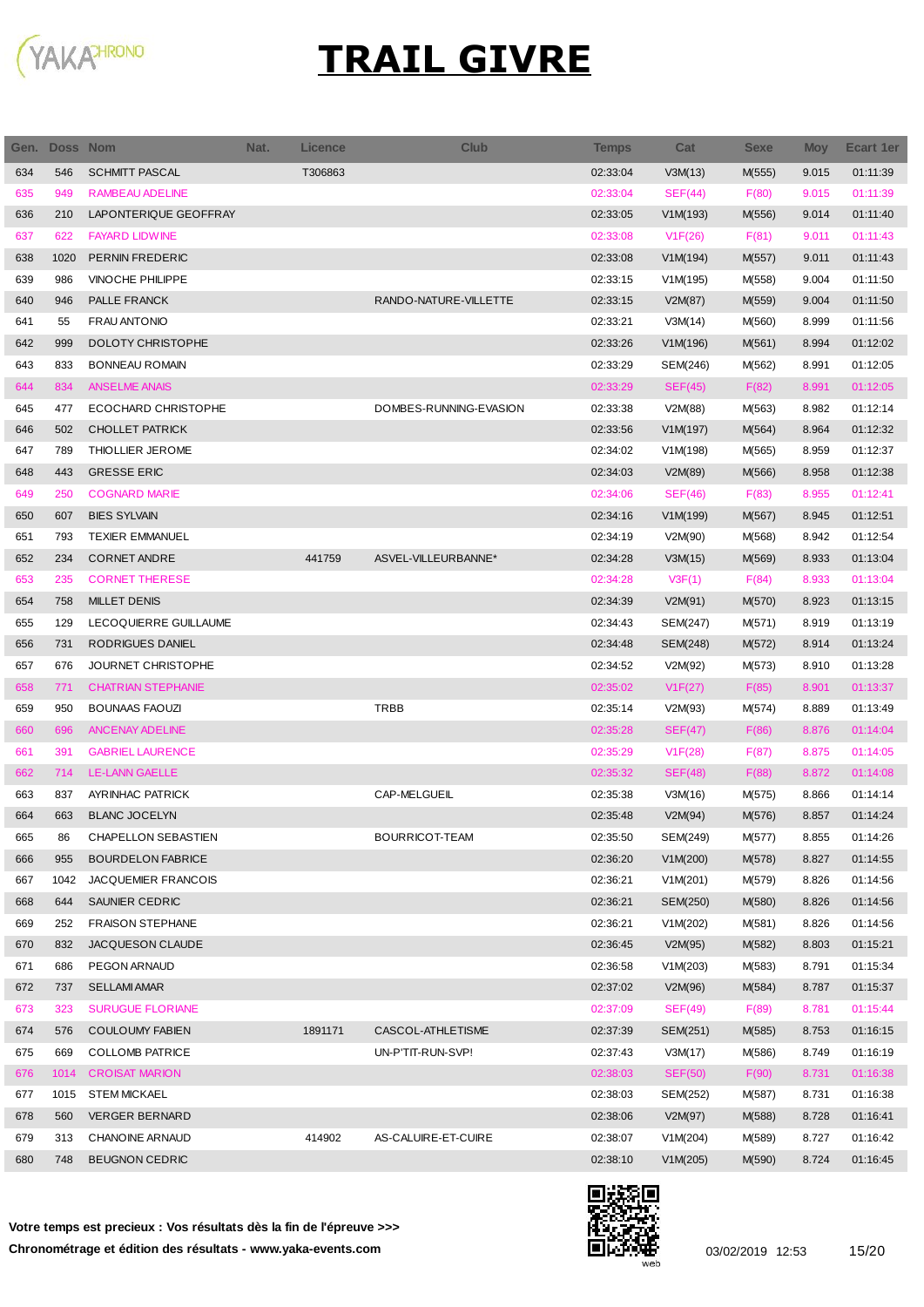

| Gen. | Doss Nom |                                           | Nat. | <b>Licence</b> | Club                                               | Temps    | Cat      | <b>Sexe</b> | <b>Moy</b> | Ecart 1er |
|------|----------|-------------------------------------------|------|----------------|----------------------------------------------------|----------|----------|-------------|------------|-----------|
| 681  | 328      | ARELLANO BENEDICT                         |      |                |                                                    | 02:38:10 | SEM(253) | M(591)      | 8.724      | 01:16:45  |
| 682  | 347      | <b>DEMIAS SEBASTIEN</b>                   |      |                |                                                    | 02:38:12 | SEM(254) | M(592)      | 8.723      | 01:16:47  |
| 683  | 481      | <b>MEKLAT FEYROUZE</b>                    |      | 1931405        | <b>ENTENTE-OUEST-LYONNAIS</b>                      | 02:38:36 | SEF(51)  | F(91)       | 8.701      | 01:17:12  |
| 684  | 908      | <b>ALMIRALL FLORENT</b>                   |      |                | ASM-RUNNING                                        | 02:38:36 | SEM(255) | M(593)      | 8.701      | 01:17:12  |
| 685  | 746      | <b>FERRAND HERVE</b>                      |      | 1418222        | AS-CALUIRE-ET-CUIRE                                | 02:38:44 | V2M(98)  | M(594)      | 8.693      | 01:17:20  |
| 686  | 331      | PATRAS HERVE                              |      | 1745162        | AS-CALUIRE-ET-CUIRE                                | 02:38:45 | V2M(99)  | M(595)      | 8.692      | 01:17:21  |
| 687  | 382      | <b>BOCCON-GIBOD JULIEN</b>                |      |                |                                                    | 02:38:56 | V2M(100) | M(596)      | 8.682      | 01:17:32  |
| 688  | 498      | <b>ELGUIR LAHCENE</b>                     |      |                |                                                    | 02:39:14 | V1M(206) | M(597)      | 8.666      | 01:17:49  |
| 689  | 831      | CHASTRE-JOLY ANNE                         |      |                | <b>CORCY-ENDURANCE</b>                             | 02:39:16 | V2F(8)   | F(92)       | 8.664      | 01:17:51  |
| 690  | 830      | SOQUET CHRISTIAN                          |      |                | CORCY-ENDURANCE                                    | 02:39:17 | V2M(101) | M(598)      | 8.663      | 01:17:52  |
| 691  | 899      | RONCHETTI JEAN-CLAUDE                     |      |                |                                                    | 02:39:23 | V2M(102) | M(599)      | 8.658      | 01:17:58  |
| 692  | 603      | <b>SUCHEL FRANCOIS</b>                    |      |                |                                                    | 02:39:36 | V2M(103) | M(600)      | 8.646      | 01:18:12  |
| 693  | 774      | <b>VIDAL ADRIEN</b>                       |      |                |                                                    | 02:39:42 | SEM(256) | M(601)      | 8.641      | 01:18:18  |
| 694  | 754      | <b>BENITIERE FLORIAN</b>                  |      |                |                                                    | 02:39:43 | SEM(257) | M(602)      | 8.640      | 01:18:19  |
| 695  | 428      | <b>SUBRIN PASCALE</b>                     |      | 1986527        | <b>ENTENTE-OUEST-LYONNAIS</b>                      | 02:39:53 | V2F(9)   | F(93)       | 8.631      | 01:18:29  |
| 696  | 472      | <b>RIVET ANNICK</b>                       |      |                |                                                    | 02:40:01 | V1F(29)  | F(94)       | 8.624      | 01:18:36  |
| 697  | 248      | <b>MARTEL FRANCK</b>                      |      |                |                                                    | 02:40:07 | V1M(207) | M(603)      | 8.618      | 01:18:42  |
| 698  | 73       | HOTTE JEAN-LOUIS                          |      | 745077         | LB-CHATEAUROUX                                     | 02:40:10 | V3M(18)  | M(604)      | 8.616      | 01:18:45  |
| 699  | 679      | <b>RONDEAU MAGALI</b>                     |      |                |                                                    | 02:40:28 | V1F(30)  | F(95)       | 8.599      | 01:19:04  |
| 700  | 136      | <b>DUMOULIN FRANCK</b>                    |      |                |                                                    | 02:40:34 | V2M(104) | M(605)      | 8.594      | 01:19:10  |
| 701  | 135      | <b>MONNET LAURENT</b>                     |      |                |                                                    | 02:40:34 | SEM(258) | M(606)      | 8.594      | 01:19:10  |
| 702  | 862      | <b>CANTAT PHILIPPE</b>                    |      |                | $A-J-T$                                            | 02:40:34 | V2M(105) | M(607)      | 8.594      | 01:19:10  |
| 703  | 703      | <b>BRULIN CHRISTOPHE</b>                  |      |                |                                                    | 02:40:37 | V1M(208) | M(608)      | 8.591      | 01:19:13  |
| 704  | 943      | PEYREONG SERGE                            |      |                |                                                    | 02:40:40 | V2M(106) | M(609)      | 8.589      | 01:19:16  |
| 705  | 476      | <b>FERRIEU CHRISTOPHE</b>                 |      |                |                                                    | 02:40:41 | V1M(209) | M(610)      | 8.588      | 01:19:17  |
| 706  | 694      | <b>LIO KARINE</b>                         |      |                |                                                    | 02:40:52 | V1F(31)  | F(96)       | 8.578      | 01:19:28  |
| 707  | 680      | <b>COMBES OLIVIER</b>                     |      |                |                                                    | 02:41:04 | V2M(107) | M(611)      | 8.567      | 01:19:39  |
| 708  | 910      | <b>GEDEON-ARANEGA</b><br><b>CHRISTELE</b> |      |                | <b>ASM-RUNNING</b>                                 | 02:41:13 | V1F(32)  | F(97)       | 8.559      | 01:19:48  |
| 709  | 589      | <b>BEN-SAID KARIM</b>                     |      | 2143686        | CASCOL-ATHLETISME                                  | 02:41:26 | SEM(259) | M(612)      | 8.548      | 01:20:02  |
| 710  | 823      | <b>TOURTOULOU REMI</b>                    |      |                |                                                    | 02:41:27 | SEM(260) | M(613)      | 8.547      | 01:20:03  |
| 711  | 536      | <b>GAUTHIER VIVIAN</b>                    |      |                | CORCY-ENDURANCE                                    | 02:41:30 | SEM(261) | M(614)      | 8.544      | 01:20:06  |
| 712  | 387      | <b>VANHEE REGIS</b>                       |      |                |                                                    | 02:41:31 | V1M(210) | M(615)      | 8.544      | 01:20:07  |
| 713  | 640      | MOREL MARTIN                              |      |                |                                                    | 02:41:34 | SEM(262) | M(616)      | 8.541      | 01:20:10  |
| 714  | 231      | RITTAUD AL.AIN                            |      |                | AEROPORTS-DE-LYON                                  | 02:41:42 | V2M(108) | M(617)      | 8.534      | 01:20:18  |
| 715  | 1002     | <b>GEROUDET ANAIS</b>                     |      |                |                                                    | 02:41:44 | EST(4)   | F(98)       | 8.532      | 01:20:20  |
| 716  | 1048     | MICHELARD PHILIPPE                        |      |                | COURIR-EN-DOMBES                                   | 02:41:51 | V3M(19)  | M(618)      | 8.526      | 01:20:27  |
| 717  | 273      | <b>GLEBOFF TRISTAN</b>                    |      |                | <b>RAINBOW</b>                                     | 02:41:52 | ESM(15)  | M(619)      | 8.525      | 01:20:28  |
| 718  | 368      | <b>KNES SEBASTIEN</b>                     |      |                |                                                    | 02:41:54 | SEM(263) | M(620)      | 8.523      | 01:20:30  |
| 719  | 1024     | <b>BERTRAND AGNES</b>                     |      |                |                                                    | 02:41:54 | V1F(33)  | F(99)       | 8.523      | 01:20:30  |
| 720  | 1023     | ANDREANI FREDERIC                         |      |                |                                                    | 02:41:55 | V2M(109) | M(621)      | 8.522      | 01:20:31  |
| 721  | 516      | SABATKE JULIANO                           |      |                | MOTEURS-RUNNERS                                    | 02:41:58 | V1M(211) | M(622)      | 8.520      | 01:20:34  |
| 722  | 735      | <b>FERNANDEZ ETIENNE</b>                  |      |                |                                                    | 02:41:59 | SEM(264) | M(623)      | 8.519      | 01:20:35  |
| 723  | 705      | <b>BOSSEUX JULIEN</b>                     |      |                |                                                    | 02:41:59 | SEM(265) | M(624)      | 8.519      | 01:20:35  |
| 724  | 78       | <b>INGIGNOLI HERVE</b>                    |      |                |                                                    | 02:42:15 | V1M(212) | M(625)      | 8.505      | 01:20:50  |
| 725  | 453      | ROUSSEAU YVONNE                           |      | 1082369        | SAINT-AMAND-MONTROND-BOISCHAU<br><b>T-ATHLETIC</b> | 02:42:38 | V2F(10)  | F(100)      | 8.485      | 01:21:14  |

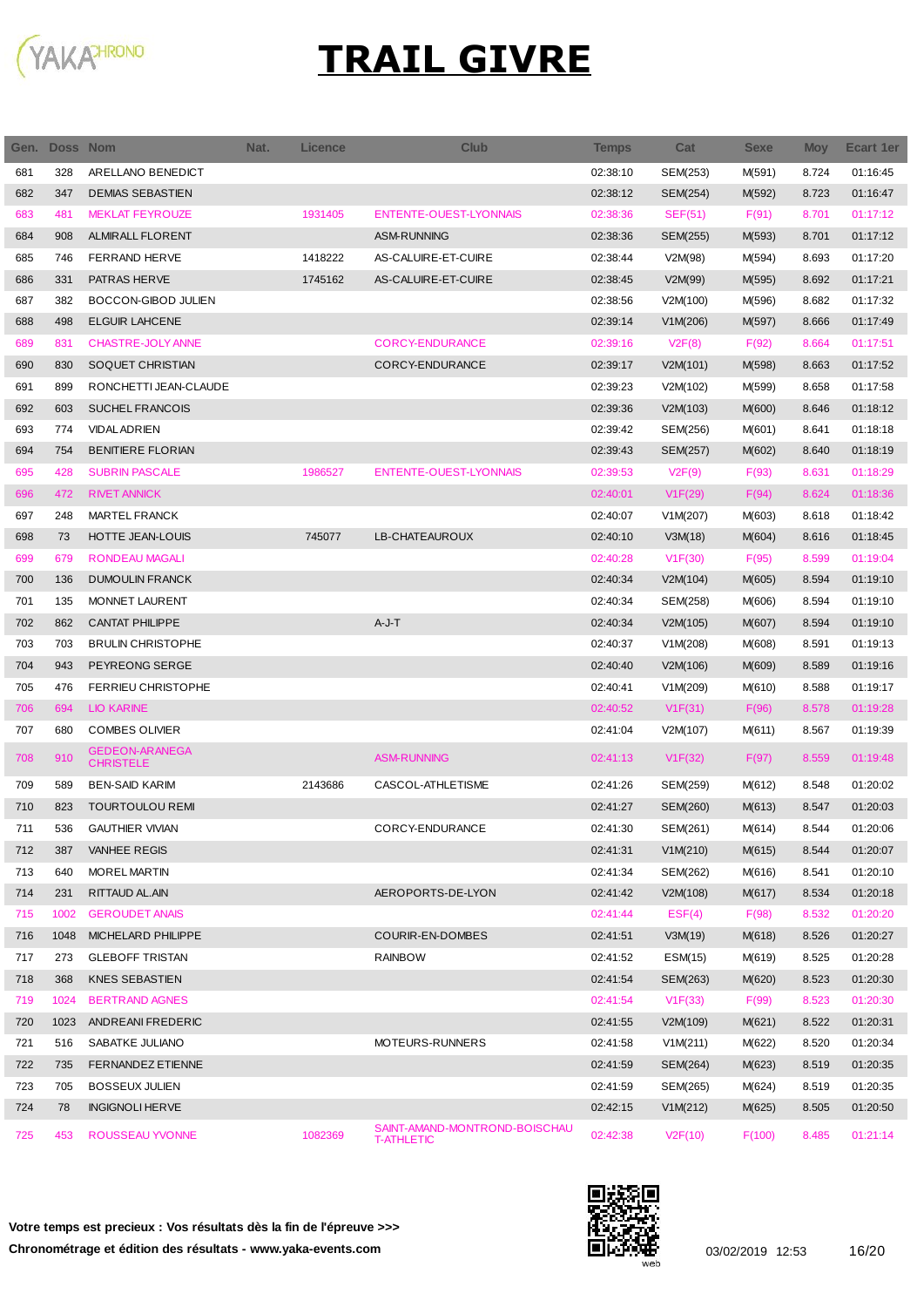

| Gen. | Doss Nom |                                          | Nat. | Licence | Club                                               | <b>Temps</b> | Cat             | <b>Sexe</b> | <b>Moy</b> | <b>Ecart 1er</b> |
|------|----------|------------------------------------------|------|---------|----------------------------------------------------|--------------|-----------------|-------------|------------|------------------|
| 726  | 454      | <b>PLANCHE</b><br><b>JEAN-CHRISTOPHE</b> |      | 1900931 | SAINT-AMAND-MONTROND-BOISCHAU<br><b>T-ATHLETIC</b> | 02:42:39     | V1M(213)        | M(626)      | 8.484      | 01:21:15         |
| 727  | 307      | <b>RIBES SEBASTIEN</b>                   |      |         | MC-TEAM                                            | 02:43:03     | SEM(266)        | M(627)      | 8.463      | 01:21:38         |
| 728  | 689      | <b>GONZAGA MARIE</b>                     |      |         |                                                    | 02:43:13     | V2F(11)         | F(101)      | 8.455      | 01:21:48         |
| 729  | 568      | <b>DEBARD DAMIEN</b>                     |      |         |                                                    | 02:43:14     | V1M(214)        | M(628)      | 8.454      | 01:21:49         |
| 730  | 768      | <b>PIPET FRANCOISE</b>                   |      | 1998191 | ENTENTE-SUD-LYONNAIS*                              | 02:43:22     | V3F(2)          | F(102)      | 8.447      | 01:21:57         |
| 731  | 470      | <b>NICOLAS MAURICE</b>                   |      |         |                                                    | 02:43:40     | V3M(20)         | M(629)      | 8.431      | 01:22:16         |
| 732  | 726      | <b>BELIN PAULINE</b>                     |      |         |                                                    | 02:43:40     | <b>SEF(52)</b>  | F(103)      | 8.431      | 01:22:16         |
| 733  | 106      | <b>MIRANDA STEPHANE</b>                  |      |         |                                                    | 02:44:07     | V1M(215)        | M(630)      | 8.408      | 01:22:42         |
| 734  | 1007     | <b>RETHORE AMELIE</b>                    |      |         |                                                    | 02:44:53     | <b>SEF(53)</b>  | F(104)      | 8.369      | 01:23:29         |
| 735  | 672      | CADINOT-CORNELOUP<br><b>CELINE</b>       |      |         | <b>FOULEES-VOURLOISES</b>                          | 02:45:00     | V1F(34)         | F(105)      | 8.363      | 01:23:35         |
| 736  | 1031     | <b>GHILI MARTINE</b>                     |      | 339949  | ATHLE-CALADE-VAL-DE-SAONE-*                        | 02:45:01     | V2F(12)         | F(106)      | 8.362      | 01:23:36         |
| 737  | 677      | <b>BOUTIN VINCENT</b>                    |      |         |                                                    | 02:45:21     | SEM(267)        | M(631)      | 8.345      | 01:23:56         |
| 738  | 786      | <b>BERITON REMI</b>                      |      |         | <b>COURIR-EN-DOMBES</b>                            | 02:45:26     | SEM(268)        | M(632)      | 8.341      | 01:24:02         |
| 739  | 322      | <b>REYNAUD FABRICE</b>                   |      |         | <b>SPARTACUS</b>                                   | 02:45:29     | V1M(216)        | M(633)      | 8.339      | 01:24:05         |
| 740  | 345      | LARRIVEE ROMAIN                          |      |         |                                                    | 02:45:34     | SEM(269)        | M(634)      | 8.335      | 01:24:10         |
| 741  | 783      | <b>KAMOTESOVA DARIA</b>                  |      |         |                                                    | 02:45:38     | SEF(54)         | F(107)      | 8.331      | 01:24:14         |
| 742  | 283      | <b>CARVAL PHILIPPE</b>                   |      |         |                                                    | 02:45:40     | V2M(110)        | M(635)      | 8.329      | 01:24:16         |
| 743  | 857      | ROBINET FLORIAN                          |      |         |                                                    | 02:45:41     | SEM(270)        | M(636)      | 8.329      | 01:24:17         |
| 744  | 807      | <b>MAIRET CECILE</b>                     |      |         |                                                    | 02:45:42     | <b>SEF(55)</b>  | F(108)      | 8.328      | 01:24:18         |
| 745  | 606      | <b>DA-PALMA NATHALIE</b>                 |      |         | <b>ASC-MIONNAY</b>                                 | 02:45:47     | V1F(35)         | F(109)      | 8.324      | 01:24:23         |
| 746  | 736      | <b>FRIER BRUNO</b>                       |      |         |                                                    | 02:45:47     | V1M(217)        | M(637)      | 8.324      | 01:24:23         |
| 747  | 311      | DORAND PHILIPPE                          |      |         | MC-TEAM                                            | 02:45:49     | V2M(111)        | M(638)      | 8.322      | 01:24:25         |
| 748  | 97       | <b>QUENTIN CHARDEYRON</b>                |      |         |                                                    | 02:45:53     | SEM(271)        | M(639)      | 8.319      | 01:24:29         |
| 749  | 98       | <b>CECILIA GUIGUI</b>                    |      |         |                                                    | 02:45:53     | SEM(272)        | M(640)      | 8.319      | 01:24:29         |
| 750  | 96       | <b>GRIOT OLIVIER</b>                     |      |         |                                                    | 02:45:54     | SEM(273)        | M(641)      | 8.318      | 01:24:30         |
| 751  | 605      | <b>MICHON CATHY</b>                      |      |         | <b>ASC-MIONNAY</b>                                 | 02:45:58     | V1F(36)         | F(110)      | 8.314      | 01:24:34         |
| 752  | 392      | <b>HENRIOT DANIEL</b>                    |      |         | <b>GLOBES-RUNNERS</b>                              | 02:46:16     | V2M(112)        | M(642)      | 8.299      | 01:24:51         |
| 753  | 304      | <b>GEONI MARIE-CLAIRE</b>                |      |         | <b>MC-TEAM</b>                                     | 02:46:24     | V2F(13)         | F(111)      | 8.293      | 01:25:00         |
| 754  | 305      | <b>GEONI PATRICK</b>                     |      |         | MC-TEAM                                            | 02:46:33     | V2M(113)        | M(643)      | 8.285      | 01:25:09         |
| 755  | 1004     | <b>COURTECUISSE CLAIRE</b>               |      | 2141885 | ENTENTE-ATHLETIQUE-GRENOBLE-3                      | 02:46:33     | V1F(37)         | F(112)      | 8.285      | 01:25:09         |
| 756  | 1030     | <b>FAVRE MARIE-MYRIAM</b>                |      | 1870829 | ATHLE-CALADE-VAL-DE-SAONE-*                        | 02:46:33     | <b>SEF(56)</b>  | F(113)      | 8.285      | 01:25:09         |
| 757  | 64       | LELEVREUR ARTHUR                         |      |         |                                                    | 02:46:43     | SEM(274)        | M(644)      | 8.277      | 01:25:19         |
| 758  | 99       | <b>VERDONTOT PATRICK</b>                 |      |         |                                                    | 02:46:46     | <b>SEM(275)</b> | M(645)      | 8.275      | 01:25:22         |
| 759  | 309      | <b>MAITRET VIRGINIE</b>                  |      |         | <b>MC-TEAM</b>                                     | 02:46:54     | <b>SEF(57)</b>  | F(114)      | 8.268      | 01:25:30         |
| 760  | 389      | <b>MAGNARD CAROLINE</b>                  |      |         | MC-TEAM                                            | 02:46:55     | V1F(38)         | F(115)      | 8.267      | 01:25:31         |
| 761  | 341      | <b>BRENEUR DAVID</b>                     |      |         |                                                    | 02:47:11     | V1M(218)        | M(646)      | 8.254      | 01:25:46         |
| 762  | 809      | <b>TEYSSIER NATHALIE</b>                 |      |         |                                                    | 02:47:32     | V1F(39)         | F(116)      | 8.237      | 01:26:08         |
| 763  | 83       | <b>GASS CORINNE</b>                      |      | 1068446 | <b>TR-AILLEURS</b>                                 | 02:48:26     | V3F(3)          | F(117)      | 8.193      | 01:27:02         |
| 764  | 937      | <b>DUBOISSET STEPHANIE</b>               |      | 1233522 | FREE-RUNNERS-LE-CLUB                               | 02:48:42     | <b>SEF(58)</b>  | F(118)      | 8.180      | 01:27:18         |
| 765  | 926      | <b>FLORY BENOIT</b>                      |      |         |                                                    | 02:48:58     | V1M(219)        | M(647)      | 8.167      | 01:27:34         |
| 766  | 482      | DHALLUIN VALENTIN                        |      |         |                                                    | 02:49:07     | SEM(276)        | M(648)      | 8.160      | 01:27:42         |
| 767  | 906      | <b>VIVIER MARC</b>                       |      |         |                                                    | 02:49:08     | V3M(21)         | M(649)      | 8.159      | 01:27:43         |
| 768  | 739      | PAQUIEN ANTHONY                          |      |         |                                                    | 02:49:15     | V1M(220)        | M(650)      | 8.153      | 01:27:50         |
| 769  | 707      | <b>BEAULAT ALICE</b>                     |      |         |                                                    | 02:49:22     | <b>SEF(59)</b>  | F(119)      | 8.148      | 01:27:57         |
| 770  | 225      | <b>GAUTHIER ALAIN</b>                    |      |         |                                                    | 02:49:32     | V2M(114)        | M(651)      | 8.139      | 01:28:08         |

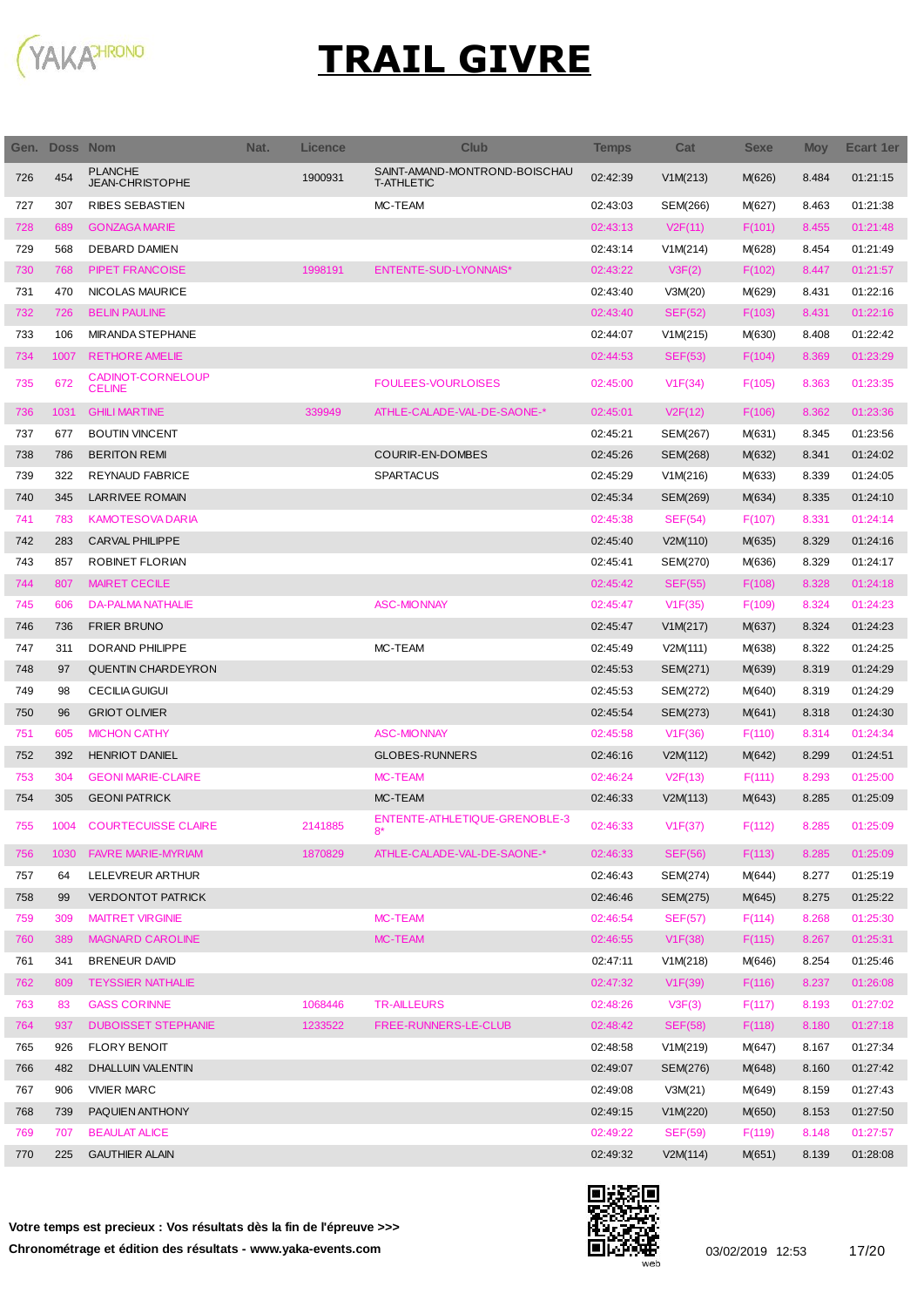

 $\overline{\phantom{a}}$ 

| Gen. | Doss Nom |                               | Nat. | Licence | <b>Club</b>                                      | <b>Temps</b> | Cat            | <b>Sexe</b> | <b>Moy</b> | Ecart 1er |
|------|----------|-------------------------------|------|---------|--------------------------------------------------|--------------|----------------|-------------|------------|-----------|
| 771  | 892      | <b>CARTIER ERIC</b>           |      |         |                                                  | 02:50:00     | V1M(221)       | M(652)      | 8.117      | 01:28:35  |
| 772  | 465      | <b>CHRETIEN CLAIRE</b>        |      | 2084346 | AS-CALUIRE-ET-CUIRE                              | 02:50:12     | V2F(14)        | F(120)      | 8.108      | 01:28:47  |
| 773  | 895      | <b>RUSLI IWAN</b>             |      |         |                                                  | 02:50:22     | V2M(115)       | M(653)      | 8.100      | 01:28:57  |
| 774  | 933      | <b>KHALFOUN SEGOLENE</b>      |      | 1719424 | EA-BOURG-EN-BRESSE*                              | 02:50:22     | V1F(40)        | F(121)      | 8.100      | 01:28:57  |
| 775  | 289      | <b>THIVOLET SOPHIE</b>        |      |         | <b>SPORT-DIMANCHE</b>                            | 02:50:45     | V1F(41)        | F(122)      | 8.081      | 01:29:21  |
| 776  | 841      | <b>RUFFINO REMY</b>           |      |         | DOMBES-RUNNING-EVASION                           | 02:50:49     | SEM(277)       | M(654)      | 8.078      | 01:29:25  |
| 777  | 1036     | <b>FRUTOSO ALEXIS</b>         |      |         |                                                  | 02:50:58     | SEM(278)       | M(655)      | 8.071      | 01:29:34  |
| 778  | 859      | SOUVIGNET SOLENE              |      |         |                                                  | 02:51:00     | <b>SEF(60)</b> | F(123)      | 8.070      | 01:29:35  |
| 779  | 88       | <b>TAULEIGNE JULIEN</b>       |      |         |                                                  | 02:51:16     | SEM(279)       | M(656)      | 8.057      | 01:29:51  |
| 780  | 312      | <b>MEYER BENOIT</b>           |      |         |                                                  | 02:51:43     | SEM(280)       | M(657)      | 8.036      | 01:30:19  |
| 781  | 675      | CHASSIGNOL LOIC               |      |         |                                                  | 02:52:25     | SEM(281)       | M(658)      | 8.003      | 01:31:01  |
| 782  | 500      | <b>LABROSSE DOMINIQUE</b>     |      | 1507661 | <b>AS-IBM-LYON</b>                               | 02:52:29     | V2F(15)        | F(124)      | 8.000      | 01:31:05  |
| 783  | 343      | DE-BERTI LAURENT              |      |         |                                                  | 02:52:32     | V1M(222)       | M(659)      | 7.998      | 01:31:08  |
| 784  | 499      | <b>BESSON MICHEL</b>          |      |         |                                                  | 02:52:33     | V2M(116)       | M(660)      | 7.997      | 01:31:09  |
| 785  | 688      | <b>CHAPATON PERRINE</b>       |      |         |                                                  | 02:52:49     | EST(5)         | F(125)      | 7.985      | 01:31:25  |
| 786  | 835      | <b>BRUNET YANN</b>            |      |         |                                                  | 02:52:50     | SEM(282)       | M(661)      | 7.984      | 01:31:26  |
| 787  | 401      | <b>MORMINA YANNICK</b>        |      |         |                                                  | 02:52:51     | V1M(223)       | M(662)      | 7.983      | 01:31:27  |
| 788  | 687      | NOTTIN CLEMENT                |      | 1981866 | DECINES-MEYZIEU-ATHLETISME*                      | 02:52:51     | SEM(283)       | M(663)      | 7.983      | 01:31:27  |
| 789  | 299      | <b>CHAPELLE AURELIE</b>       |      |         |                                                  | 02:52:52     | SEF(61)        | F(126)      | 7.983      | 01:31:28  |
|      |          |                               |      |         | LYON-SPORT-METROPOLE-JOGGING-                    |              |                |             |            |           |
| 790  | 755      | <b>GRELIER BERTRAND</b>       |      | 1161823 | <b>AVENTURE</b>                                  | 02:53:27     | V2M(117)       | M(664)      | 7.956      | 01:32:03  |
| 791  | 464      | <b>WOJCIECHOWSKI CECILE</b>   |      |         | <b>GEOCOUCOU</b>                                 | 02:53:30     | V2F(16)        | F(127)      | 7.953      | 01:32:06  |
| 792  | 766      | <b>GOTTE DAVID</b>            |      |         |                                                  | 02:53:30     | V2M(118)       | M(665)      | 7.953      | 01:32:06  |
| 793  | 406      | <b>BRANGER PHILIPPE</b>       |      |         | MC-TEAM                                          | 02:53:31     | V2M(119)       | M(666)      | 7.953      | 01:32:07  |
| 794  | 509      | <b>VIAL ERIC</b>              |      |         |                                                  | 02:53:31     | V2M(120)       | M(667)      | 7.953      | 01:32:07  |
| 795  | 581      | PERINI XAVIER                 |      | 1891165 | CASCOL-ATHLETISME                                | 02:53:59     | V1M(224)       | M(668)      | 7.931      | 01:32:35  |
| 796  | 243      | <b>GIRARD FRANCOIS-XAVIER</b> |      | 2155666 | AMBERIEU-MARATHON                                | 02:54:08     | SEM(284)       | M(669)      | 7.924      | 01:32:43  |
| 797  | 904      | <b>BELANGER JULIEN</b>        |      |         | LES-CULS-TREMPES                                 | 02:54:17     | SEM(285)       | M(670)      | 7.918      | 01:32:52  |
| 798  | 60       | PASCAL OLIVIER                |      |         |                                                  | 02:54:24     | V1M(225)       | M(671)      | 7.912      | 01:33:00  |
| 799  | 1011     | <b>GIRAUD MARINE</b>          |      |         | ACT-&-MATCH                                      | 02:54:58     | V1F(42)        | F(128)      | 7.887      | 01:33:34  |
| 800  | 1013     | <b>FORET JEANNE</b>           |      |         | <b>ACT-&amp;-MATCH</b>                           | 02:55:00     | V1F(43)        | F(129)      | 7.885      | 01:33:35  |
| 801  | 223      | <b>ACOSTA FREDERIC</b>        |      |         |                                                  | 02:55:10     | V2M(121)       | M(672)      | 7.878      | 01:33:45  |
| 802  | 520      | <b>JAMET CAROLE</b>           |      |         |                                                  | 02:55:16     | <b>SEF(62)</b> | F(130)      | 7.873      | 01:33:51  |
| 803  | 130      | <b>BRULEY CATHERINE</b>       |      | 1614083 | ATHLE-CALADE-VAL-DE-SAONE-*                      | 02:55:29     | V2F(17)        | F(131)      | 7.863      | 01:34:05  |
| 804  | 259      | LATTA SEBASTIEN               |      |         |                                                  | 02:55:43     | V1M(226)       | M(673)      | 7.853      | 01:34:19  |
| 805  | 227      | PONCHON CAROLE                |      |         |                                                  | 02:55:51     | <b>SEF(63)</b> | F(132)      | 7.847      | 01:34:27  |
| 806  | 871      | <b>BARAN CHRISTIE</b>         |      |         | TRAIL-ENTRE-ELLES                                | 02:55:55     | SEF(64)        | F(133)      | 7.844      | 01:34:31  |
| 807  | 553      | <b>MECHERIOLIVIER</b>         |      |         | BRONZAMIS-DES-SABLES                             | 02:55:56     | V1M(227)       | M(674)      | 7.843      | 01:34:32  |
| 808  | 889      | <b>BAJARD PATRICK</b>         |      |         | LES-BRONZAMIS-DES-SABLES                         | 02:55:56     | V2M(122)       | M(675)      | 7.843      | 01:34:32  |
| 809  | 798      | CHOMEL-DE-VARAGNES            |      |         |                                                  | 02:56:00     | V1M(228)       | M(676)      | 7.840      | 01:34:35  |
|      |          | <b>JEROME</b>                 |      |         |                                                  |              |                |             |            |           |
| 810  | 638      | WEISBUCH ALEXANDER            |      |         | BRONZAMIS-DES-SABLES                             | 02:56:05     | V2M(123)       | M(677)      | 7.837      | 01:34:40  |
| 811  | 209      | <b>COUDERC VERONIQUE</b>      |      | 1589700 | <b>CA-AJACCIO</b>                                | 02:56:09     | V2F(18)        | F(134)      | 7.834      | 01:34:44  |
| 812  | 979      | <b>BERNE FRANCK</b>           |      |         |                                                  | 02:56:10     | V1M(229)       | M(678)      | 7.833      | 01:34:45  |
| 813  | 642      | <b>BROCHAND NATHALIE</b>      |      |         | <b>WGTN-TH-CREW</b>                              | 02:56:12     | V1F(44)        | F(135)      | 7.832      | 01:34:47  |
| 814  | 612      | <b>PORTRAT VALERIE</b>        |      | 573449  | LYON-SPORT-METROPOLE-JOGGING-<br><b>AVENTURE</b> | 02:56:14     | V2F(19)        | F(136)      | 7.830      | 01:34:49  |
| 815  | 651      | <b>BEL LAURENCE</b>           |      |         |                                                  | 02:56:20     | V1F(45)        | F(137)      | 7.826      | 01:34:55  |

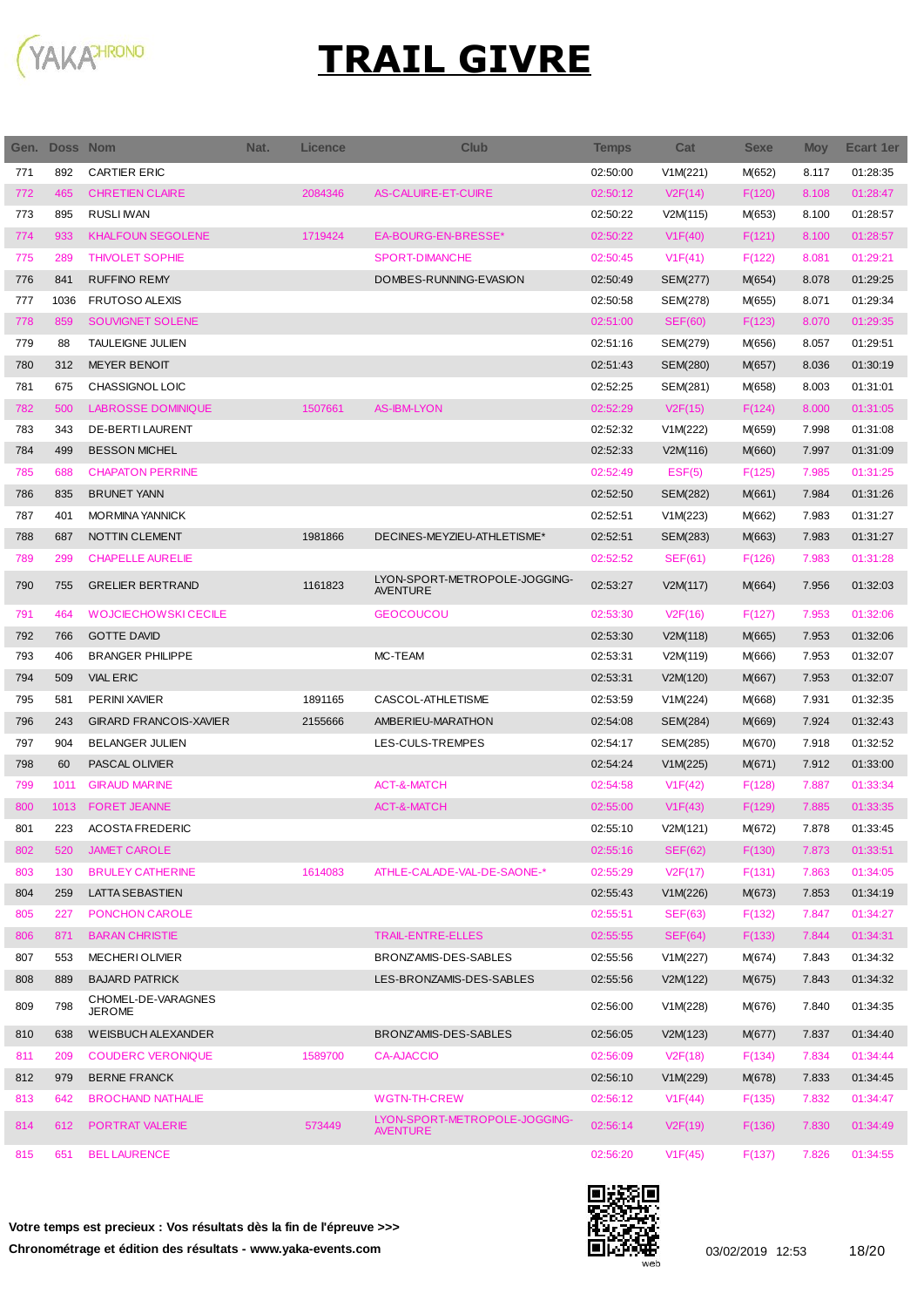

| Gen. | <b>Doss Nom</b> |                            | Nat. | <b>Licence</b> | <b>Club</b>            | <b>Temps</b> | Cat            | <b>Sexe</b> | <b>Moy</b> | Ecart 1er |
|------|-----------------|----------------------------|------|----------------|------------------------|--------------|----------------|-------------|------------|-----------|
| 816  | 760             | <b>REGNIER PASCALE</b>     |      |                |                        | 02:56:34     | V2F(20)        | F(138)      | 7.815      | 01:35:10  |
| 817  | 413             | <b>BOUCHET SONIA</b>       |      |                |                        | 02:57:11     | V1F(46)        | F(139)      | 7.788      | 01:35:46  |
| 818  | 897             | <b>MAQRAN SIHAM</b>        |      |                | DOMBES-RUNNING-EVASION | 02:57:11     | V1F(47)        | F(140)      | 7.788      | 01:35:46  |
| 819  | 84              | CHAMANT CYDRIC             |      |                |                        | 02:57:54     | V1M(230)       | M(679)      | 7.757      | 01:36:30  |
| 820  | 294             | <b>AMERGER TINA</b>        |      |                |                        | 02:57:56     | V2F(21)        | F(141)      | 7.755      | 01:36:32  |
| 821  | 1001            | <b>GEROUDET PIERRE</b>     |      |                |                        | 02:58:08     | V1M(231)       | M(680)      | 7.747      | 01:36:43  |
| 822  | 667             | <b>BERNHARD MARIE-ANNE</b> |      | 2072927        |                        | 02:58:38     | <b>SEF(65)</b> | F(142)      | 7.725      | 01:37:14  |
| 823  | 255             | ARAUD REMI                 |      |                |                        | 02:59:00     | V2M(124)       | M(681)      | 7.709      | 01:37:35  |
| 824  | 213             | PIETRINI SANDRINE          |      | 1878761        | <b>CA-AJACCIO</b>      | 02:59:20     | V2F(22)        | F(143)      | 7.695      | 01:37:55  |
| 825  | 775             | CAVAGNA MICHEL             |      |                |                        | 02:59:31     | V3M(22)        | M(682)      | 7.687      | 01:38:07  |
| 826  | 849             | <b>BLAVIN CATHERINE</b>    |      |                | <b>ASC-MIONNAY</b>     | 02:59:48     | V1F(48)        | F(144)      | 7.675      | 01:38:24  |
| 827  | 616             | <b>ESCOFFIER STEPHANIE</b> |      |                |                        | 02:59:50     | V1F(49)        | F(145)      | 7.673      | 01:38:26  |
| 828  | 661             | <b>TOTIER CORINNE</b>      |      |                |                        | 03:00:12     | V1F(50)        | F(146)      | 7.658      | 01:38:47  |
| 829  | 407             | <b>BRANGER KETTY</b>       |      |                | <b>MC-TEAM</b>         | 03:02:00     | V2F(23)        | F(147)      | 7.582      | 01:40:35  |
| 830  | 842             | PERRET MATHIAS             |      |                |                        | 03:02:19     | V1M(232)       | M(683)      | 7.569      | 01:40:54  |
| 831  | 501             | LABROSSE FREDERIC          |      | 1507665        | AS-IBM-LYON            | 03:02:25     | V2M(125)       | M(684)      | 7.565      | 01:41:01  |
| 832  | 405             | <b>AUDOUIN CAROLINE</b>    |      |                | <b>TEAM-AUDOUIN</b>    | 03:03:02     | V2F(24)        | F(148)      | 7.539      | 01:41:37  |
| 833  | 404             | <b>AUDOUIN ALIZEE</b>      |      |                | <b>TEAM-AUDOUIN</b>    | 03:03:03     | <b>SEF(66)</b> | F(149)      | 7.538      | 01:41:38  |
| 834  | 670             | <b>FRANCART PAULINE</b>    |      |                |                        | 03:03:06     | <b>SEF(67)</b> | F(150)      | 7.536      | 01:41:41  |
| 835  | 71              | <b>VIEUGUE JEAN-CLAUDE</b> |      | 377480         | AAA-DU-LYONNAIS        | 03:03:06     | V3M(23)        | M(685)      | 7.536      | 01:41:41  |
| 836  | 111             | <b>SIMON LAURA</b>         |      | 1968400        | AAA-DU-LYONNAIS        | 03:03:07     | <b>SEF(68)</b> | F(151)      | 7.536      | 01:41:42  |
| 837  | 254             | <b>DESPRES JULIEN</b>      |      |                |                        | 03:03:46     | SEM(286)       | M(686)      | 7.509      | 01:42:22  |
| 838  | 665             | <b>FABRON JEROME</b>       |      | 1985038        | CS-BOURGOIN-JALLIEU-*  | 03:03:53     | V1M(233)       | M(687)      | 7.504      | 01:42:29  |
| 839  | 664             | <b>FABRON SANDRINE</b>     |      | 2065819        | CS-BOURGOIN-JALLIEU-*  | 03:03:53     | V1F(51)        | F(152)      | 7.504      | 01:42:29  |
| 840  | 208             | <b>BRAULT ISAAC</b>        |      | 1755217        | CA-AJACCIO             | 03:04:13     | SEM(287)       | M(688)      | 7.491      | 01:42:48  |
| 841  | 211             | <b>SCIPILITTI CAROLE</b>   |      | 1550886        | <b>CA-AJACCIO</b>      | 03:04:14     | V1F(52)        | F(153)      | 7.490      | 01:42:49  |
| 842  | 934             | <b>PERINALINE</b>          |      |                | <b>LES-GIVREES</b>     | 03:05:21     | V1F(53)        | F(154)      | 7.445      | 01:43:56  |
| 843  | 938             | <b>AMALBERT DELPHINE</b>   |      |                | <b>LES-GIVREES</b>     | 03:05:22     | V1F(54)        | F(155)      | 7.444      | 01:43:57  |
| 844  | 649             | POURRAT ANTHONY            |      |                |                        | 03:05:35     | SEM(288)       | M(689)      | 7.436      | 01:44:11  |
| 845  | 650             | POURRAT STEPHANE           |      |                |                        | 03:05:37     | V1M(234)       | M(690)      | 7.434      | 01:44:13  |
| 846  | 564             | <b>CORNILLON AURELIE</b>   |      |                | <b>MC-TEAM</b>         | 03:06:29     | <b>SEF(69)</b> | F(156)      | 7.400      | 01:45:05  |
| 847  | 773             | JUHEM ROLAND               |      |                | CORCY-ENDURANCE        | 03:07:00     | V3M(24)        | M(691)      | 7.379      | 01:45:35  |
| 848  | 708             | <b>LAPPO DOLORES</b>       |      | 1894640        | ENTENTE-OUEST-LYONNAIS | 03:07:28     | V3F(4)         | F(157)      | 7.361      | 01:46:04  |
| 849  | 584             | <b>VERON AGNES</b>         |      | 1015753        | CASCOL-ATHLETISME      | 03:07:48     | V2F(25)        | F(158)      | 7.348      | 01:46:24  |
| 850  | 187             | <b>OMARILUINES</b>         |      |                |                        | 03:08:34     | V1M(235)       | M(692)      | 7.318      | 01:47:10  |
| 851  | 701             | <b>CHAPTINEL ANTOINE</b>   |      |                |                        | 03:09:25     | V1M(236)       | M(693)      | 7.285      | 01:48:01  |
| 852  | 525             | <b>BOUVARD ERIC</b>        |      |                | GO!GOP                 | 03:10:38     | V1M(237)       | M(694)      | 7.239      | 01:49:14  |
| 853  | 716             | <b>MURARD FABIEN</b>       |      |                | GO!GOP                 | 03:10:38     | V1M(238)       | M(695)      | 7.239      | 01:49:14  |
| 854  | 127             | <b>BALIQUE FABRICE</b>     |      |                |                        | 03:11:13     | V1M(239)       | M(696)      | 7.216      | 01:49:48  |
| 855  | 117             | <b>GAJEWSKI RENAUD</b>     |      |                | AJT-REYRIEUX           | 03:11:14     | V1M(240)       | M(697)      | 7.216      | 01:49:49  |
| 856  | 170             | <b>MATHIEU ALEXIS</b>      |      |                |                        | 03:14:28     | SEM(289)       | M(698)      | 7.096      | 01:53:04  |
| 857  | 1051            | OYER CHRISTOPHE            |      |                |                        | 03:14:44     | V1M(241)       | M(699)      | 7.086      | 01:53:20  |
| 858  | 785             | <b>BRINDISI UMILE</b>      |      |                |                        | 03:15:37     | V2M(126)       | M(700)      | 7.054      | 01:54:13  |
| 859  | 489             | HOFFMANN BENJAMIN          |      |                | SPORTAIX-RAIDLIGHT     | 03:16:42     | V2M(127)       | M(701)      | 7.015      | 01:55:18  |
| 860  | 636             | DEMAEGDT ALEXANDRA         |      |                |                        | 03:27:22     | V1F(55)        | F(159)      | 6.654      | 02:05:57  |
| 861  | 635             | <b>DEBORD SOPHIE</b>       |      |                |                        | 03:27:23     | V1F(56)        | F(160)      | 6.654      | 02:05:58  |
| 862  | 81              | <b>MARTIN ANAIS</b>        |      |                |                        | 03:31:13     | <b>SEF(70)</b> | F(161)      | 6.533      | 02:09:48  |
|      |                 |                            |      |                |                        |              |                |             |            |           |